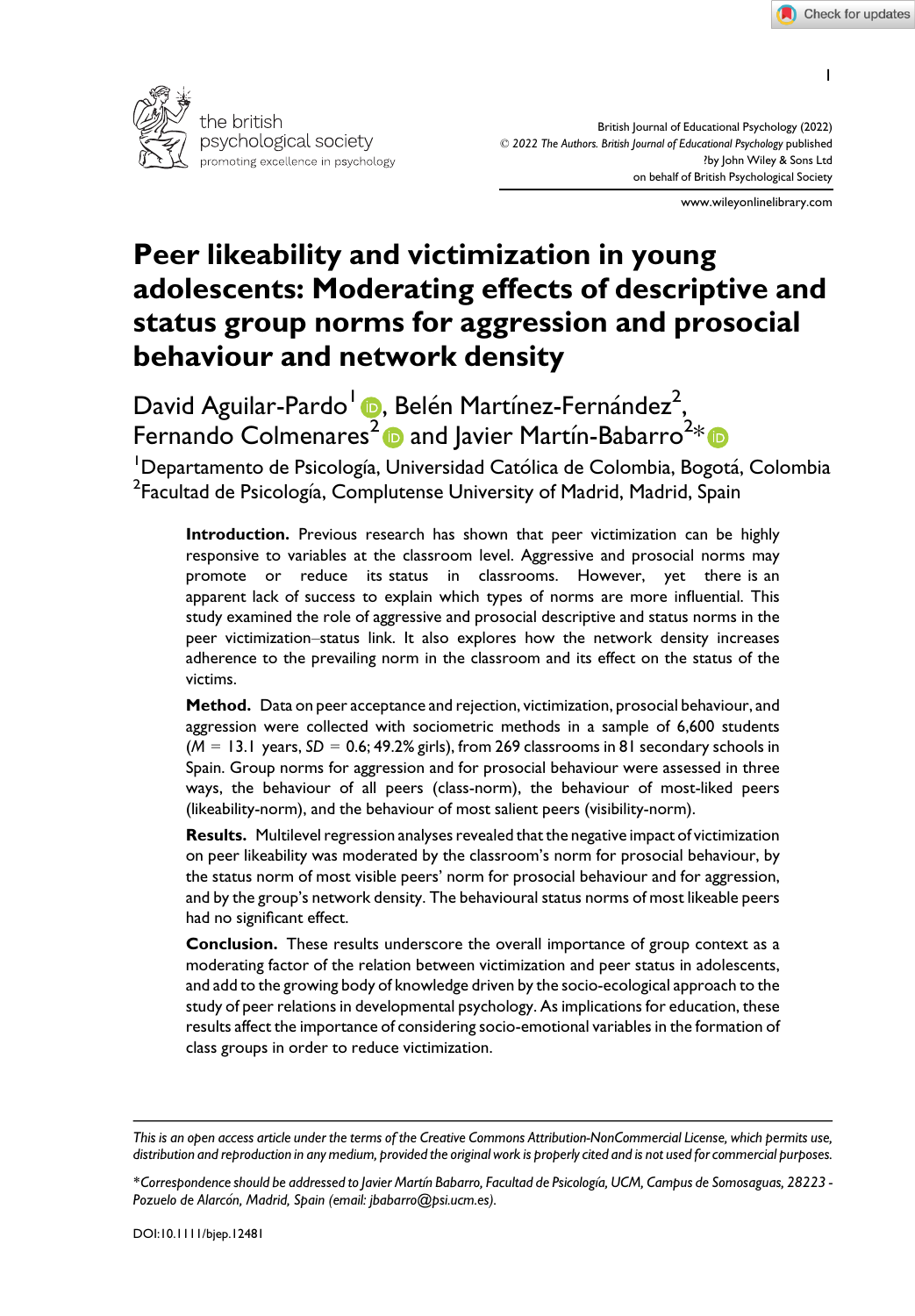Developmental psychologists interested by the study of adolescents' peer relations have traditionally focused on the status–victimization relationship. Peer victimization has shown to be associated with being disliked or rejected by their classmates (Schuster, 1999). Although rejection can be a consequence of victimization, it might be also an antecedent. This has led to some researchers to propose the existence of a vicious cycle of reciprocal influence (Hodges & Perry, 1999). This status–victimization link can be highly responsive to variables at the classroom level. Of particular interest from a peer ecology perspective are studies that have specifically tackled issues relating to the potentially moderating effects of behavioural group norms on the relation between individual behaviour and the peers' social status in different groups. Sentse, Scholte, Salmivalli, and Voeten (2007) reported that especially bullying, but to a lesser extent victimization too, were better accepted in classrooms of adolescents where both behaviours were normative. Kärnä, Voeten, Poskiparta, and Salmivalli (2010) found that the positive association between victimization and peer rejection in 3rd to 5th graders was strengthened in classrooms where the norm for reinforcing bullying was high and the norm for defending victims was low. Isaacs, Voeten, and Salmivalli (2013) found that the positive association between rejection and peer victimization was heightened in classrooms where a high level of aggression was normative. Aggression and prosocial behaviour are key components of the behavioural repertoire that adolescents enact to initiate, maintain, and terminate their social relationships with peers. They have often been studied separately, analysing issues such as their stability over time, with high levels for both types of behaviours (Hay & Cook, 2007). Both behavioural categories have been found to correlate with each other, although the strength and valence of the correlation is highly variable with more reports of negative than positive correlations (see Appendix). In a very exceptional way, this analysis has been carried out on how both types of behaviours influence each other and the impact of one on the other over time (Obsuth, Eisner, Malti, & Ribeaud, 2015). Findings showed that aggressive behaviour predicted decreases in prosocial behaviour however, prosocial behaviour did not predict changes in aggressive behaviour in the following year (Chen, Huang, Chang, Wang, & Li, 2010; Obsuth et al., 2015).

#### Descriptive and status peer norms

Two main categories of norms can be found in the literature. Descriptive norms or those that refer to what peers typically do, that is, the central tendency of a behaviour in a given group, for example, a classroom. From a social identity theory perspective, adherence to descriptive norms allows us to obtain social support, behavioural confirmation and to share a common identity (Festinger, 1954). Other approaches to the study of the effect of group norms on individual variables have focused on groupings other than the entire classroom. Status norms refer that popular students' behaviours are more attractive and show a higher influence on their peers (Kruglanski et al., 2002). Visibility is a type of peer status, also called social impact, popularity, prestige, reputation, or prominence, derived from adding liked most and liked least nominations (Coie, Dodge, & Coppotelli, 1982; Knack, Tsar, Vaillancourt, Hymel, & McDougall, 2012; Lee, 2009) which correlates positively with aggression, and in most studies also with prosociality (Appendix). A visibility-norm would indicate the level of an attribute present in those students with reputational prominence in a group. *Likeability* is another kind of peer status also called sociometric popularity, social preference, acceptance, and peer liking, and is assessed as the difference between the number of liked most and liked least nominations (Cillessen,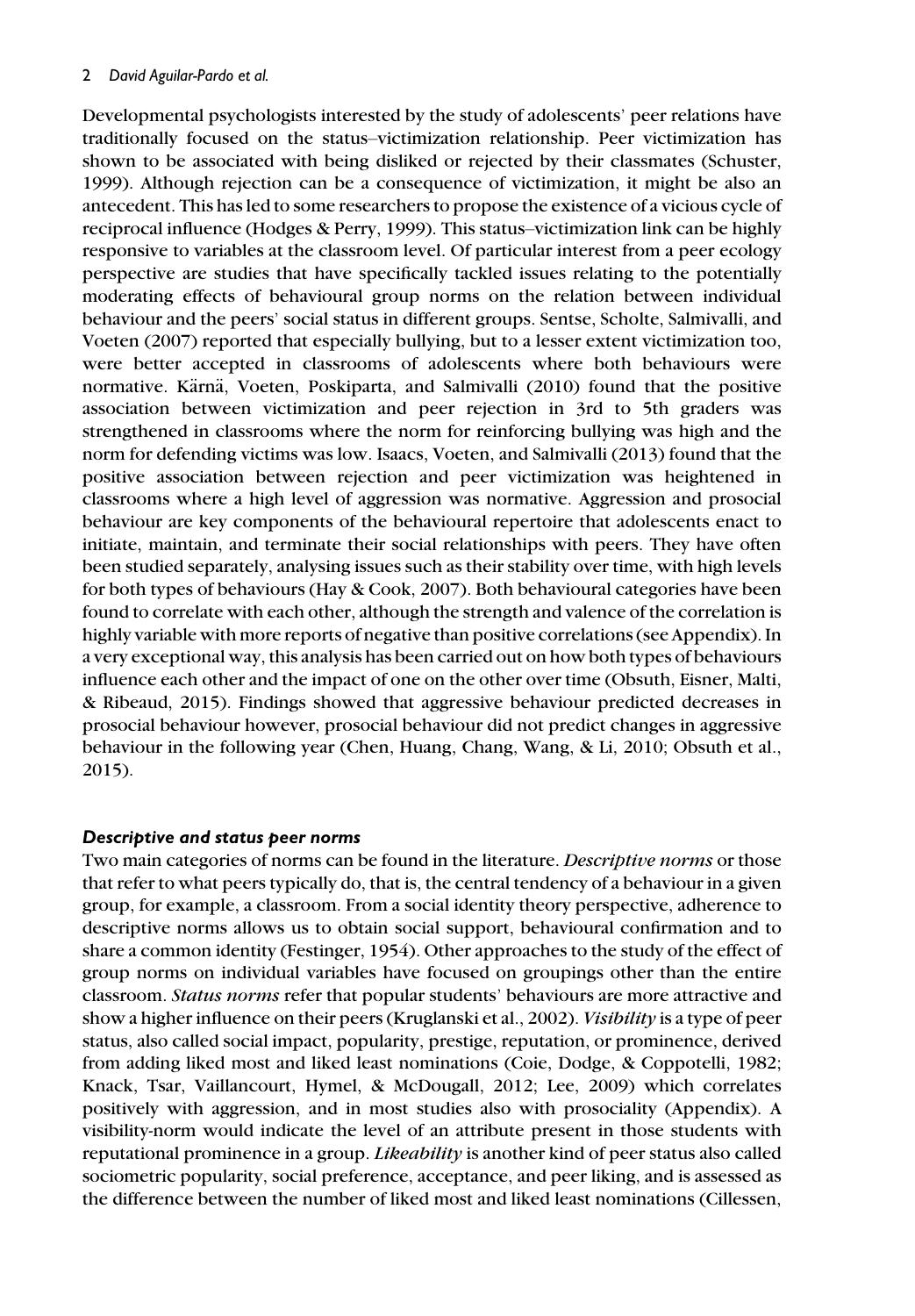Schwartz, & Mayeux, 2011; Coie & Cillessen, 1993). Likeability has been found to be negatively associated with aggression and with victimization, and positively with prosocial behaviour (Appendix). A likeability-norm would indicate the level of an attribute in those individuals with high levels of peer acceptance in a group. Whereas visibility is related to social impact, reputation, and prestige, likeability is more related to affection and peer acceptance or rejection (Cillessen, 2011; Cillessen & Marks, 2011; Prinstein, 2007; Ruschoff, Dijkstra, Veenstra, & Lindenberg, 2015). Visibility and likeability represent two distinct dimensions of peer status and their correlation is highly variable across studies (see Appendix).

One of the main goals for adolescents is oriented to obtain peer status according to goal-framing theory (Lindenberg, 2008). Conformity to status norms could be explained by reputational salience hypothesis (Hartup, 1996), which states that friendship similarity occurs specially in attributes with importance in determining the adolescent's social reputation. For instance, prosocial or aggressive behaviours would be stronger in classrooms where these attitudes were associated with popularity, so they would be reputationally salient (Laninga-Wijnen et al., 2020). Several authors have studied the status norms' influence, by analysing popularity norms (Dijkstra, Lindenberg, & Veenstra, 2008; Laninga-Wijnen, Gremmen, et al., 2018; Laninga-Wijnen et al., 2016, 2020; Rambaran, Dijkstra, & Stark, 2013; Zwaan, Dijkstra, & Veenstra, 2013) or likeability-norms (Laninga-Wijnen, Gremmen, et al., 2018). Status norms are at the bottom of various social processes, for instance, peer influence on risk attitudes (Rambaran et al., 2013), friendship selection, and influence processes related to aggressive peers (Laninga-Wijnen et al., 2016) or academic achievement (Laninga-Wijnen, Gremmen, et al., 2018). Few studies have described the influence of different types of aggressive and prosocial norms, by comparing the status and descriptive levels of norm on different social processes (Dijkstra & Gest, 2015; Dijkstra et al., 2008; Laninga-Wijnen, Harakeh, Dijkstra, Veenstra, & Vollebergh, 2018; Laninga-Wijnen et al., 2016), however to date, no research has been done to test comparatively its influence on the victimization–status link. One of the objectives of this study is to compare the effect of prosocial and aggressive norms established at the class level versus the status norms established by students with greater likeability or visibility on the relationship between victimization and likeability. It is expected to find a greater influence of the norms based on the status established by subgroups compared to the descriptive norms, also within the former, a greater influence of the norms established on visibility is expected in comparison with the likeability.

Various procedures have been used for the calculation of class-norms. Regarding the descriptive norms, the most common calculation has been in obtaining the means added by class groups of the nominations received, either on prosociality or on aggressiveness (Dijkstra, & Gest, 2015; Dijkstra et al., 2008; Laninga-Wijnen et al., 2016). For the calculation of status norms, some authors have used the calculation of mean levels of aggression for those students with higher levels of popularity  $(>1$  SD) (Dijkstra et al., 2008). Others have used the correlation between the nominations received on aggressiveness or prosociality with popularity (Laninga-Wijnen et al., 2020; Rambaran et al., 2013).

#### Social networks' effect

Another type of classroom-level characteristic whose impact on behaviour–peer status links has been assessed are indices derived from network analysis (Wasserman & Faust, 1994), such as centralization (Ahn & Rodkin, 2014; Gest, Graham-Bermann, & Hartup,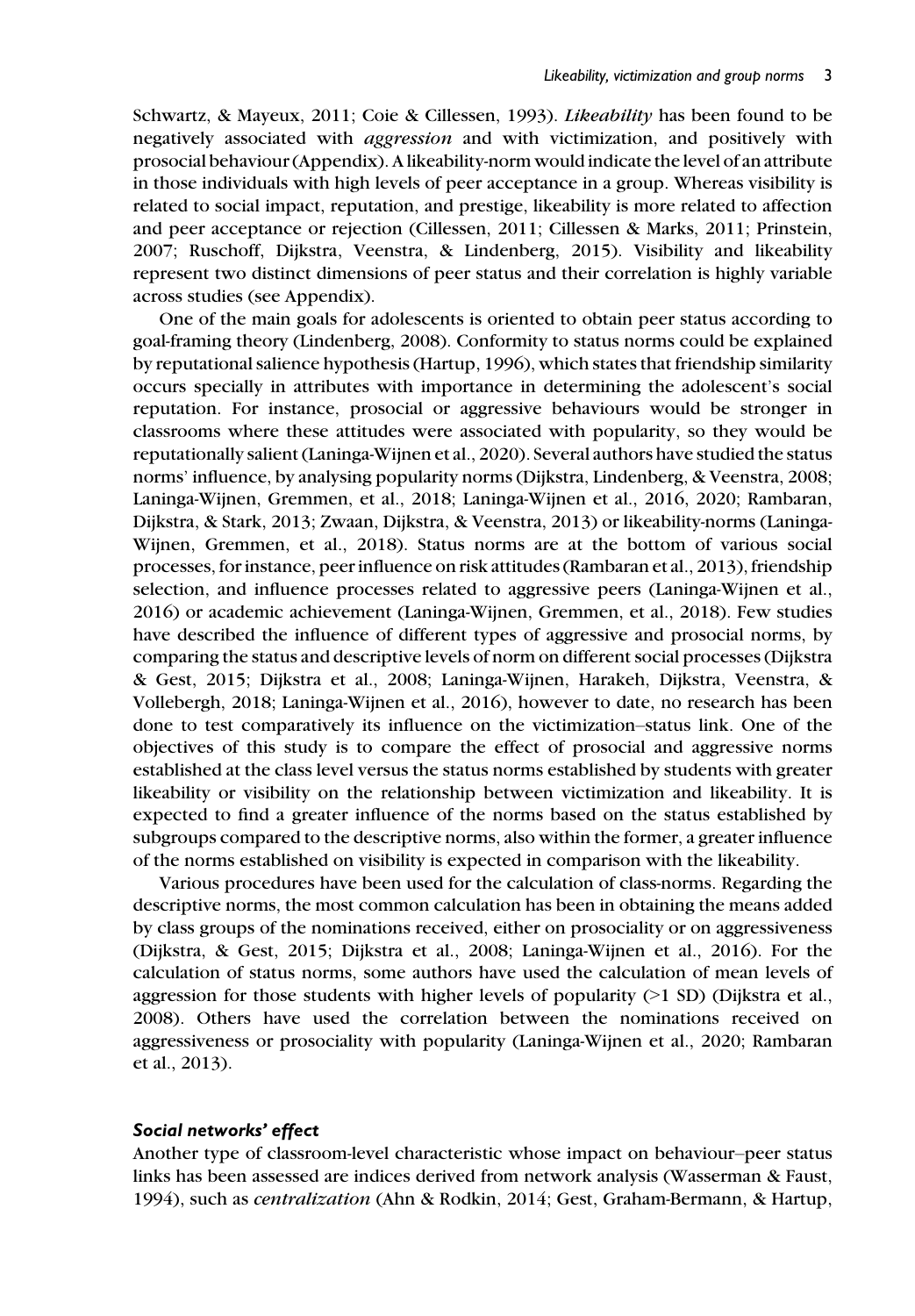2001; Meter & Card, 2016; Neal & Cappella, 2012; Serdiouk, Rodkin, Madill, Logis, & Gest, 2015), hierarchical structure (Ahn, Garandeau, & Rodkin, 2010; Garandeau, Ahn, & Rodkin, 2011; Martın-Babarro, Dıaz-Aguado, Martınez-Arias, & Steglich, 2016; Pattiselanno, Dijkstra, Steglich, Vollebergh, & Veenstra, 2015; Saarento, Garandeau, & Salmivalli, 2015; Saarento & Salnivalli, 2015; Zwaan et al., 2013), and  $density$  (Ahn et al., 2010; Ahn & Rodkin, 2014; Dijkstra, Cillessen, & Borch, 2013; Martın-Babarro et al., 2016; Sijtsema, Veenstra, Lindenberg, & Salmivalli, 2009).With regard to density, for example, an index of how well students are connected to everyone else in the classroom. Density implies how many positive ties can be found in a group (Lott & Lott, 1965). It allows the transmission of group beliefs (Podolny & Baron, 1997) and facilitates the exchange of information (Ryan, 2001). Density describes the connectivity of the group and it could be a transmitter of prosocial or antisocial attitudes (Ahn et al., 2010). It has to be analysed with other variables to provide a more specific information, for instance, in combination with embeddedness (Ahn et al., 2010) or hierarchy (Martın-Babarro et al., 2016). Ahn et al. (2010) analysed the interacting effect of density and hierarchy on the status–victimization and status– aggression links. They found that victimized children were more rejected in highly hierarchized and dense classrooms. Martín-Babarro et al. (2016) found that rejected students were more victimized in highly hierarchized and dense classrooms. The interaction effect of density with class-norms has been little explored so far. The possible effect of adherence or intensification of the norm due to greater connectivity in the group has not been sufficiently explored.

## The present study: objectives and hypotheses

The primary goal of the present study is to examine whether a group's behavioural norms can have a moderating effect on the association between peer victimization and likeability, which has often been reported to be negative (Appendix). We aim to establish if this negative link can be moderated by the descriptive norms for aggression and for prosocial behaviour of the entire classroom, status norms of most-liked peers and most visible peers.

We next tackle the analysis of four hypotheses, as we are concerned with four dimensions of group context: norm level (descriptive vs. status within classrooms), status type (likeability vs. visibility), *behaviour* category (aggression vs. prosocial behaviour), and *network* characteristics (density). In the hypotheses that follow, we assess the potentially moderating effect of each of these four group context-related variables on the negative relation between likeability and peer victimization. The first hypothesis predicts that status' norms are more influential than descriptive or entire classrooms' norms. This hypothesis is predicated on the assumption that within classrooms youth are more strongly influenced by specific peers, even if only because the classroom's structure typically consists of subgroups and students tend to engage in interactions with peers only or mostly from subgroups they are members of. Thus, victimization will show a higher association with likeability in those classroom groups with prosocial norms established by status compared to those with prosocial descriptive norms. Likewise, victimization will show a lower level of likeability when the norms are aggressive with a greater influence when the norm is established by status in comparison with descriptive norms. The second hypothesis posits that *visibility*-norms are more influential than *likeability*-norms in moderating the negative association between likeability and victimization. This hypothesis is predicated on the assumption that youth are more strongly influenced by peers scoring high on visibility than on likeability. This hypothesis will have a differential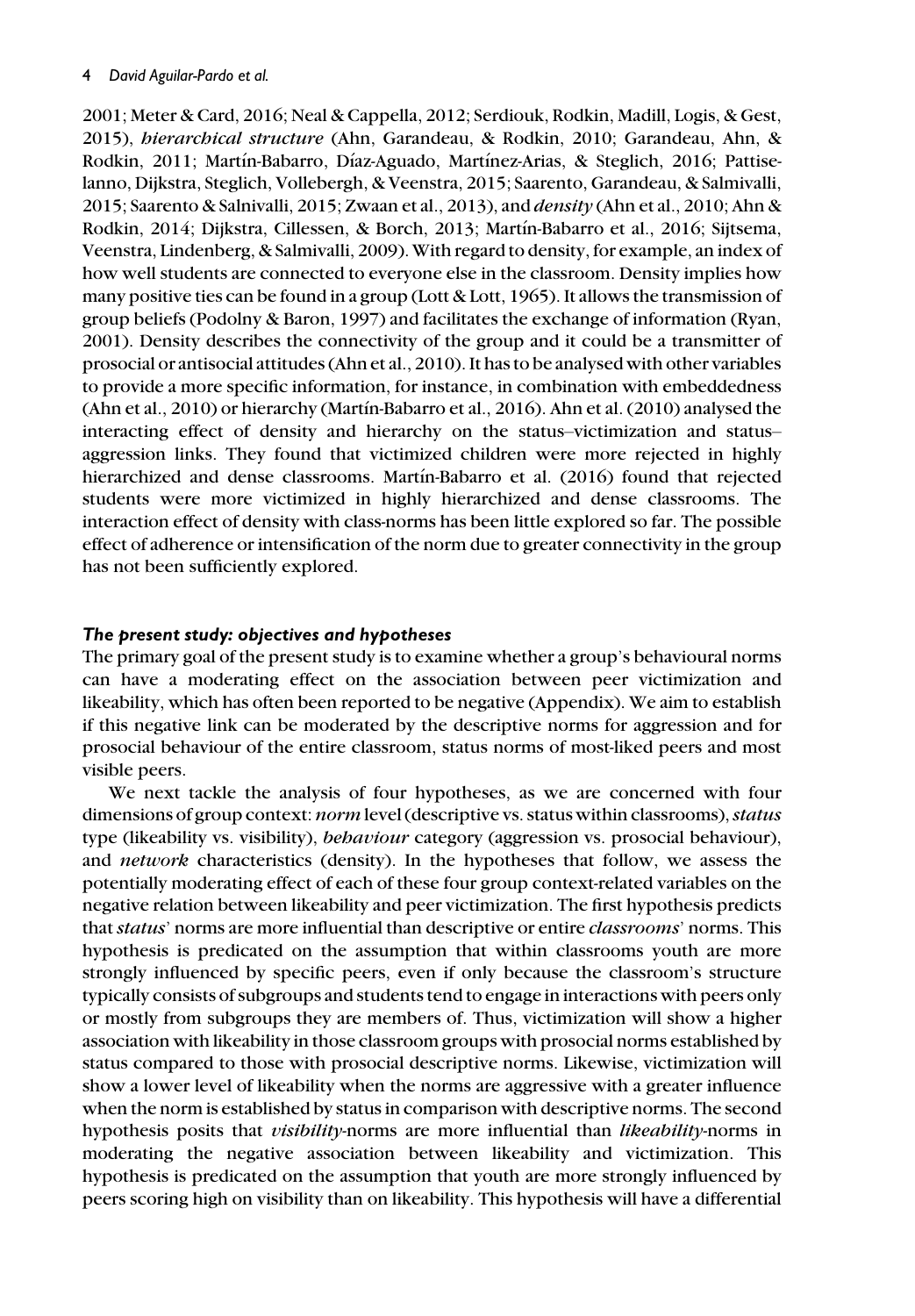effect depending on the type of status norm analysed (prosocial or aggressive). Victimization will be related to a better status in groups with higher prosocial visibilitynorms compared to those with higher prosocial likeability-norms. The influence of aggressive visibility-norms will be the opposite. Victimization will show a worse status in those groups with a higher aggressive visibility-norm compared to those with a higher aggressive likeability-norm.

The third hypothesis proposes that the norms for *prosocial* behaviour are more influential than the norms for aggression. Several research studies have found greater presence of prosocial than aggressive students in class groups, as well as a greater effect of prosocial norms than aggressive norms on different social processes among peers. Since our study is concerned with the link between likeability and peer victimization, it seems reasonable to suggest that prosocial behaviour can have a greater impact than aggression on this specific behaviour–status link. We expect to find a greater influence and a stronger positive association of likeability with victimization in class groups with a predominance of prosocial norms compared to groups with aggressive norms, where this relationship is expected to be weaker.

Finally, our fourth hypothesis tests the interacting effect of density and social norms on the victimization–status link. More specifically, we predict that density will increase adherence to social norms. Norms will amplify its effect in highly dense classes. Those prevailing norms will show a bigger effect on the victimization–status link as a consequence of the connectedness within the classroom (Hypothesis 4).

## Method

#### **Participants**

Participants were 6,600 students ( $M = 13.1$  years,  $SD = 0.6$ ; 49.2% girls) from 269 classrooms (grades 7–8; average class size 24.54 students,  $SD = 4.77$ ) in 81 secondary schools from two regions of central Spain (Madrid and Castile-Leon) (68% were public schools). The participating centres were able to use the tool made available to them by the researchers. The participation of the students was 17% with respect to the total of students of each school, of which 97% of them obtained active parental consent. Eightysix per cent of the schools demonstrated a middle SAS. In the Spanish educational system, students in the first cycle of compulsory secondary education (grades 7–8) stay with their class group from approximately October to June for practically all class hours (26 hr per week).

The sample consisted of 77.4% Spaniards, 16.7% Latin Americans, 2.4% Eastern Europeans, 2.2% Maghrebis, and 1.3% other cultural origin.

Only students who assented to participate and whose parents provided active informed consent were included in this study. Participants completed an online-based questionnaire during regular school hours in one 50-min session. This questionnaire was part of a larger-scale survey carried out with the Sociescuela application (Martın-Babarro, 2014), which aimed to assess the characteristics and level of violence at schools in the two regions aforementioned.

#### Procedure

During each session, two research assistants gave instructions on how to complete the questionnaire and assured the students that their answers would remain confidential. All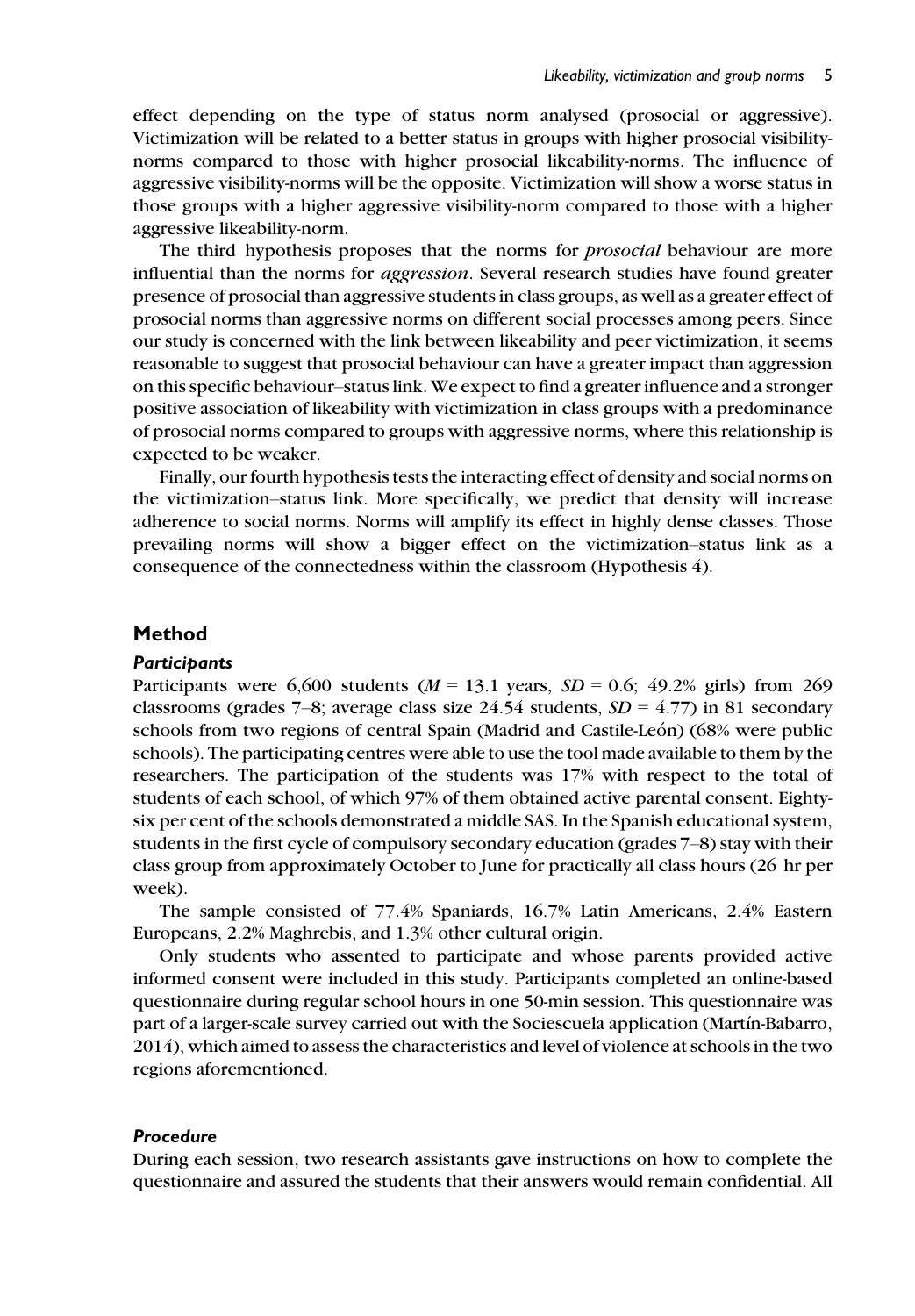the information was peer reported and based on peer nominations within classrooms. Students were shown a matrix with their classmates' names and photographs and indicated their responses to the questionnaire items by selecting the pictures of the chosen classmates. This computer-based sociometric procedure enabled the participants to even nominate absent classmates and made it possible to work out indices of aggression, prosocial behaviour, and victimization for all the students in the 269 classrooms.

### **Measures**

Gender

This measure was dummy coded (girl = 1,  $n = 3,250$ ; boy = 0,  $n = 3,350$ ).

#### Victimization

This was obtained through a peer-nomination method with no limit in the nominations' number, which yielded three measures of victimization: physical (e.g., "Which of your classmates are often pushed around or beaten by other students?") verbal (e.g., "Which of your classmates are regularly made fun of or insulted?"), and *relational* (e.g., "Which of your classmates are usually ignored or ostracized?"). For each question, the number of nominations that each student received was divided by the number of students who had answered the question and then, the three values (physical, verbal, and relational victimization; Cronbach's  $\alpha = 0.79$ ) were added and divided by three (range from 0 to 0.96;  $M = 0.05$ ;  $SD = 0.11$ ). Finally, the victimization index was z-standardized.

## **Likeability**

This index reflects how well a child is liked by his or her peers within the classroom, as it integrates rejection (least-liked nominations) and acceptance (most-liked nominations) into a single variable. The index of acceptance was estimated from the students' nominations (up to nine classmates in each case) to the following question, "Which classmates do you like to sit with?" Similarly, the rejection index was assessed with a question about the classmates, "Whom you would least like to sit with?". The total number of nominations obtained by each student in each category was divided by the number of students who responded to that question. The likeability index was obtained by subtracting the rejection index from the acceptance index (range from  $-0.96$  to 0.88;  $M = 0.15$ ;  $SD = 0.32$ ) and converted to a z-score. Both items were previously used (Authors,  $2011$ ,  $2014$ ,  $2016$ ) and correlated positively with other similar respective ítems (i.e., 'Who do you like?', 'Who do you dislike?') applied by following a ratings procedure.

#### Visibility

It is a variable related to the prominence or social impact that a student has in the group. Although it is not measuring the same, some authors consider that it could be acting as a dimension of influence, power or in relation to popularity (Cillessen & Marks, 2011; Guy, Lee & Wolke, 2019; Parkhurst & Hopmeyer, 1998). This was defined as the number of most-liked nominations *plus* the number of least-liked nominations received by each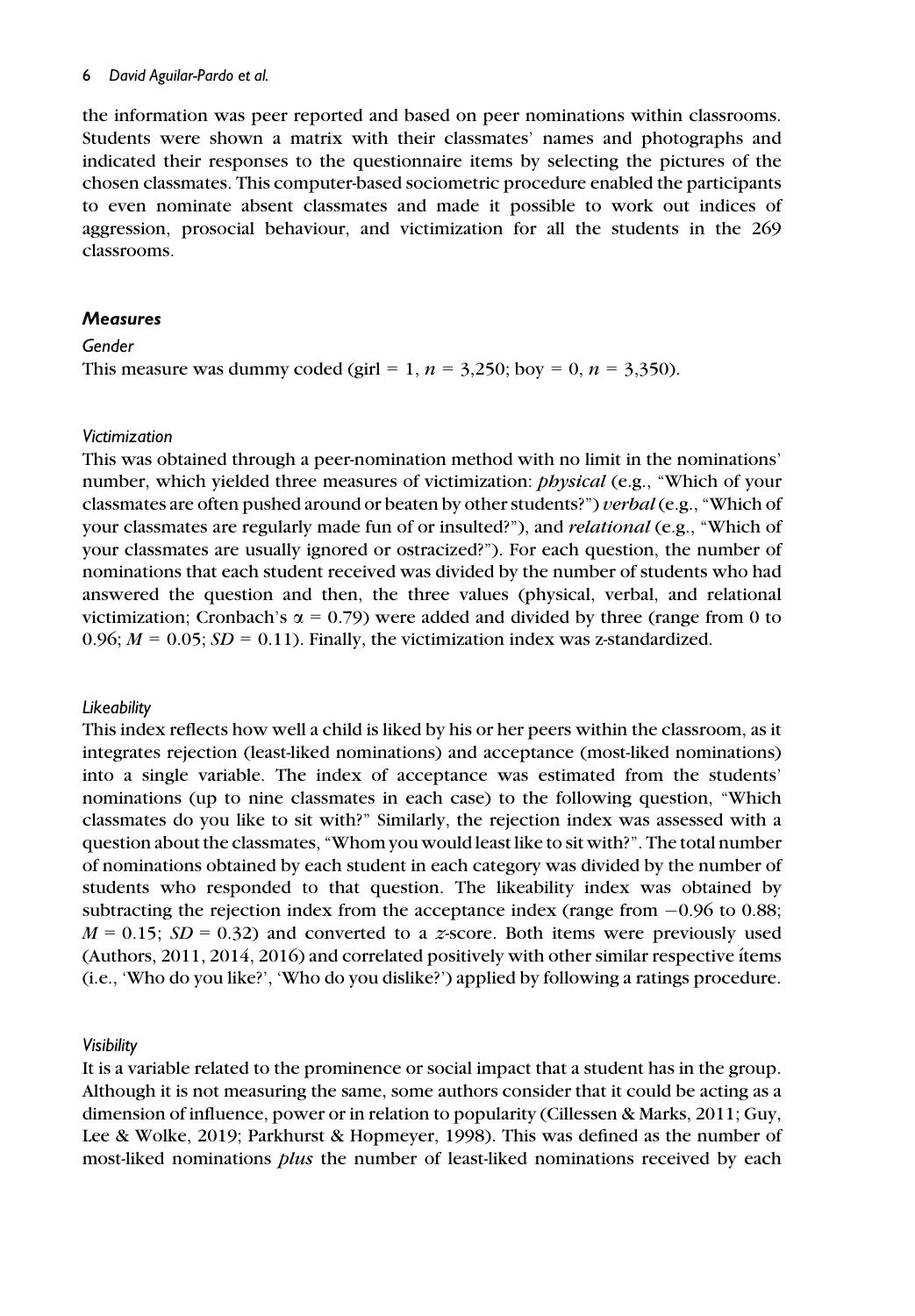participant (range from 0 to  $1.64$ ;  $M = 0.63$ ;  $SD = 0.23$ ). As for likeability, this index was ztransformed within the classroom.

#### Prosocial behaviour

This was assessed by asking students which of their classmates: (1) treated their classmates well, (2) helped their classmates, and (3) got on well with the teachers (Cronbach's  $\alpha$  = .85); with a limit of three nominations in each case. This allowed calculation of a prosociality index for each student. To do this, the number of nominations a student received in each category was divided by the number of respondents to the relevant question. Next, the obtained scores in the three questions were added and divided by 3 (range from 0 to 0.84;  $M = 0.11$ ;  $SD = 0.12$ ) and z-transformed. We used aggregated individual measures to construct three measures of classroom prosociality: the classroom-norm was defined as the mean of individual indices of prosociality for a given classroom, the likeability-norm was defined as the mean prosociality of the most-liked students (those who obtained scores at least one SD above the sample mean in the likeability index), and the *visibility*-norm defined as the mean prosociality of the most salient peers (those who obtained scores at least one SD above the sample mean in the visibility index).

#### Aggression

This index was based on three parameters analogous to those used in prosociality: which of their classmates (1) treated their classmates bad, (2) bothered their classmates, and (3) got on badly with the teachers (Cronbach's  $\alpha = .84$ ), with a limit of three nominations too. The number of nominations a student received in each category was divided by the number of respondents to the relevant question and the obtained scores in the three questions were added and divided by 3 (range from 0 to 0.91;  $M = 0.09$ ;  $SD = 0.14$ ), and then transformed into z-scores. From these data, we estimated the classroom-norm, the likeability-norm, and the visibility-norm for aggression in the same way as done for the three prosociality norms.

#### Density

This construct captures the average level of connectivity between the members of a group (Wasserman & Faust, 1994). It was assessed by asking each student to choose between up to nine classmates, which ones they were friends with. The final score corresponds to the total number of nominations received by all the group members divided by the maximum number of possible nominations in each group. Higher values indicate that there are many connections among group members and consequently, the group is said to be highly dense. Density was calculated for all groups (range =  $-0.99$  to 0.02;  $M = 0.67$ ;  $SD = 0.09$ ). These scores were z-standardized.

#### Analysis

The raw data analysed in this study were nested and non-independent, that is, there were scores of individuals ( $N = 6,600$  students) within classrooms ( $N = 269$  groups). Thus, we used hierarchical or multilevel regression analyses that are suited to deal with such kind of data (Snijders & Bosker, 1999), where individual-based scores represent level-1 variables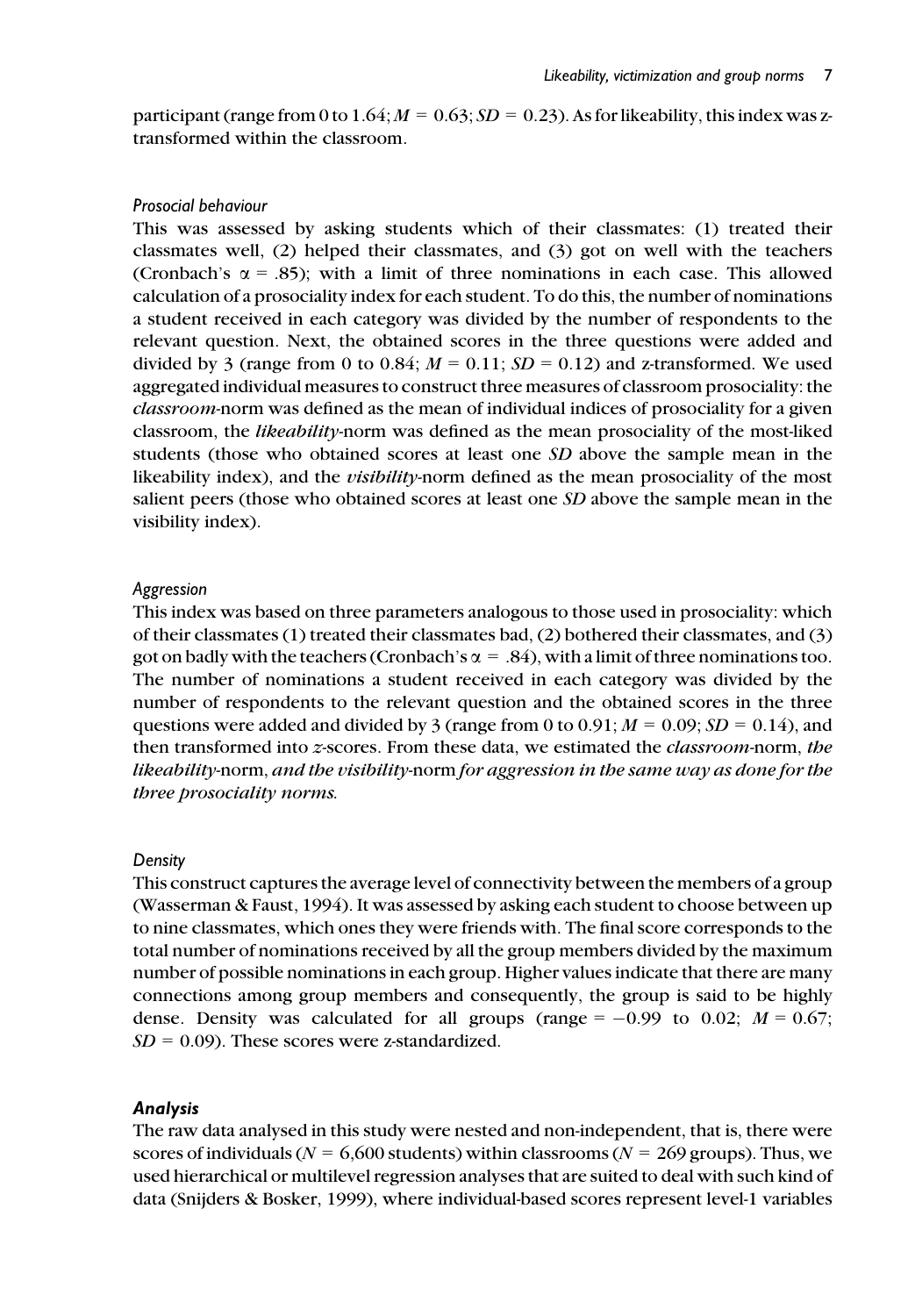(i.e., gender, victimization, aggression, prosocial behaviour, likeability, and visibility in the present study) and group-based scores represent level-2 variables (i.e., class-norms, likeability-norms, and visibility-norms for prosocial behaviour and for aggression in this study). We carried out seven multilevel analyses using the HLM7 program (Raudenbush, Bryk, & Congdon, 2010). The dependent variable in this study was peer likeability and its relation to victimization. *Model 1* investigated the effect of individual victimization on likeability, while controlling for gender. Models 2–7 explored the potentially moderating effects on the likeability–victimization link of the following seven level-2 variables: density (in all models), prosocial group norms (model 2: mean classroom level of prosocial behaviour; *model 3*: mean level of prosocial behaviour of most-liked students; *model 4*: mean level of prosocial behaviour of most visible students, and aggression group norms; model 5: mean classroom level of aggression; model 6: mean level of aggression of mostliked students; model 7: mean level of aggression of most visible students). Tests of models–7 also included the analysis of the corresponding two-way and three-way interactions that, in many cases, involved cross-level interactions. In each model, the following interactions were tested: first, gender and victimization; second, victimization and density; on the other hand, the norm corresponding to each model was tested with victimization, also with density, and finally with victimization and density together.

To assess how well each model fit the data, we calculated the deviance and the decrease in deviance that in this study involved comparisons of models 2–7 with model 1. The decrease in deviance has approximately a chi-square distribution with the degrees of freedom equal to the difference in the number of parameters for the two models compared. A significant decrease in deviance is thus interpreted as a significant improvement of fit of the model (Dijkstra et al., 2008; Salmivalli & Voeten, 2004). We run Student's t-tests to compare boys versus girls on the scores obtained in all in the studentlevel variables ( $N = 6,500$  students) and Pearson's correlations between student-level variables and between group-level variables ( $N = 269$  classrooms).

## Results

#### Descriptive statistics and correlations

Descriptive analysis showed that girls scored higher than boys (mean  $= 0.12$ ) on likeability (t(6598) = -7.66,  $p < .001$ ;  $M = 0.17$  and  $M = 0.12$ , respectively; Cohen's  $d = 0.16$ ), whereas boys scored higher than girls on victimization (t(6598) = 10.81,  $p < .001$ ;  $M = 0.02$  and  $M = 0.01$ , respectively; Cohen's  $d = 0.28$ ). Figure 1 shows that across classrooms ( $N = 269$ ) peer victimization correlated negatively with likeability. In 96% ( $n = 257$ ) of all classrooms, the correlation between likeability and level of victimization was negative, and in 70% ( $n = 189$ ) this negative correlation ranged from  $-0.3$  to  $-0.7$ .

Table 1 presents the correlations between group-level variables examined in this study. Class-norms were highly inter-correlated  $(r = .76)$ , then were visibility-norms  $(r = .68)$ . Prosocial class-norms correlated strongly with prosocial visibility-norm  $(r = .74)$  and aggression visibility-norm  $(r = .56)$ . Aggression class-norms correlated strongly with aggression visibility-norm  $(r = .57)$ .

#### Multilevel analyses

Table 2 describes the results obtained in each of the seven models tested.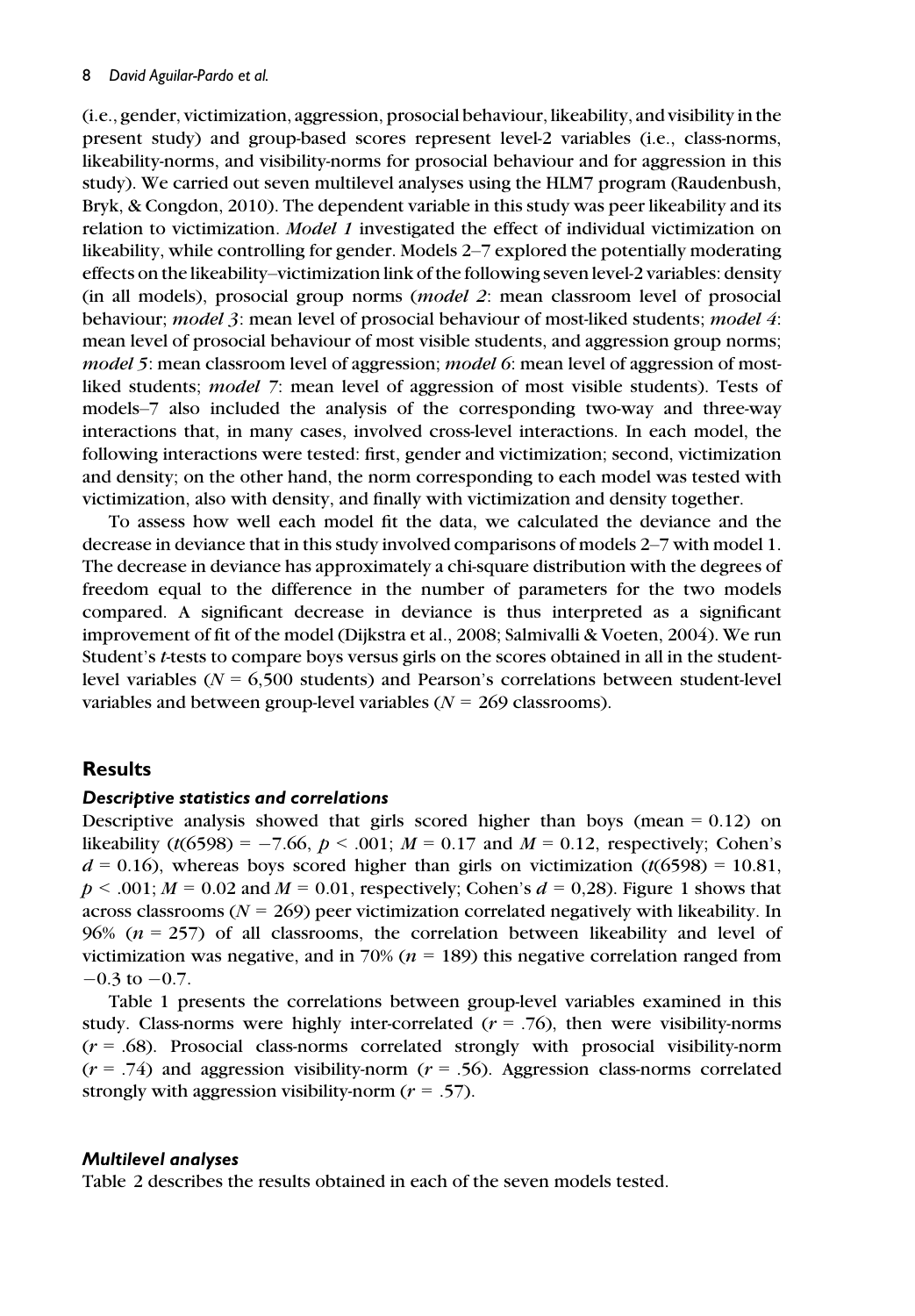

Figure 1. Frequency distribution of correlation coefficients between individual victimization and likeability in 269 classrooms.

Girls showed higher levels of likeability than boys in all models. Model 1 shows that victimization was negatively related to likeability ( $b = -0.725$ ,  $t(6590) = -22.43$ ,  $p < .001$ ). It also shows that gender was positively related to likeability ( $b = 0.251$ , t  $(6590) = 4.87, p < .001$ ). Model 2 shows that the Prosocial Class-Norm ( $b = 0.149, t$ )  $(6590) = 4.83, p < .001$ ) weakened the negative impact of victimization on likeability. This finding suggests that victims showed more likeability in groups with higher Prosocial Class-Norm than in those with lower Prosocial Class-Norm (Figure 2). Model 4 shows an interaction effect of Prosocial Visibility-Norm ( $b = 1.462$ ,  $t(6590) = 4.36$ ,  $p < .001$ ) on the relationship of victimization and likeability (Figure 3). Victimization was negatively associated with likeability in all classrooms; however, this relation was weaker in classroom groups with high than in those with low Prosocial Visibility-Norm.

The impact of the three categories of group norms for aggression was explored in models 5 through 7 (see Table 2). The analyses show that only the Aggression-Norm of most visible students (model 7) did have a significant effect on the relation between individual victimization and likeability ( $b = 1.740, t(6590) = 3.82, p < .001$ ), and this was one of attenuating such relation (Figure 4). Victimization was a negative predictor of likeability; however, this relationship was stronger in classrooms with high Aggressive Visibility-Norm than in those with low Aggressive Visibility-Norm (supporting our second hypothesis). Two prosocial norms (classroom- and visibility-norm) showed an interaction effect on the relationship between victimization and social preference, compared to one aggressive norm (visibility-norm). This result partially confirms the third hypothesis that prosocial norms will show more influence than aggressive norms. Two status norms (Aggressive Visibility-Norm and Prosocial Visibility-Norm) versus one descriptive norm (Prosocial Class-Norm) show a greater relevance of the norms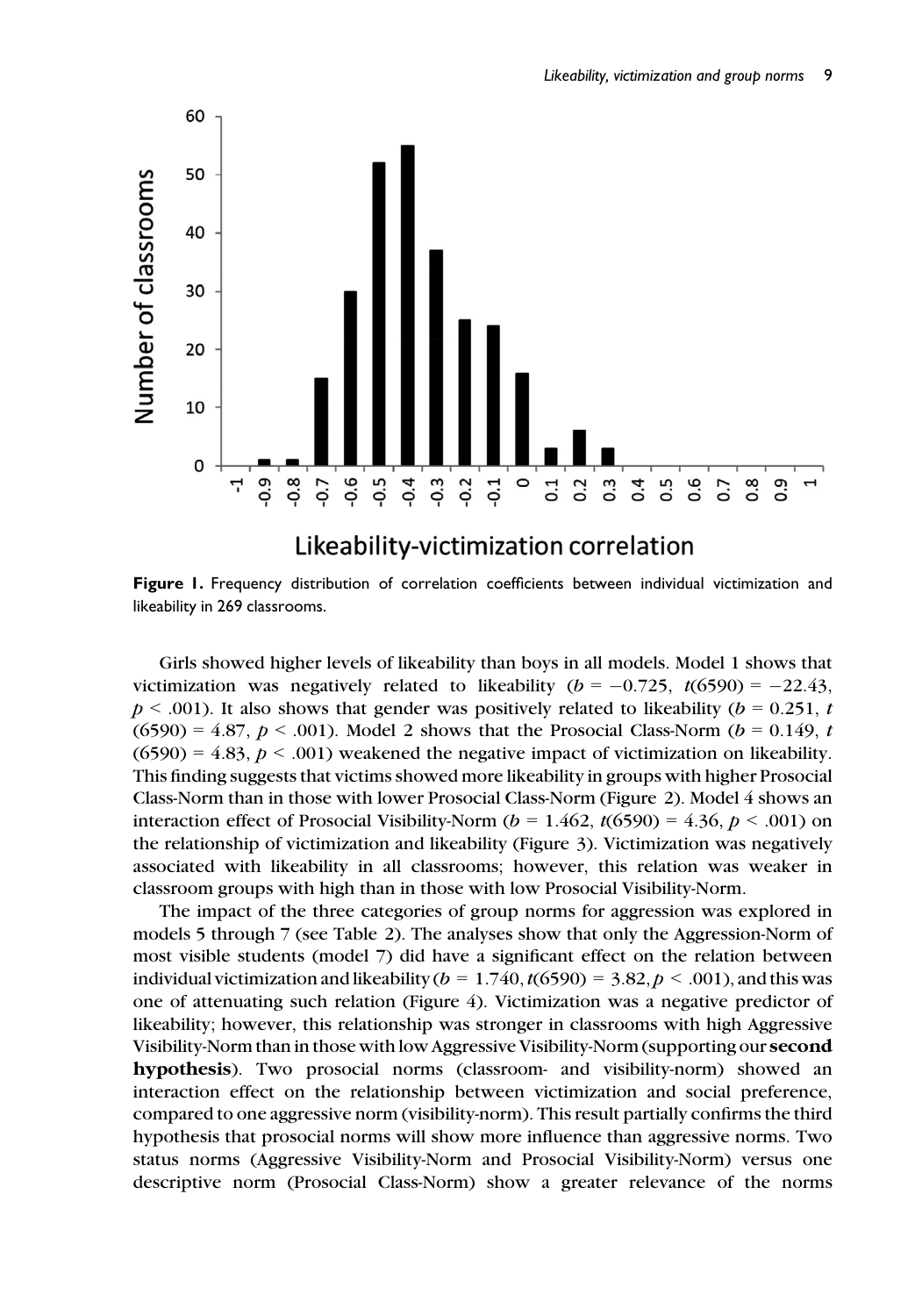|                                          | <b>Total</b> |                                                                                 | Correlations                                                                           |                                             |                                       |                                          |                                 |                                                                                                    |                             |         |   |
|------------------------------------------|--------------|---------------------------------------------------------------------------------|----------------------------------------------------------------------------------------|---------------------------------------------|---------------------------------------|------------------------------------------|---------------------------------|----------------------------------------------------------------------------------------------------|-----------------------------|---------|---|
| Variables                                |              | SD                                                                              |                                                                                        |                                             | ო                                     | 4.                                       | ِس                              | ö                                                                                                  |                             | ∞       | õ |
| Individual-level variables $(N = 6,600)$ |              |                                                                                 |                                                                                        |                                             |                                       |                                          |                                 |                                                                                                    |                             |         |   |
| I. Likeability                           |              |                                                                                 |                                                                                        |                                             |                                       |                                          |                                 |                                                                                                    |                             |         |   |
| 2. Victimization                         |              | ង ន                                                                             | $-0.39**$                                                                              |                                             |                                       |                                          |                                 |                                                                                                    |                             |         |   |
| Group-level variables (N = 269)          |              |                                                                                 |                                                                                        |                                             |                                       |                                          |                                 |                                                                                                    |                             |         |   |
| 3. Prosocial class-norm, PCN             |              |                                                                                 |                                                                                        |                                             |                                       |                                          |                                 |                                                                                                    |                             |         |   |
| 4. Prosocial likeability-norm, PLN       | Ŗ            | $\vec{a}$ $\vec{a}$ $\vec{b}$ $\vec{c}$ $\vec{c}$ $\vec{c}$ $\vec{c}$ $\vec{c}$ | $74 *$<br>$98 *$<br>$98 *$<br>$99 *$<br>$99 *$<br>$99 *$<br>$99 *$<br>$99 *$<br>$99 *$ | **<br>072 ***<br>074 ***<br>073 085 085 *** |                                       |                                          |                                 |                                                                                                    |                             |         |   |
| 5. Prosocial visibility-norm, PVN        |              |                                                                                 |                                                                                        |                                             |                                       |                                          |                                 |                                                                                                    |                             |         |   |
| 6. Aggression class-norm, ACN            | 289922       |                                                                                 |                                                                                        |                                             | *************<br>2386<br>0380 0 0 0 0 | *****<br>0.21**<br>0.207<br>0.03<br>0.03 | ;***<br>0.26***<br>0.07<br>0.07 |                                                                                                    |                             |         |   |
| 7. Aggression likeability-norm, ALN      |              |                                                                                 |                                                                                        |                                             |                                       |                                          |                                 |                                                                                                    |                             |         |   |
| 8. Aggression visibility-norm, AVN       |              |                                                                                 |                                                                                        |                                             |                                       |                                          |                                 | $\frac{1}{0}$<br>$\frac{1}{0}$<br>$\frac{7}{5}$<br>$\frac{4}{4}$<br>$\frac{1}{1}$<br>$\frac{4}{1}$ | $\frac{8}{0} = \frac{1}{0}$ |         |   |
| 9. Network density, ND                   |              |                                                                                 |                                                                                        |                                             |                                       |                                          |                                 |                                                                                                    |                             | $-0.03$ |   |
| くく バー・リー・リー・ビー・・・・ こうしょう しょうしょう こうしょう    |              |                                                                                 |                                                                                        |                                             |                                       |                                          |                                 |                                                                                                    |                             |         |   |

Table 1. Correlation coefficients among group-level variables  ${\sf Table~1.}$  Correlation coefficients among group-level variables

Note. \* $p < .05$ ; \*\* $p < .01$ ; \*\*\* $p < .001$ . Note. \* $p < .05;$  \*\* $p < .01;$  \*\*\* $p < .001$ .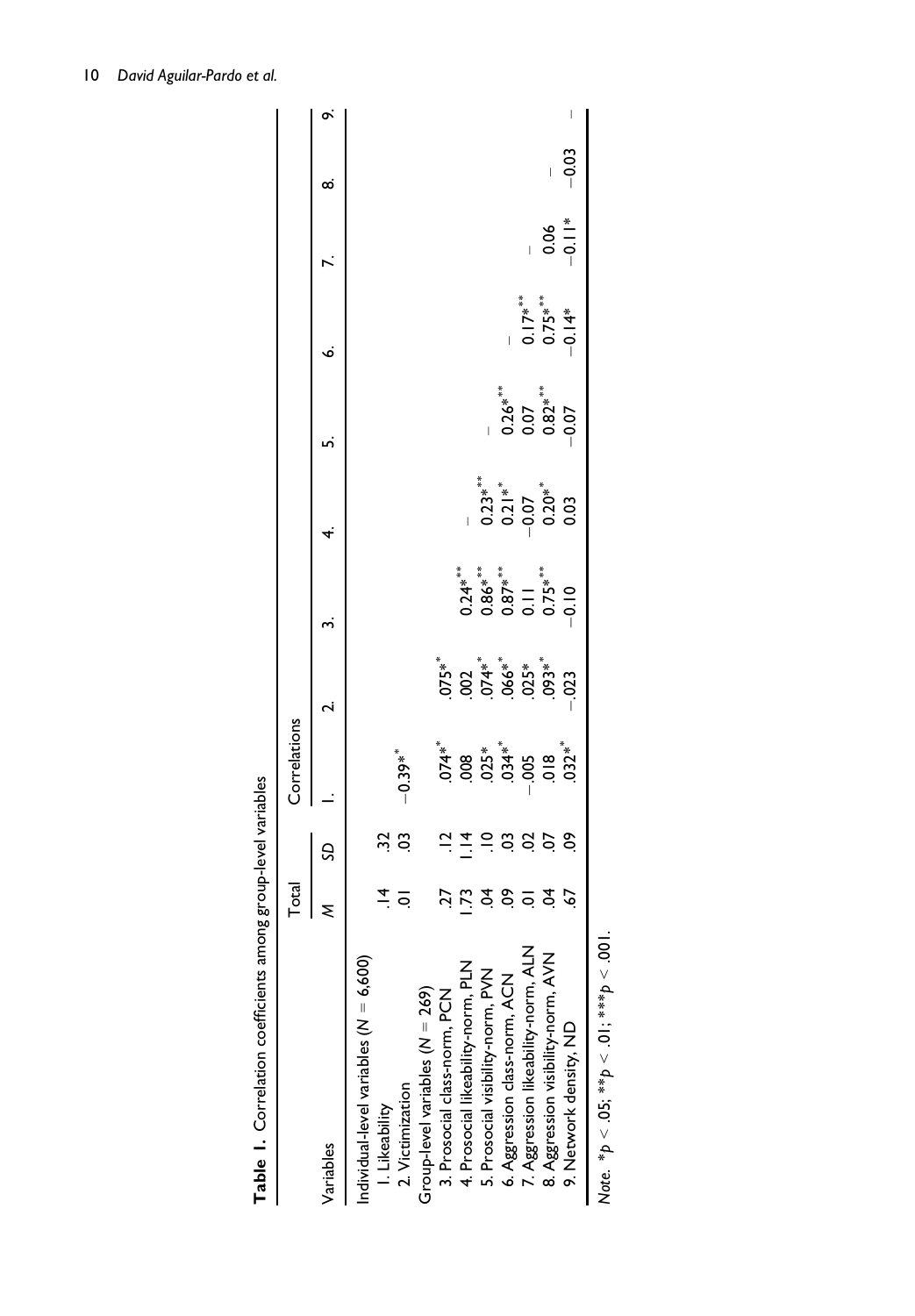| individual victimization on likeability (                                                                                                                                                                                                                                                                                                                                                                                                                                                                         | $M = 6600$                                |                         | .<br>.                                        | $\frac{1}{2}$  | .<br>8                   |                                                                                                                        |                                                                                                                                                                                                                                                                                                                                                                                                                                        |                                                                                                                         |                                                                                          | ֧֚֝<br>֧֧֧֧֪֪֪֧֧֧֧֧֧֧֪֧֧֧֪֪֪֪֪֪֪֦֧֦֧֧֪֪֪֪֪֦֧֧֪֦֧֚֚֚֚֚֚֝֝֝֓֝֝֝֬֝֬֝֬֝֬֝֬֝֬֝֬֜֝֬֝֬֝֬֝֬֝֬֝֬                                                                                                                                                                                                                                                                                                                        |                                                          |                                                                                                                                        |
|-------------------------------------------------------------------------------------------------------------------------------------------------------------------------------------------------------------------------------------------------------------------------------------------------------------------------------------------------------------------------------------------------------------------------------------------------------------------------------------------------------------------|-------------------------------------------|-------------------------|-----------------------------------------------|----------------|--------------------------|------------------------------------------------------------------------------------------------------------------------|----------------------------------------------------------------------------------------------------------------------------------------------------------------------------------------------------------------------------------------------------------------------------------------------------------------------------------------------------------------------------------------------------------------------------------------|-------------------------------------------------------------------------------------------------------------------------|------------------------------------------------------------------------------------------|----------------------------------------------------------------------------------------------------------------------------------------------------------------------------------------------------------------------------------------------------------------------------------------------------------------------------------------------------------------------------------------------------------------|----------------------------------------------------------|----------------------------------------------------------------------------------------------------------------------------------------|
|                                                                                                                                                                                                                                                                                                                                                                                                                                                                                                                   | Model I                                   |                         |                                               | Model 2        |                          |                                                                                                                        | Model 3                                                                                                                                                                                                                                                                                                                                                                                                                                |                                                                                                                         |                                                                                          | Model 4                                                                                                                                                                                                                                                                                                                                                                                                        |                                                          |                                                                                                                                        |
|                                                                                                                                                                                                                                                                                                                                                                                                                                                                                                                   | Gender                                    |                         |                                               | Gender         |                          |                                                                                                                        | Gender                                                                                                                                                                                                                                                                                                                                                                                                                                 |                                                                                                                         |                                                                                          | Gender                                                                                                                                                                                                                                                                                                                                                                                                         |                                                          |                                                                                                                                        |
|                                                                                                                                                                                                                                                                                                                                                                                                                                                                                                                   | Individual victimization                  |                         |                                               |                | Individual victimization |                                                                                                                        |                                                                                                                                                                                                                                                                                                                                                                                                                                        | Individual victimization                                                                                                |                                                                                          |                                                                                                                                                                                                                                                                                                                                                                                                                | Individual victimization                                 |                                                                                                                                        |
|                                                                                                                                                                                                                                                                                                                                                                                                                                                                                                                   |                                           |                         |                                               | Prosocial CN   |                          |                                                                                                                        | Prosocial LN                                                                                                                                                                                                                                                                                                                                                                                                                           |                                                                                                                         |                                                                                          | Prosocial VN                                                                                                                                                                                                                                                                                                                                                                                                   |                                                          |                                                                                                                                        |
|                                                                                                                                                                                                                                                                                                                                                                                                                                                                                                                   |                                           |                         |                                               | Density        |                          |                                                                                                                        | Density                                                                                                                                                                                                                                                                                                                                                                                                                                |                                                                                                                         |                                                                                          | Density                                                                                                                                                                                                                                                                                                                                                                                                        |                                                          |                                                                                                                                        |
| Variable                                                                                                                                                                                                                                                                                                                                                                                                                                                                                                          | >                                         | ႕                       | ↔                                             |                | œ                        |                                                                                                                        |                                                                                                                                                                                                                                                                                                                                                                                                                                        | œ                                                                                                                       | t                                                                                        |                                                                                                                                                                                                                                                                                                                                                                                                                | œ                                                        |                                                                                                                                        |
| Victimization x Prosocial CN x Density<br>Prosocial LN<br>Prosocial LN x Density<br>Victimization x Prosocial VN x Density<br>Victimization $\times$ Prosocial LN<br>Victimization $\times$ Prosocial LN $\times$ Density<br>Victimization x Prosocial CN<br>Victimization x Prosocial VN<br>Prosocial VN $\times$ Density<br>Prosocial CN x Density<br>Gender x Victimization<br>$V$ ictimization $\times$ Density<br>Gender (I = girl)<br>Prosocial CN<br>Prosocial VN<br>Victimization<br>Intercept<br>Density | 0.016<br>$-0.725$<br>$-0.725$<br>$-0.725$ | 0.028<br>0.032<br>0.040 | $-4.40***$<br>$+87***$<br>$-22.43***$<br>0.41 | 0.062<br>0.062 |                          | $-4.28***$<br>$4.63***$<br>$-25.25***$<br>$-3.49***$<br>5.23***<br>$4.83***$<br>2.91 **<br>$-0.400$<br>$-1.36$<br>0.45 | $\begin{array}{@{}c@{\hspace{1em}}c@{\hspace{1em}}c@{\hspace{1em}}c@{\hspace{1em}}c@{\hspace{1em}}c@{\hspace{1em}}c@{\hspace{1em}}c@{\hspace{1em}}c@{\hspace{1em}}c@{\hspace{1em}}c@{\hspace{1em}}c@{\hspace{1em}}c@{\hspace{1em}}c@{\hspace{1em}}c@{\hspace{1em}}c@{\hspace{1em}}c@{\hspace{1em}}c@{\hspace{1em}}c@{\hspace{1em}}c@{\hspace{1em}}c@{\hspace{1em}}c@{\hspace{1em}}c@{\hspace{1em}}c@{\hspace{$<br>$\frac{2880}{20000}$ | 0.028<br>0.033<br>0.059<br>0.032<br>$\frac{1}{2}$ $\frac{0}{2}$ $\frac{0}{2}$ $\frac{0}{2}$ $\frac{0}{2}$ $\frac{0}{2}$ | $-4.48***$<br>$+82***$<br>$-22.24***$<br>$-22.24***$<br>$-1.65$ †<br>$-1.65$ †<br>$-282$ | $\begin{array}{@{}c@{\hspace{1em}}c@{\hspace{1em}}c@{\hspace{1em}}c@{\hspace{1em}}c@{\hspace{1em}}c@{\hspace{1em}}c@{\hspace{1em}}c@{\hspace{1em}}c@{\hspace{1em}}c@{\hspace{1em}}c@{\hspace{1em}}c@{\hspace{1em}}c@{\hspace{1em}}c@{\hspace{1em}}c@{\hspace{1em}}c@{\hspace{1em}}c@{\hspace{1em}}c@{\hspace{1em}}c@{\hspace{1em}}c@{\hspace{1em}}c@{\hspace{1em}}c@{\hspace{1em}}c@{\hspace{1em}}c@{\hspace{$ | 0.013<br>0.013<br>0.013<br>85<br>85888<br>00000<br>0,037 | $-4.11***$<br>$4.47***$<br>$-21.62***$<br>$-0.33$<br>$1.49$<br>$-3.64***$<br>$2.24$ *<br>0.01<br>0.4.36***<br>2.60**<br>2.398<br>3.398 |
| Decrease in deviance<br>Deviance                                                                                                                                                                                                                                                                                                                                                                                                                                                                                  |                                           |                         | $6.432$<br>318 (25)***                        |                |                          | $6.389$<br>43 (3)***                                                                                                   |                                                                                                                                                                                                                                                                                                                                                                                                                                        |                                                                                                                         | $3.372$<br>60 (5)***                                                                     |                                                                                                                                                                                                                                                                                                                                                                                                                |                                                          |                                                                                                                                        |

 $\sf Table~2.$  Results of multivariate multilevel regression analysis of group norms for aggression and prosocial behaviour and network density and their interaction with Table 2. Results of multivariate multilevel regression analysis of group norms for aggression and prosocial behaviour and network density and their interaction with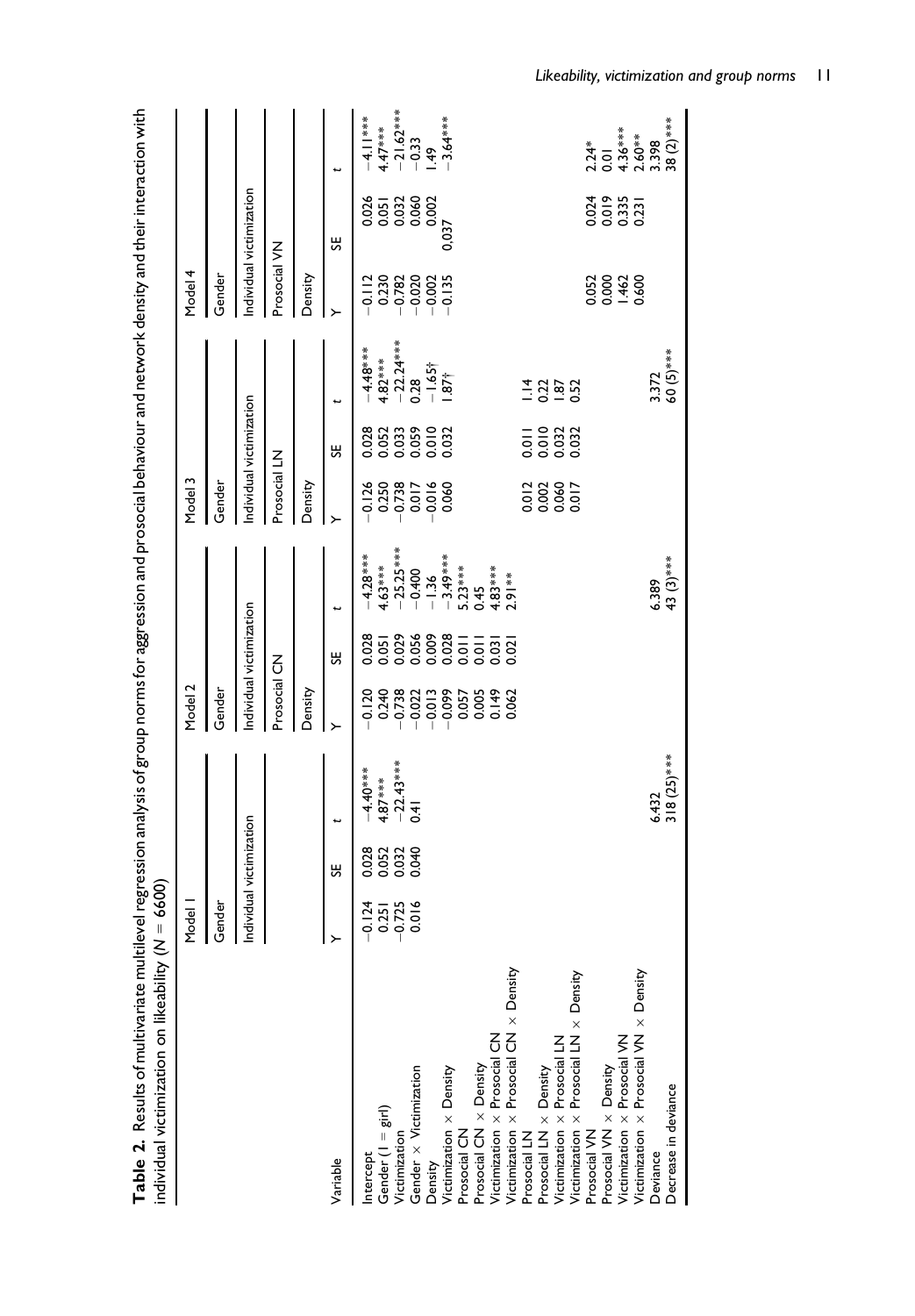|                                                                                                          | Model 5                  |                                       |                                                                                                      | Model 6                                                        |                                                                                     |                                                      | Model 7                          |                                   |                                                                           |
|----------------------------------------------------------------------------------------------------------|--------------------------|---------------------------------------|------------------------------------------------------------------------------------------------------|----------------------------------------------------------------|-------------------------------------------------------------------------------------|------------------------------------------------------|----------------------------------|-----------------------------------|---------------------------------------------------------------------------|
|                                                                                                          | Gender                   |                                       |                                                                                                      | Gender<br>O                                                    |                                                                                     |                                                      | Gender                           |                                   |                                                                           |
|                                                                                                          | Individual victimization |                                       |                                                                                                      | ndividual victimization                                        |                                                                                     |                                                      | Individual victimization         |                                   |                                                                           |
|                                                                                                          | Aggression CN            |                                       |                                                                                                      | Aggression LN                                                  |                                                                                     |                                                      | Aggression VN                    |                                   |                                                                           |
|                                                                                                          | Density                  |                                       |                                                                                                      | Density                                                        |                                                                                     |                                                      | Density                          |                                   |                                                                           |
| Variable                                                                                                 |                          | ႕                                     | t                                                                                                    |                                                                | ŠΕ                                                                                  | t                                                    |                                  | ႕                                 |                                                                           |
| htercept                                                                                                 |                          |                                       |                                                                                                      |                                                                |                                                                                     |                                                      |                                  |                                   |                                                                           |
| Gender $(1 - gir)$                                                                                       |                          |                                       |                                                                                                      |                                                                |                                                                                     |                                                      |                                  |                                   |                                                                           |
| Victimization                                                                                            |                          |                                       |                                                                                                      |                                                                |                                                                                     |                                                      |                                  |                                   |                                                                           |
| Gender x Victimization                                                                                   |                          |                                       |                                                                                                      | 21<br>0250<br>0250<br>0000000                                  | 88232500<br>00005000<br>0000000                                                     | $-0.51***$<br>4.84***<br>$-23.07***$<br>0.19<br>0.19 |                                  | 0.052<br>0.053<br>0.058<br>0.0032 | $-4.45***$<br>$4.51***$<br>$-24.7***$<br>$-0.26$<br>$-1.23$<br>$-1.60***$ |
| Density                                                                                                  |                          |                                       |                                                                                                      |                                                                |                                                                                     |                                                      |                                  |                                   |                                                                           |
| Victimization x Density                                                                                  |                          | 8<br>03033620211247<br>03030000000000 | $4.45***$ $+85***$ $+85***$ $+85***$ $-22.55***$ $-0.25$ $-0.45***$ $-0.55***$ $-0.55***$ $-0.55***$ |                                                                |                                                                                     | $-3.90***$                                           |                                  |                                   |                                                                           |
| Aggression CN                                                                                            |                          |                                       |                                                                                                      |                                                                |                                                                                     |                                                      |                                  |                                   |                                                                           |
| Aggression CN $\times$ Density<br>Victimization $\times$ Aggression CN                                   |                          |                                       |                                                                                                      |                                                                |                                                                                     |                                                      |                                  |                                   |                                                                           |
|                                                                                                          |                          |                                       |                                                                                                      |                                                                |                                                                                     |                                                      |                                  |                                   |                                                                           |
| Victimization $\times$ Aggression CN $\times$ Density<br>Aggression LN                                   |                          |                                       |                                                                                                      |                                                                |                                                                                     |                                                      |                                  |                                   |                                                                           |
|                                                                                                          |                          |                                       |                                                                                                      |                                                                |                                                                                     | $-56$                                                |                                  |                                   |                                                                           |
| Aggression LN x Density                                                                                  |                          |                                       |                                                                                                      |                                                                |                                                                                     |                                                      |                                  |                                   |                                                                           |
| Victimization $\times$ Aggression LN<br>Victimization $\times$ Aggression LN $\times$ Density            |                          |                                       |                                                                                                      | $\begin{array}{c}\n 16 \\  - 0.0043 \\  - 0.029\n \end{array}$ | $\frac{1}{0}$ $\frac{2}{0}$ $\frac{3}{0}$ $\frac{3}{0}$ $\frac{3}{0}$ $\frac{3}{0}$ | $-0.33$<br>$-1.38$<br>$-1.68$                        |                                  |                                   |                                                                           |
| Aggression VN                                                                                            |                          |                                       |                                                                                                      |                                                                |                                                                                     |                                                      |                                  |                                   |                                                                           |
| Aggression VN x Density                                                                                  |                          |                                       |                                                                                                      |                                                                |                                                                                     |                                                      | 0.053<br>0.018<br>0.748<br>0.768 | 0.027<br>0.027<br>0.0457<br>0.392 |                                                                           |
| Victimization $\times$ Aggression VN<br>Victimization $\times$ Aggression VN $\times$ Density            |                          |                                       |                                                                                                      |                                                                |                                                                                     |                                                      |                                  |                                   |                                                                           |
|                                                                                                          |                          |                                       |                                                                                                      |                                                                |                                                                                     |                                                      |                                  |                                   | $2.07*$<br>$-0.65$<br>$-3.82***$<br>$-1.96$<br>$6.385$                    |
| Deviance                                                                                                 |                          |                                       | $6.375$<br>52 (3) ***                                                                                |                                                                |                                                                                     | 6.369                                                |                                  |                                   |                                                                           |
| Decrease in deviance                                                                                     |                          |                                       |                                                                                                      |                                                                |                                                                                     | 63 (2) ***                                           |                                  |                                   | 47 (3) ***                                                                |
| Note. CN = Class-norm; LN = likeability-norm; VN = Visibility-norm.<br>*p < .05; **p < .01; ***p < .001. |                          |                                       |                                                                                                      |                                                                |                                                                                     |                                                      |                                  |                                   |                                                                           |

12 David Aguilar-Pardo et al.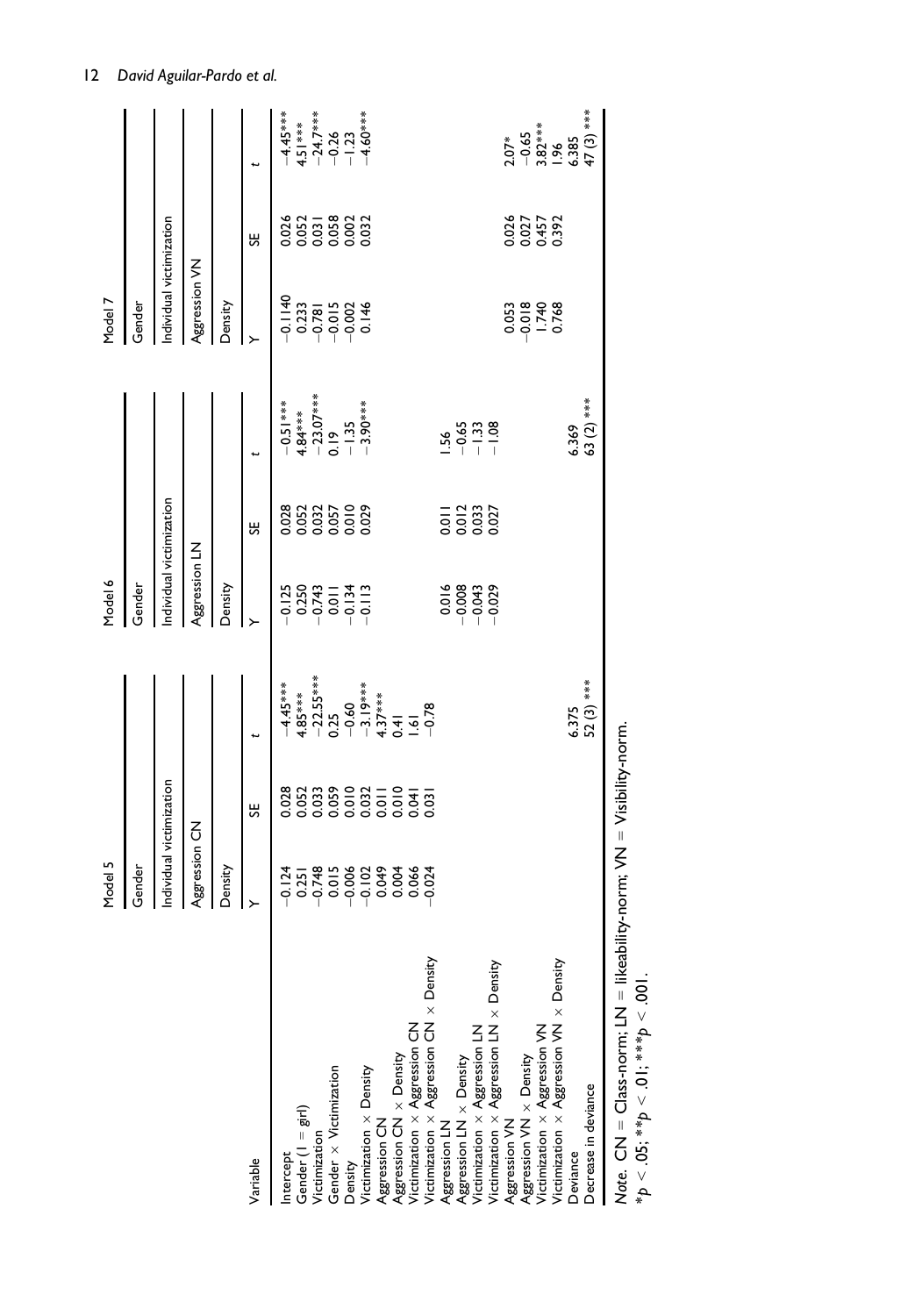

Figure 2. Effect of prosocial class-norm on the negative impact of individual victimization on likeability. The plots are presented following Aiken and West's (1991) guidelines (i.e., Low: –1 SD below the mean and High: +1 SD above the mean).



Figure 3. Effect of prosocial visibility-norm on the negative impact of individual victimization on likeability. Low: –1 SD below the mean and high: +1 SD above the mean.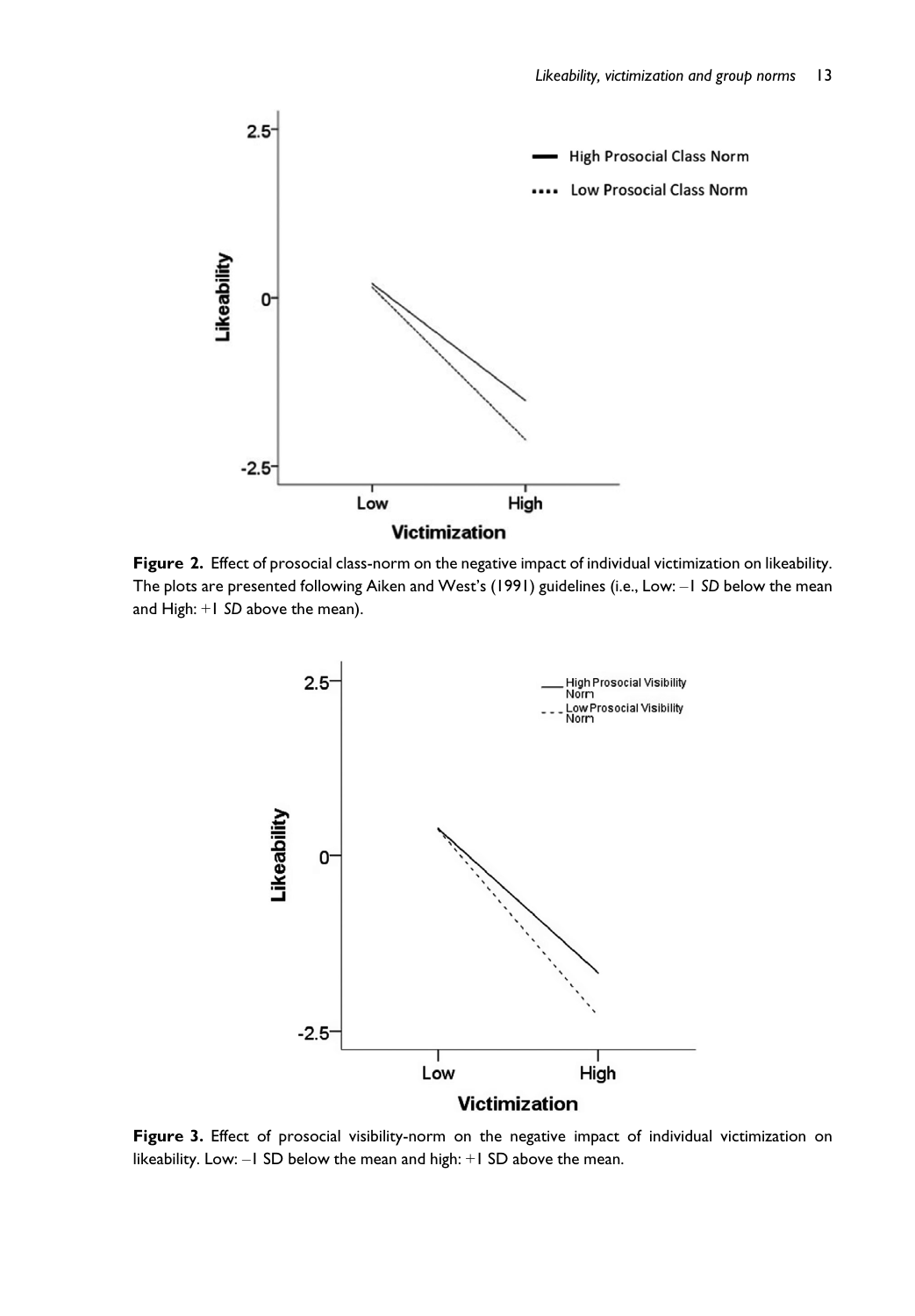established by the individual with visibility in the group, compared to the norms established by the entire class group. This result partially confirms the first hypothesis.

### Impact of network density

The effect of network density on the relation between likeability, victimization, and group norms for prosocial behaviour and aggression was explored in models 2 through 7. Table 2 shows that this three-way interaction only reached statistical significance in the analyses involving the Prosocial Class-Norm ( $b = 0.062$ ,  $t(6590) = 2.91$ ,  $p < .001$ ) and the Prosocial Visibility-Norm ( $b = 0.600$ ,  $t(6590) = -2.60$ ,  $p < .01$ ). These effects are depicted in Figures 5 and 6. Being victimized was negatively associated with likeability, but this relationship was weaker in classrooms with high density than in those with low density (Figure 7). These results support our fourth hypothesis which proposed that density would increase adherence to social norms.

## **Deviance**

Table 2 shows that all the models that tested the effect of some group norm (for prosociality and for aggression) on the likeability–peer victimization association, in addition to network density, fit the data better than the model which only tested the individual effect of victimization (model 1).

## **Discussion**

The strong negative association between peer victimization and likeability reported in so many previous studies indicates that disliked adolescents not only suffer of social rejection and eventually exclusion, but they are also likely targets of aggression from their peers. Whether this socially painful and adverse condition can somehow be attenuated (or heightened) in groups with varying behavioural norms for aggression and for prosocial behaviour, and with varying degrees of overall connectedness (density), was the subject of the four hypotheses tested below.

The first hypothesis we set out to test was whether behavioural descriptive norms were less influential than the behavioural status norms *within classrooms*. We reasoned that peers would be more likely to influence and be influenced by peers they interact with more often, are more exposed to, are more salient, or are more liked than by the peers of the class at large. The results of our analysis lend support to this finding as we also found that when the behavioural norm analysed was aggression, the status norm of most visible adolescents was more influential than the norm of the entire class. Thus, when aggression was normative by most visible peers, then victimized peers were less disliked, that is, the behavioural status norm for aggression of most visible peers weakened the negative impact of individual victimization on likeability. Few have been the studies that have directly compared the contribution of behavioural norms of differently sized groups (e.g., descriptive versus status norms within classrooms) to account for between-classroom variation in the impact of behaviour on peer status (Dijkstra & Gest, 2015; Dijkstra et al., 2008; Laninga-Wijnen et al., 2016). Laninga-Wijnen et al. (2016) found that popularity norms rather than descriptive norms for aggression showed an interacting effect on friendship selection and influence processes related to aggression. Dijkstra et al. (2008) have addressed this problem by comparing the effect of entire classes' versus the status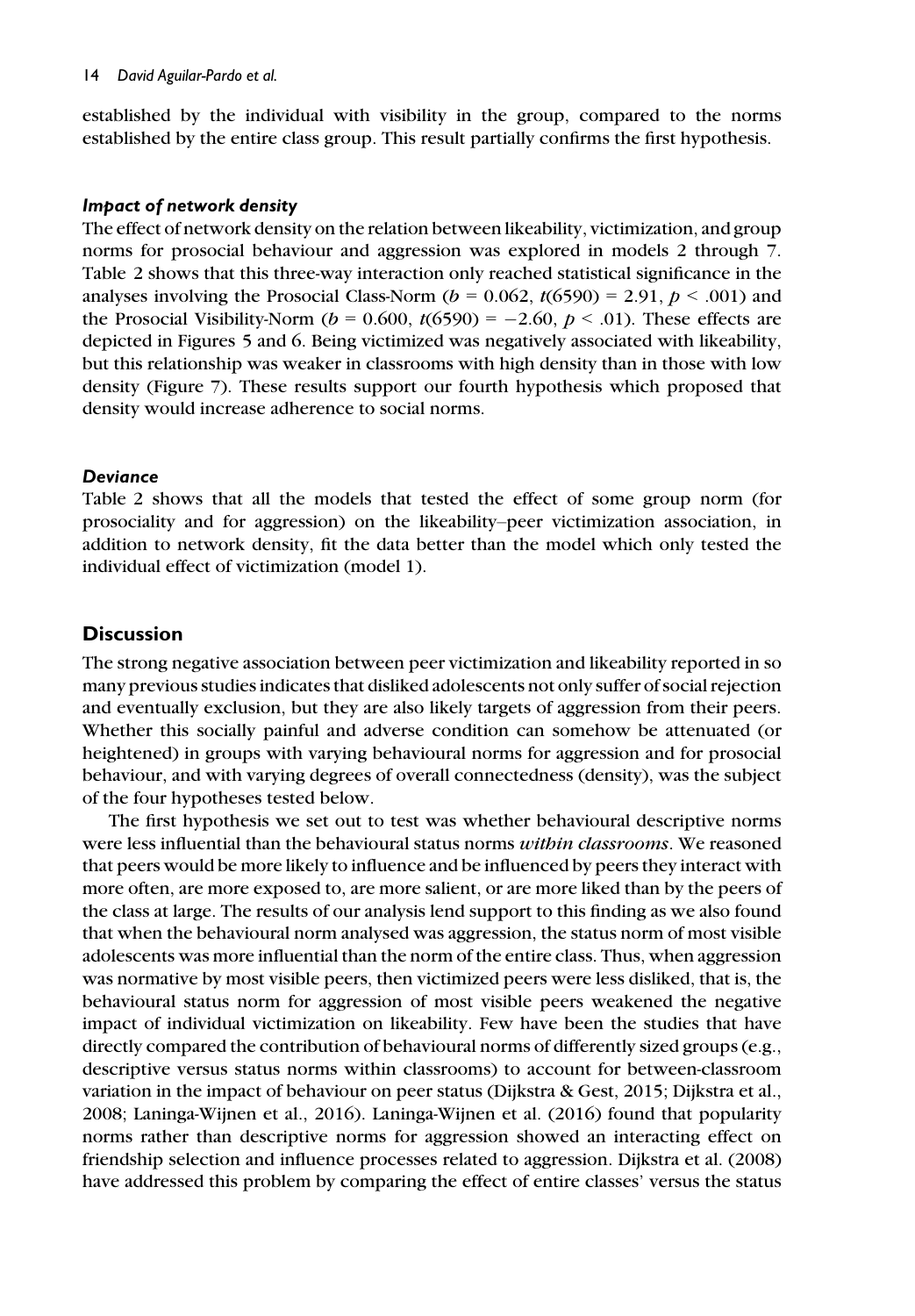norm of most popular peers' behavioural norm for proactive aggression on the impact of individual bullying on acceptance and rejection, and found that it was the latter that turned out to be more influential. A second test of this same hypothesis involved the comparison of the effect of class-level norms for prosociality versus the norms for prosociality of most visible peers. In this analysis, however, both group norms turned out to have the same effect of attenuating the negative relation of individual victimization to likeability. That is, when prosocial behaviour is prevalent in the classroom or by most visible peers, victimized peers are better accepted. In line with this, Dijkstra and Gest (2015) also showed that in classrooms when status norms were positive for academics and prosocial behaviour, the levels of peer victimization were lower.

Our second hypothesis posited that the behavioural status norms of most visible peers would be more likely than the status norms of most likeable peers to influence the negative association between likeability and peer victimization. This hypothesis thus examined the potential effects of *status type*, namely, *visibility* versus *likeability*, on the potential moderating role of norms for aggression and for prosocial behaviour on the relation of individual victimization to likeability. Previous research has reported that most popular peers are more influential than most likeable peers (Cillessen, 2011; Laninga-Wijnen, Gremmen, et al., 2018). We also found that this was indeed the case in our study, as high levels of prosocial behaviour and aggression by visible peers attenuated the level of disliking of highly victimized peers. We also found that neither the aggression likeability norm nor the prosocial *likeability* norm had any significant effect on the likeability– victimization association. In other words, the behavioural norms of most likeable peers were less influential than the behavioural norms of most visible peers. Few studies have studied comparatively the influence of likeability and visibility as different types of status norms. Laninga-Wijnen, Gremmen, et al. (2018) analysed the effect on norms based on



Figure 4. Effect of aggression visibility-norm on the negative impact of individual victimization on likeability. Low: –1 SD below the mean and high: +1 SD above the mean.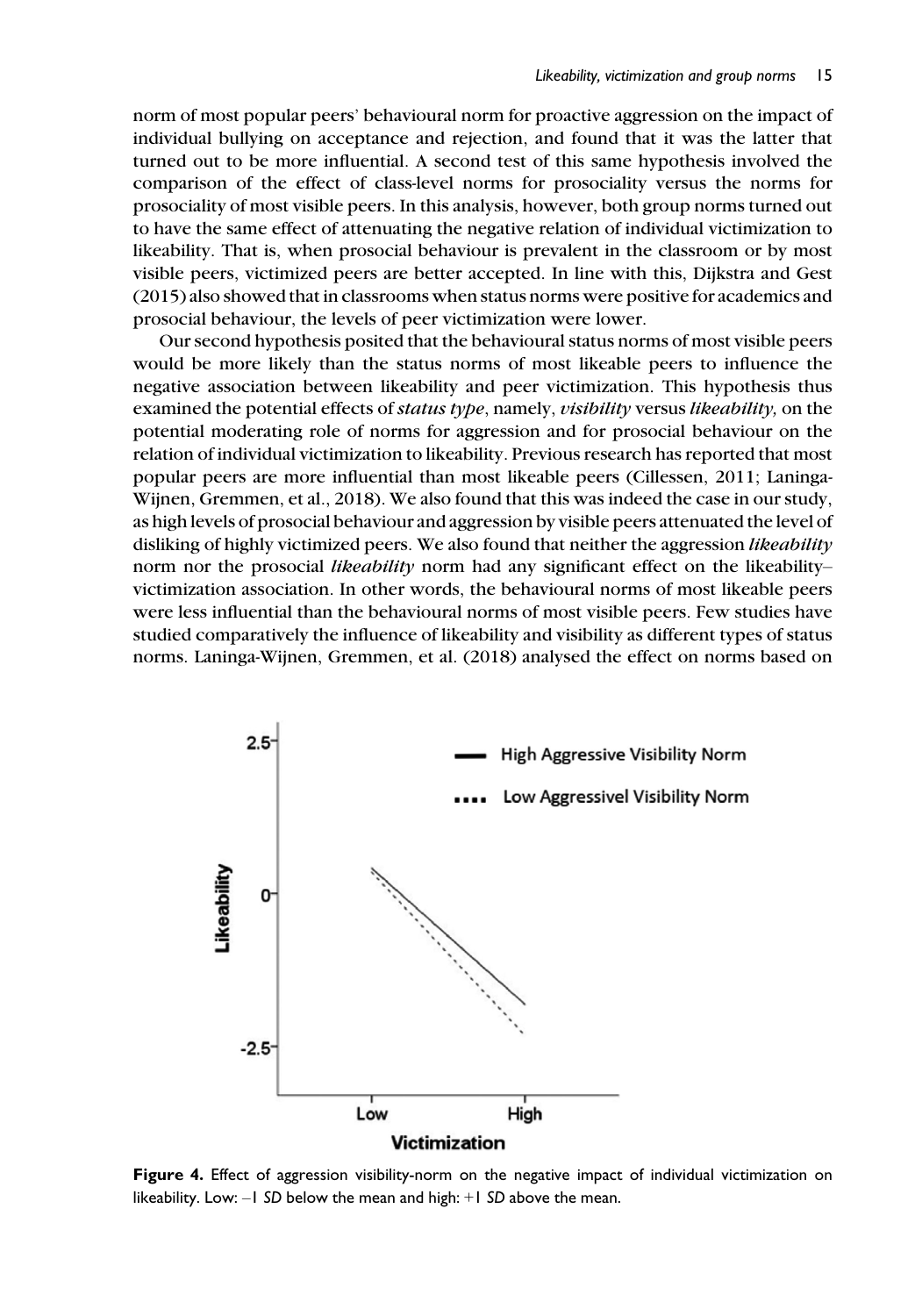

Figure 5. Effect of social network density on the relationship between prosocial class-norm, individual victimization, and likeability. Low: –1 SD below the mean and high: +1 SD above the mean.

popularity, acceptance, unpopularity, and rejection related to academic achievement. Popularity norm strengthened friendship selection among similar peers, both among low and high achievers. Acceptance and rejection norms did not play a role in friendship processes. These results lend further empirical support to the notion that visible peers have greater impact than likeable classmates (Dijkstra & Gest, 2015; Shi & Xie, 2012; Shin, 2017).

In these first two hypotheses, we test two possible explanatory ways on the influence of norms. On the one hand, the tendency to obtain status among peers would explain a conformity to norms established by students with a certain popularity which could be explained from the hypothesis of reputational salience (Hartup, 1996). Students with greater visibility in the group indicate the way forward on which behaviours are valuable within the group (Kruglanski et al., 2002). Finally, conformity to the descriptive norms of the entire group would be explained based on obtaining a series of resources such as emotional and social support and the fact of sharing a common identity in line with theory of social identity (Festinger, 1954). Our findings show a greater conformity to status norms, especially in those associated with visibility, however, although to a lesser extent we also found conformity to the descriptive norm.

Our third hypothesis predicted that *prosocial* norms might have a greater effect than aggression norms on the likeability–victimization negative association. Our results partly confirmed this hypothesis as whereas only the aggression visibility-norm influenced this link, however, we found that both the prosocial norm of classrooms as well as that of most visible peers did have a moderating (weakening) effect on the negative impact of victimization on likeability. Other authors have found similar results, with a greater effect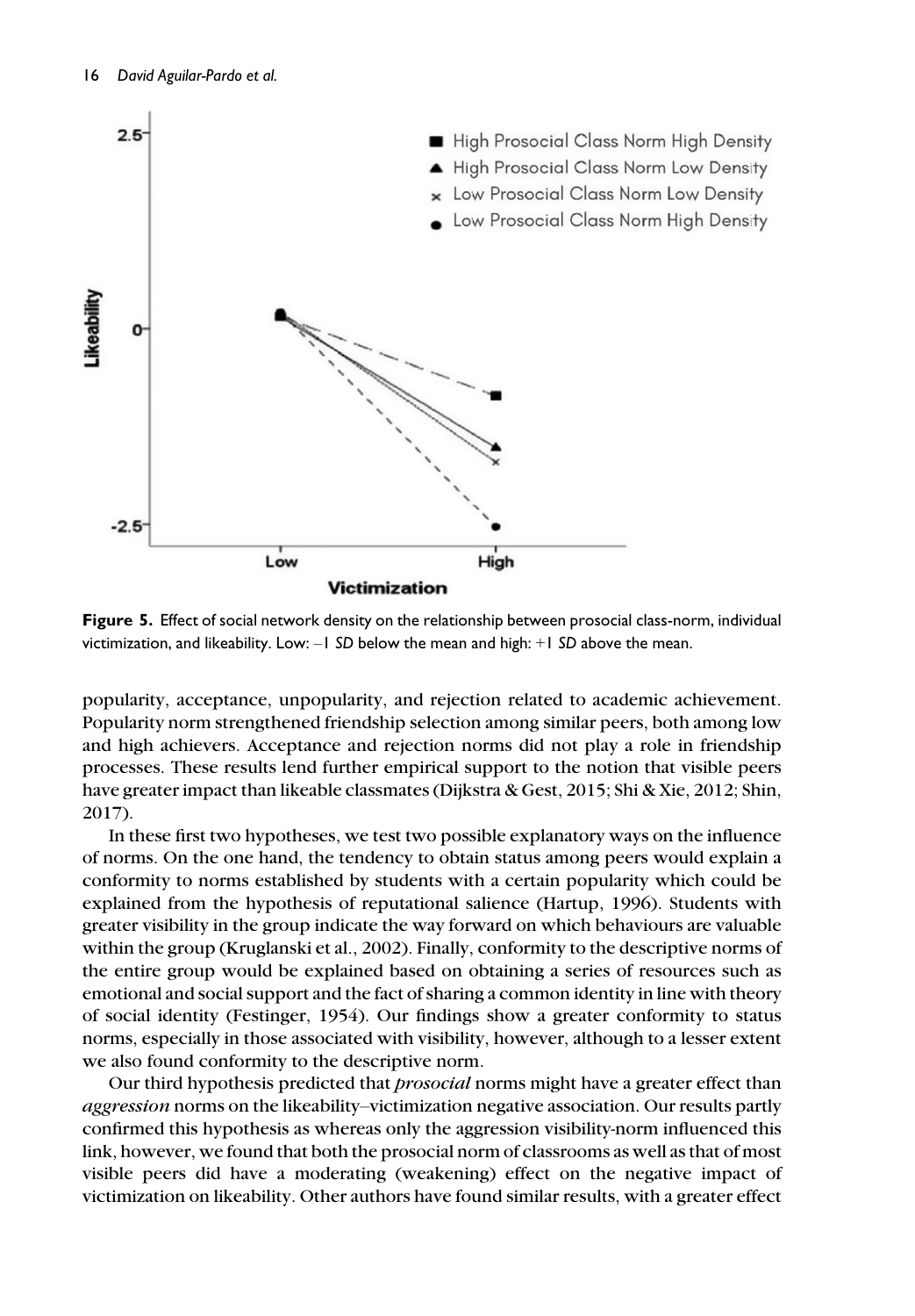#### Likeability, victimization and group norms 17



Figure 6. Effect of social network density on the relationship between prosocial visibility-norm, individual victimization, and likeability. Low:  $-1$  SD below the mean and high:  $+1$  SD above the mean.

of prosocial norms than aggressive norms in class groups (Laninga-Wijnen, Harakeh, et al., 2018; Laninga-Wijnen et al., 2020). Among the possible explanations for this predominance could be the low level of aggressiveness found in class groups (Laninga-Wijnen, Harakeh, et al., 2018).

The fourth hypothesis investigated the effect of the interaction between density and the various group norms for aggression and for prosocial behaviour analysed on the negative link between individual victimization and likeability. As we predict, density could be increasing adherence to prevailing social norms in classrooms. We found that victims were less disliked in highly dense classrooms with high prosocial descriptive and visibility norms. The effect of norms could be being amplified as a consequence of the connectivity within the classroom.

### Limitations, and future research

Our study had some limitations worth noticing. First, the approach adopted was correlational; therefore, it can only provide information about patterns of co-variation, not causation. It would be necessary to carry out a longitudinal investigation to see if the results found could be confirmed in terms of causality. Second, although the peer status construct visibility is widely regarded in the literature as conceptually analogous to popularity, we did not measure popularity directly, instead visibility was used as a proxy for popularity. Despite the fact that the status of the students based on social impact does not represent the same as the popularity concept, both concepts showed a remarkable level of overlap with 48% of the students with social impact presenting a high level of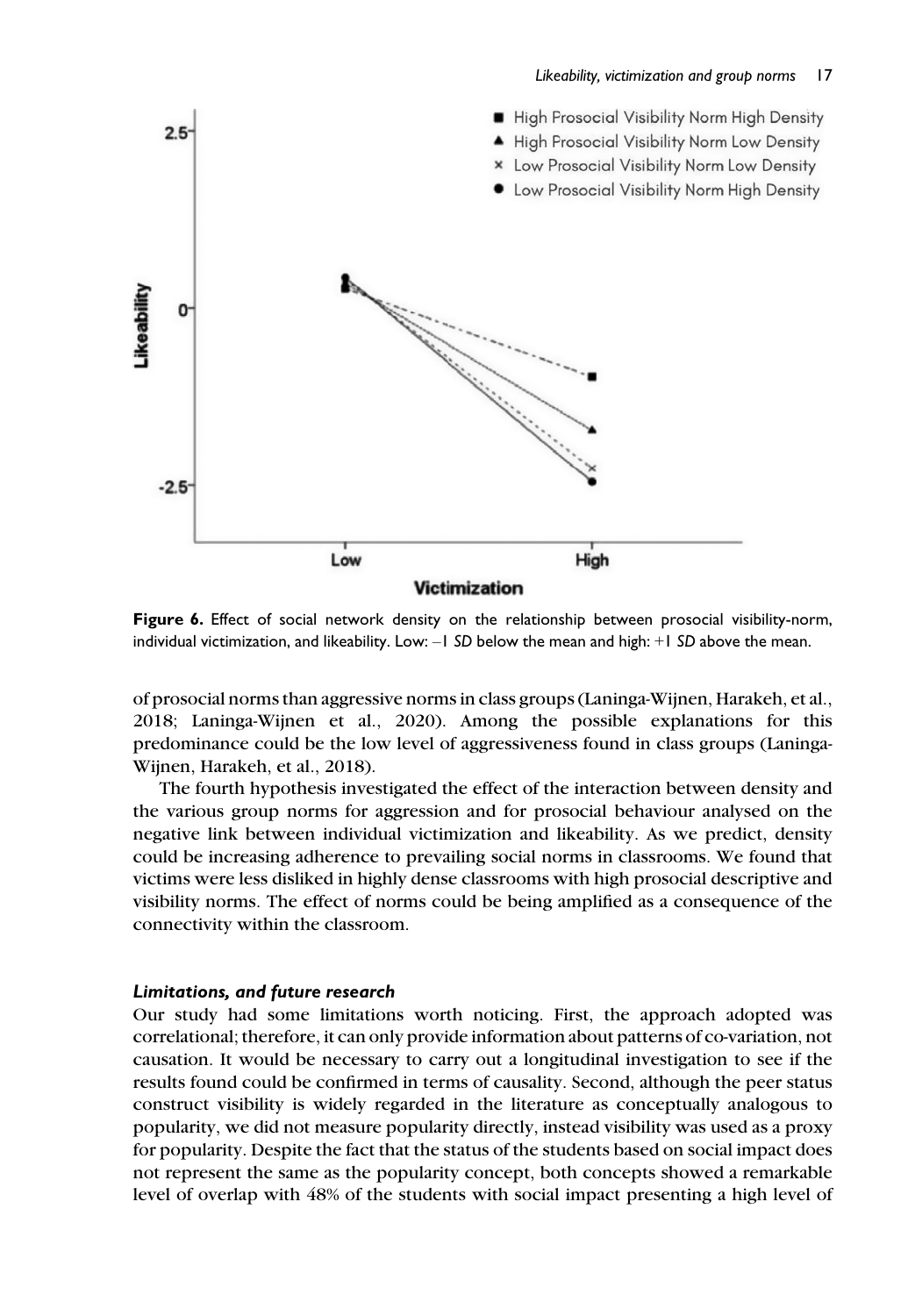perceived popularity (Parkhurst & Hopmeyer, 1998) or a correlation of 0.24 between both categories (Zwaan et al., (2013). This limitation could be conditioning the interpretation of the results, so it would be of interest to analyse the norms based on visibility and social impact compared to popularity-based norms. Third, we measured and analysed victimization by coding how many nominations classmates received on the items, however, we did not analyse separately the three forms of victimizations that were actually coded separately, namely, physical, verbal, and relational. Third, with respect to victimization, items collected through peer-reports were used, as well as sociometric measures on social acceptance and rejection. It is possible that a method variance can occur. It would be advisable to use measures also collected through the self-report in the case of victimization.

Finally, we did not record information to distinguish proactive/instrumental from reactive aggression, nor proactive aggression from bullying, as different authors have pointed out (Card & Little, 2006; Dodge & Coie, 1987). Both types of aggression show differential characteristics, for example proactive aggressiveness implies the participation of students with greater social dominance and popularity in the group (Polman, Orobio de Castro, Thomaes & van Aken, 2009), reactive aggressiveness, however, is related to students with lower levels of popularity in the group and greater social isolation (Dodge & Coie, 1987). When constructing aggressive class-norms, it would be advisable to consider one or another type of aggressiveness, as they have different objectives and obey different types of social dynamics in the class group. On a more practical level, future studies could aim to identify the group-level at which behavioural norms seem to influence more strongly the behaviour of their individual members, for example, schools, classmates, or popular peers. This would be useful to help implement prevention programmes based on



Figure 7. The effect of social network density on the likeability of the victims. Low: -1 SD below the mean and high: +1 SD above the mean.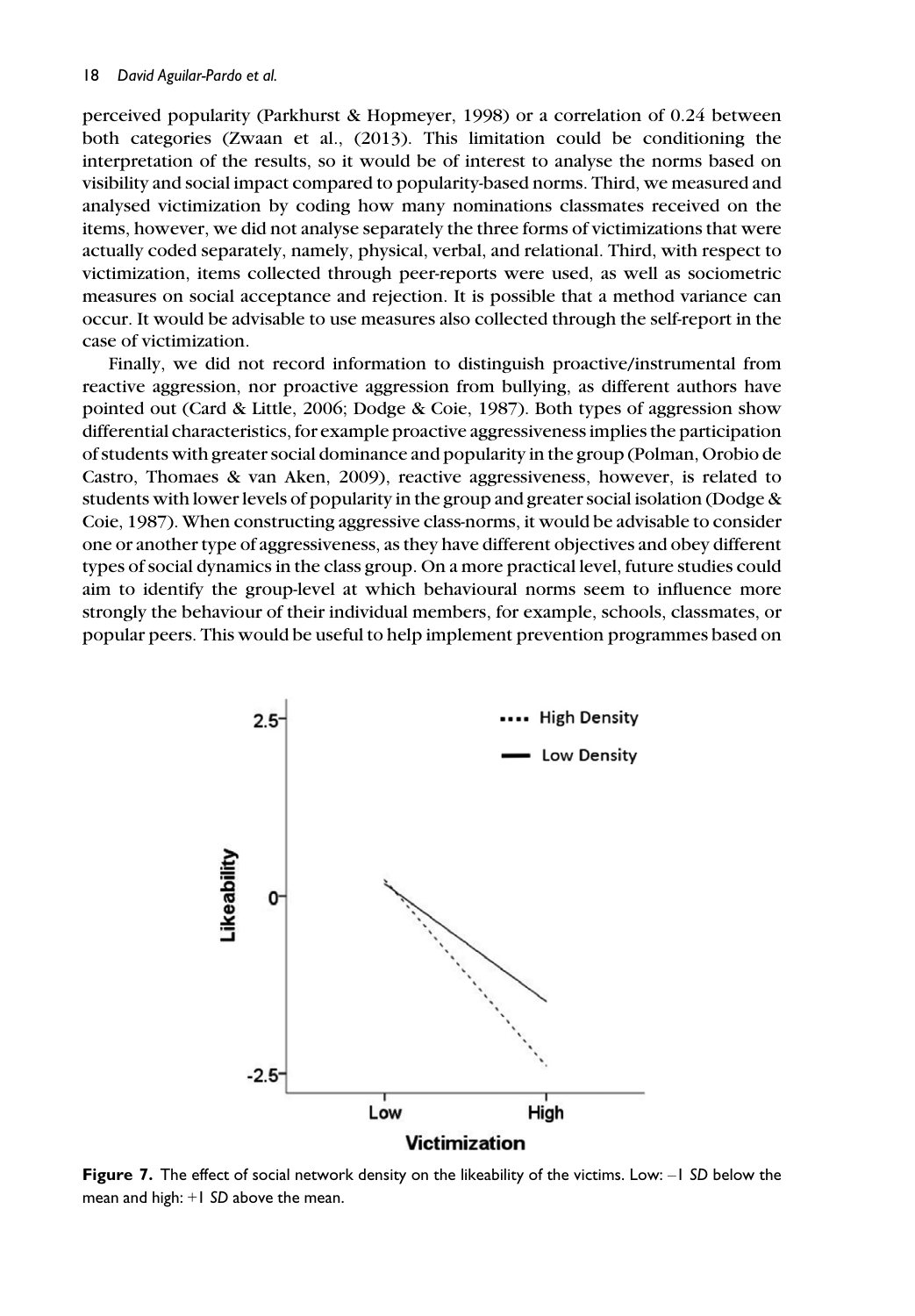the social dynamization of classrooms oriented to strengthen peer cultures based on prosocial norms. Likeability is obtained within a group context (Brewer & Caporael, 1990; Cosmides & Tooby, 1987). To understand the behaviours, that is, victimization, related to likeability we need to look at contextual variables. Contextual variables, such as the presence or absence of aggressive norms in a class group, could influence the appearance of victimization behaviours received by the students with the most rejection. Other future lines of research that could provide interesting results would be those that combine the use of other variables based on the analysis of social networks, and what relationship they could have with the norms established in the class groups. Variables such as hierarchy or the joint use of hierarchy and density, as proposed by various authors (Ahn et al., 2010; Author, 2016), would allow us to study whether the structures of peer groups could be influenced by the norms established in them or vice versa.

Finally, another possible line of research considering the relationship between gender and the different types of victimization that occur in bullying, it could be advisable to carry out an analysis of prosocial and aggressive norms calculated for boys and girls separately. Likewise, the sex ratios at the class level could be considered to see their influence on the relationship between victimization and likeability.

### Practical implications

Despite the limitations indicated above, it is important to highlight the usefulness of the study carried out. The results found have practical implications for educational intervention, mainly when considering the group influence on behaviours that occur in the classroom. An increasing number of anti-bullying programmes are considering groupbased interventions (peer support, peer helpers, circle of friends) to reduce victimizing behaviours. Taking into account that the majority of bullying episodes, bullies go to the same class as the victims (Díaz-Aguado, Martínez, & Martín, 2013; Salmivalli, & Peets, 2009), the configuration and modification of class groups and the cultures that are formed in them is essential to reduce this type of behaviour. The relationship between prosocial norms and the strengthening of the positive relationship between victimization and social preference found by this research in comparison with the influence of aggressive norms could be pointing to the importance of incorporating more targeted modules into antibullying programmes, oriented to improve prosociality instead of focusing exclusively on aggressive behaviours (Figure 7).

#### Conclusions

Altogether, these results underscore the overall importance of group context as a moderating factor of the relation between behaviour and peer status in adolescents. First, prosocial norms emerge as more influential than aggression. Second, descriptive norms defined at classroom-level and status norms of most visible peers are more influential than status norms of most-liked peers when they are assessed in interaction with group density. Moreover, network density turned out to be a significant amplifier of the influence of prevailing norms on the behaviour–status associations.

## Conflicts of interest

All authors declare no conflict of interest.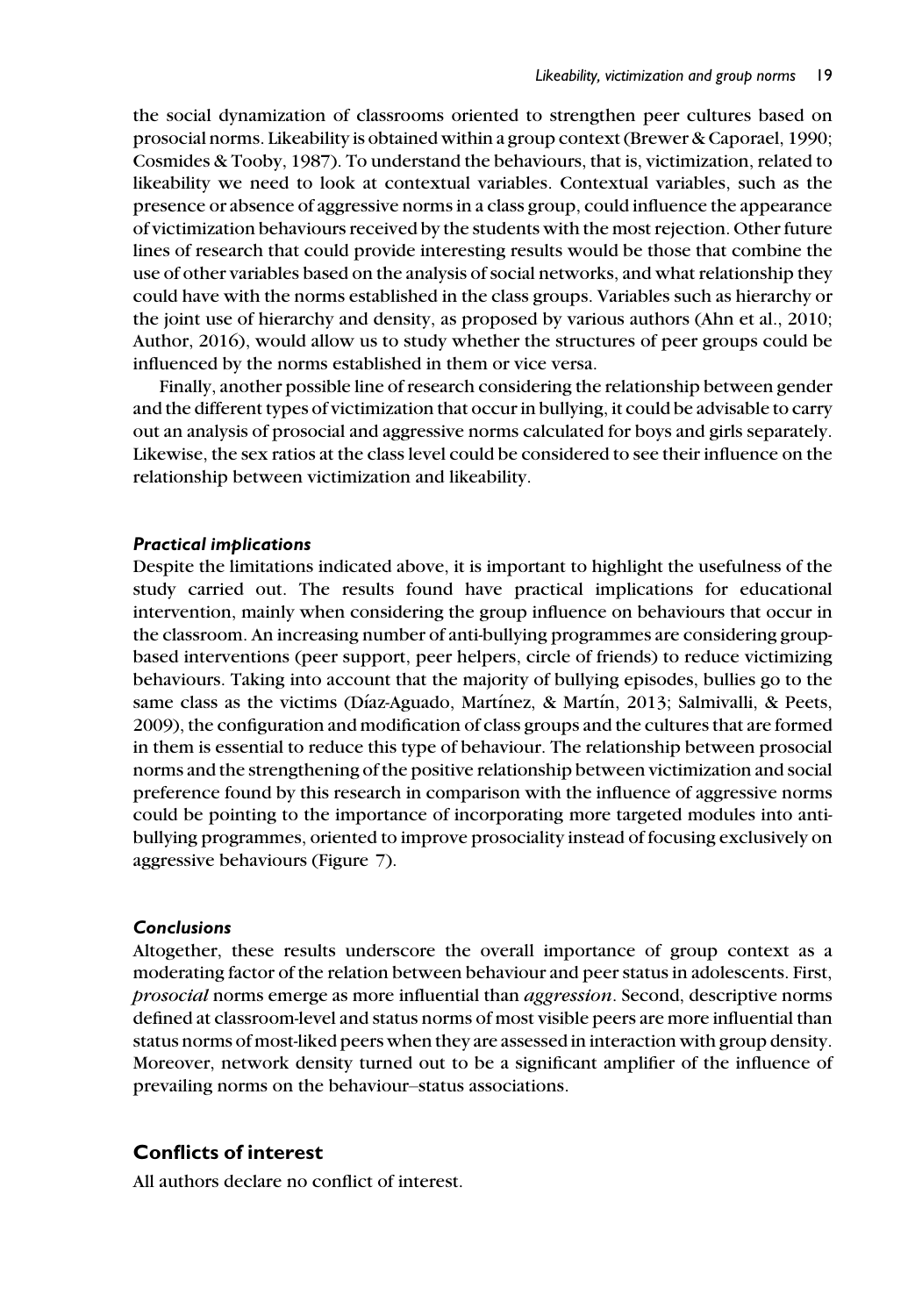## Author contribution

David Aguilar Pardo: Writing – original draft (equal). Fernando Colmenares Gil: Writing – original draft (equal); Writing – review  $\&$  editing (equal). **Belén Martínez-**Fernández: Data curation (equal); Investigation (equal). Javier Martín-Babarro: Methodology (equal); Writing – review & editing (equal).

## Data availability statement

The data that support the findings of this study are available from the corresponding author upon reasonable request.

## **References**

- Ahn H.-J., Garandeau C. F., Rodkin P. C. (2010). Effects of classroom embeddedness and density on the social status of aggressive and victimized children. The Journal of Early Adolescence, 30(1), 76–101.<http://doi.org/10.1177/0272431609350922>
- Ahn H.-J., Rodkin P. C. (2014). Classroom-level predictors of the social status of aggression: Friendship centralization, friendship density, teacher–student attunement, and gender..Journal of Educational Psychology, 106(4), 1144–1155.<http://doi.org/10.1037/a0036091>
- Aiken, L., & West, S. (1991). Multiple regression: Testing and interpreting interactions. Thousand Oaks, CA: SAGE.
- Andrews N. C. Z., Hanish L. D., Updegraff K. A., Martin C. L., Santos C. E. (2016). Targeted victimization: Exploring linear and curvilinear associations between social network prestige and victimization. Journal of Youth and Adolescence, 45(9), 1772–1785. [http://doi.org/10.1007/](http://doi.org/10.1007/s10964-016-0450-1) [s10964-016-0450-1](http://doi.org/10.1007/s10964-016-0450-1)
- Berger C., Batanova M., Cance J. D. (2015). Aggressive and prosocial? Examining latent profiles of behavior, social status, machiavellianism, and empathy. Journal of Youth and Adolescence, 44 (12), 2230–2244.<http://doi.org/10.1007/s10964-015-0298-9>
- Berger C., Rodkin P. C. (2012). Group influences on individual aggression and prosociality: Early adolescents who change peer affiliations. Social Development, 21(2), 396–413. [http://doi.org/](http://doi.org/10.1111/j.1467-9507.2011.00628.x) [10.1111/j.1467-9507.2011.00628.x](http://doi.org/10.1111/j.1467-9507.2011.00628.x)
- Blake J. J., Kim E. S., Lease A. M. (2011). Exploring the incremental validity of nonverbal social aggression: The utility of peer nominations. Merrill-Palmer Quarterly, 57(3), 293–318. [http://](http://doi.org/10.1353/mpq.2011.0015) [doi.org/10.1353/mpq.2011.0015](http://doi.org/10.1353/mpq.2011.0015)
- Brewer M. B., & Caporael L. R. (1990). Selfish genes vs. selfish people: Sociobiology as origin myth. Motivation and Emotion, 14(4), 237–243.<http://doi.org/10.1007/bf00996182>
- Boor-Klip H. J., Segers E., Hendrickx M. M. H. G., & Cillessen A. H. N. (2017). The moderating role of classroom descriptive norms in the association of student behavior with social preference and popularity. The Journal of Early Adolescence, 37(3), 387–413. [http://doi.org/10.1177/](http://doi.org/10.1177/0272431615609158) [0272431615609158](http://doi.org/10.1177/0272431615609158)
- Card, N. A., & Little, T. D. (2006). Proactive and reactive aggression in childhood and adolescence: A meta-analysis of differential relations with psychosocial adjustment.. International Journal of Behavioral Development, 30(5), 466–480.<https://doi.org/10.1177/0165025406071904>
- Casper D. M., Card N. A., Bauman S., Toomey R. B. (2017). Overt and relational aggression participant role behavior: Measurement and relations with sociometric status and depression. Journal of Research on Adolescence, 27(3), 661–673.<http://doi.org/10.1111/jora.12306>
- Chang L. (2004). The role of classroom norms in contextualizing the relations of children's social behaviors to peer acceptance.. Developmental Psychology, 40(5), 691–702. [http://doi.org/10.](http://doi.org/10.1037/0012-1649.40.5.691) [1037/0012-1649.40.5.691](http://doi.org/10.1037/0012-1649.40.5.691)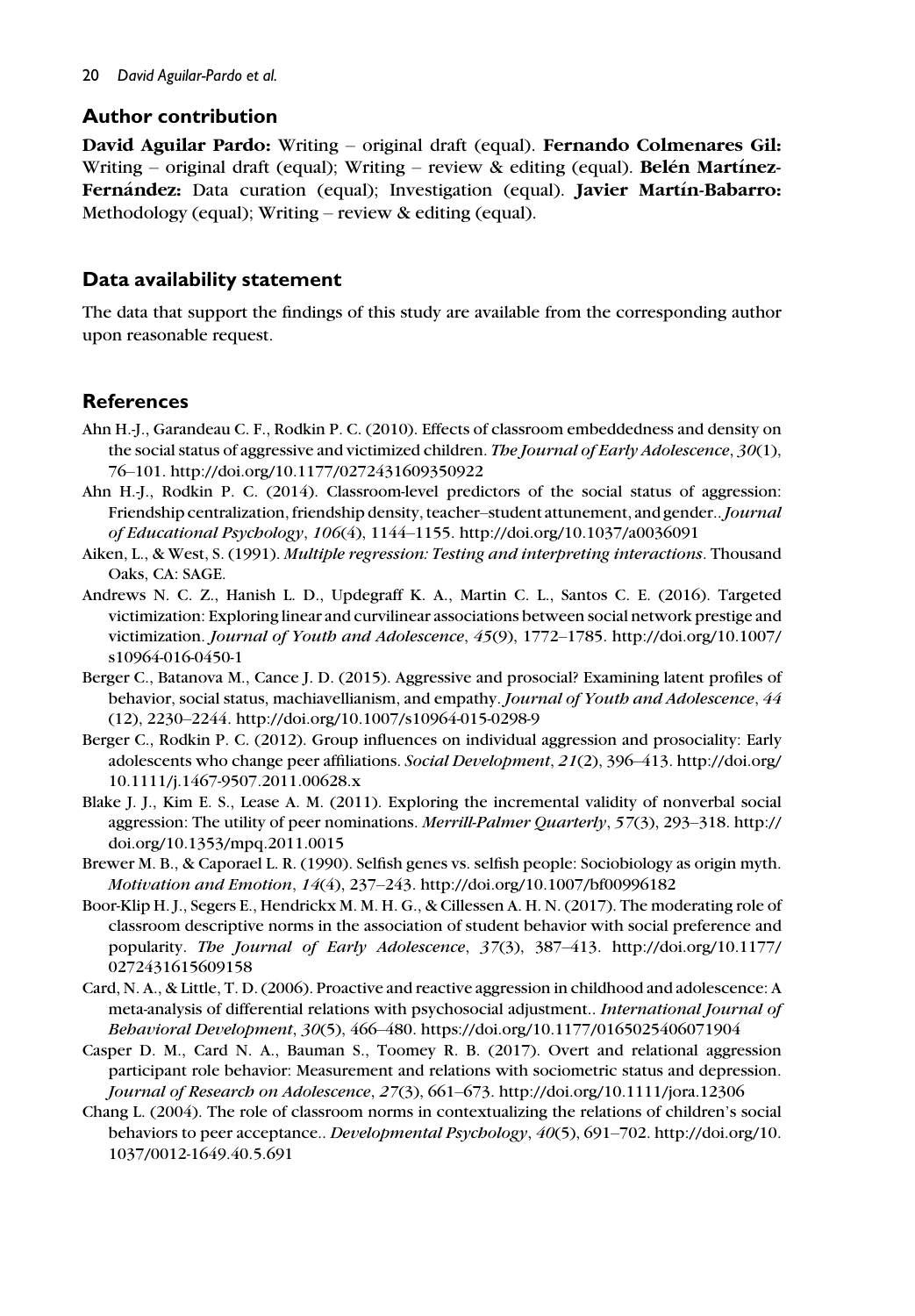- Chen X., Huang X., Chang L., Wang L., Li D. (2010). Aggression, social competence, and academic achievement in Chinese children: A 5-year longitudinal study. Development and Psychopathology, 22(3), 583–592.<http://doi.org/10.1017/s0954579410000295>
- Chung-Hall J., Chen X. (2009). Aggressive and prosocial peer group functioning: Effects on children's social, school, and psychological adjustment. Social Development, 19(4), 659–680. <http://doi.org/10.1111/j.1467-9507.2009.00556.x>
- Cillessen, A. (2011). Toward a theory of popularity. In A. Cillessen, D. Schwartz & L. Mayeux (Eds.), Popularity in the peer system (273–299). New York: Guilford Press.
- Cillessen, A., & Marks, P. (2011). Conceptualizing and measuring popularity. In A. Cillessen, D. Schwartz & L. Mayeux (Eds.), Popularity in the peer system (25–56). New York: Guilford Press.
- Cillessen, A., Mayeux, L., Ha, T., de Bruyn, E., & LaFontana, K. (2014). Aggressive effects of prioritizing popularity in early adolescence. Aggressive Behavior, 40(3), 204–213. [https://doi.](https://doi.org/10.1002/ab.21518) [org/10.1002/ab.21518](https://doi.org/10.1002/ab.21518)
- Cillessen, A., Schwartz, D., & Mayeux, L. (2011). Popularity in the peer system. New York: Guilford Press.
- Closson, L. (2009). Aggressive and prosocial behaviors within early adolescent friendship cliques: what's status got to do with it? Merrill-Palmer Quarterly, 55, 406–435. [https://www.jstor.org/](https://www.jstor.org/stable/23096233) [stable/23096233](https://www.jstor.org/stable/23096233)
- Coie, J., & Cillessen, A. (1993). Peer rejection: Origins and effects on children's development. Current Directions in Psychological Science, 2(3), 89–93. [https://doi.org/10.1111/1467-8721.](https://doi.org/10.1111/1467-8721.ep10770946) [ep10770946](https://doi.org/10.1111/1467-8721.ep10770946)
- Coie, J., Dodge, K., & Coppotelli, H. (1982). Dimensions and types of social status: A cross-age perspective. Developmental Psychology, 18(4), 557. [https://doi.org/10.1037/0012-1649.18.4.](https://doi.org/10.1037/0012-1649.18.4.557) [557](https://doi.org/10.1037/0012-1649.18.4.557)
- Dawes, M., Chen, C.-C., Farmer, T., & Hamm, J. (2017). Self-and peer-identified victims in late childhood: Differences in perceptions of the school ecology. Journal of Youth and Adolescence, 46(11), 2273–2288.<https://doi.org/10.1007/s10964-017-0688-2>
- De Bruyn, E., & Cillessen, A. (2006). Popularity in early adolescence: Prosocial and antisocial subtypes. Journal of Adolescent Research, 21(6), 607–627. [https://doi.org/10.1177/](https://doi.org/10.1177/0743558406293966) [0743558406293966](https://doi.org/10.1177/0743558406293966)
- Díaz-Aguado, M. J., Martínez, R., & R. y Martín, J. (2013). El acoso entre adolescentes en España. Prevalencia, papeles adoptados por todo el grupo y características a las que atribuyen la victimización. Revista De Educación, 362, 348-379.
- Dijkstra, J., Cillessen, A., & Borch, C. (2013). Popularity and adolescent friendship networks: Selection and influence dynamics. Developmental Psychology, 49(7), 1242–1252. [https://doi.](https://doi.org/10.1037/a0030098) [org/10.1037/a0030098](https://doi.org/10.1037/a0030098)
- Dijkstra, J., & Gest, S. (2015). Peer norm salience for academic achievement, prosocial behavior, and bullying: Implications for adolescent school experiences. The Journal of Early Adolescence, 35 (1), 79–96.<https://doi.org/10.1177/0272431614524303>
- Dijkstra, J., Lindenberg, S., & Veenstra, R. (2008). Beyond the class norm: Bullying behavior of popular adolescents and its relation to peer acceptance and rejection. Journal of Abnormal Child Psychology, 36(8), 1289–1299.<https://doi.org/10.1007/s10802-008-9251-7>
- Dodge, K. A., & Coie, J. D. (1987). Social-information-processing factors in reactive and proactive aggression in children's peer groups. Journal of Personality and Social Psychology, 53(6), 1146–1158.
- Festinger, L. (1954). A theory of social comparison processes. Human Relations, 7(2), 117–140. <https://doi.org/10.1177/001872675400700202>
- Garandeau, C., Ahn, H., & Rodkin, P. (2011). The social status of aggressive students across contexts: The role of classroom status hierarchy, academic achievement and grade. Developmental Psychology, 47(6), 1699–1710.<https://doi.org/10.1037/a0025271>
- Gest, S., Graham-Bermann, S., & Hartup, W. (2001). Peer experience: Common and unique features of numbers of frienships, social networks centrality, and sociometric status. Social Development, 10(1), 23–40.<https://doi.org/10.1111/1467-9507.00146>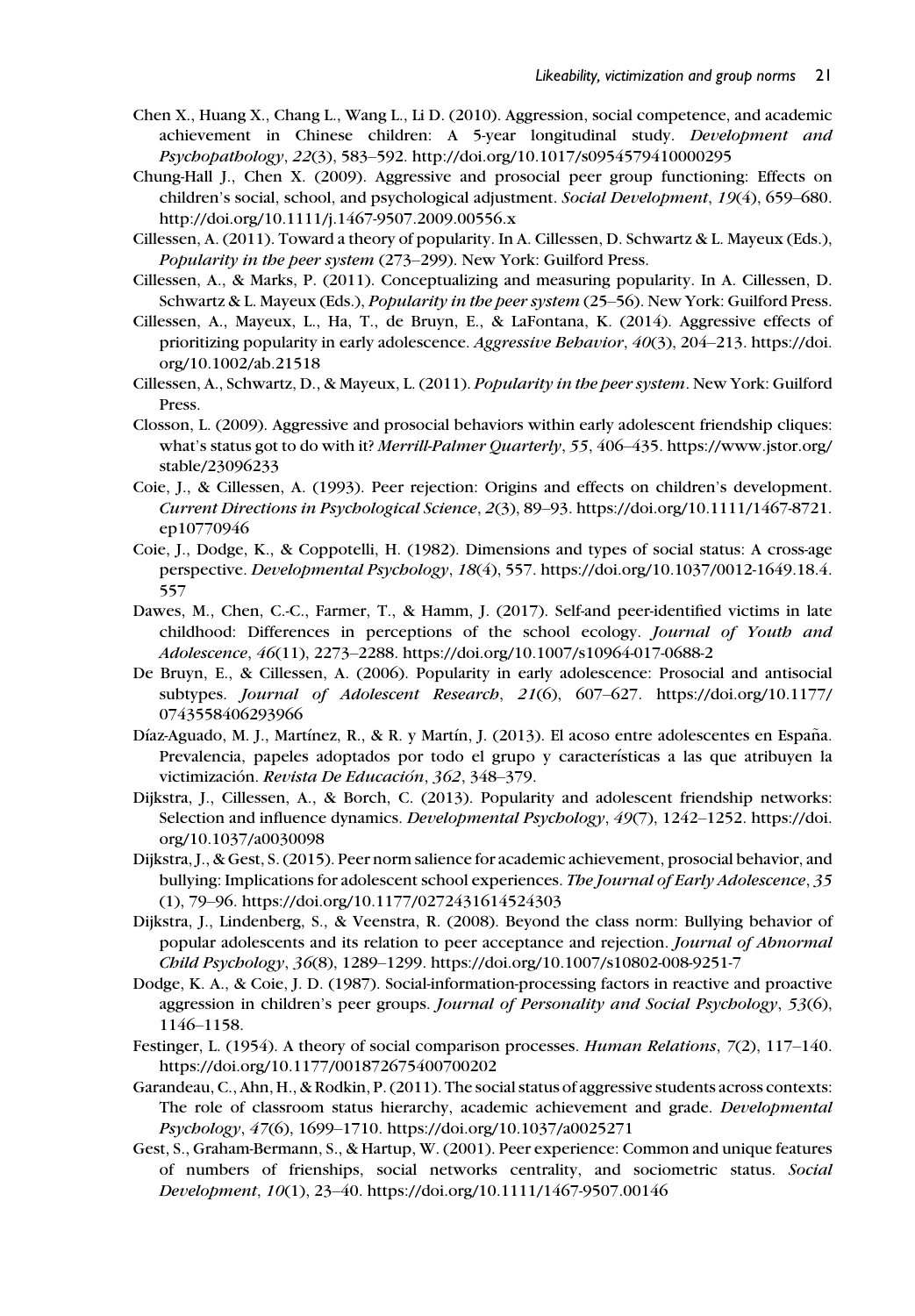- Guy, A., Lee, K., & Wolke, D. (2019). Comparisons between adolescent bullies, victims, and bullyvictims on perceived popularity, social impact, and social preference.. Frontiers in Psychiatry, 10(868), 1–10. [https://www.frontiersin.org/articles/10.3389/fpsyt.2019.00868/](https://www.frontiersin.org/articles/10.3389/fpsyt.2019.00868/full) [full](https://www.frontiersin.org/articles/10.3389/fpsyt.2019.00868/full)
- Hartup, W. W. (1996). The company they keep: Friendships and their developmental significance. Child Development, 67(1), 1–13.<https://doi.org/10.1111/j.1467-8624.1996.tb01714.x>
- Hawley, P. (2003). Prosocial and coercive configurations of resource control in early adolescence: A case for the well-adapted machiavellian. Merrill-Palmer Quarterly, 49(3), 279–309. [https://](https://www.jstor.org/stable/23096057) [www.jstor.org/stable/23096057](https://www.jstor.org/stable/23096057)
- Hay, D. F., & Cook, K. V. (2007). The transformation of prosocial behavior from infancy to childhood.. In Socioemotional development in the toddler years: Transitions and transformations (100–131). New York: The Guilford Press.
- Heilbron, N., & Prinstein, M. (2010). Adolescent peer victimization, peer status, suicidal ideation, and nonsuicidal self-injury examining concurrent and longitudinal associations. Merrill-Palmer Quarterly, 56(3), 388–419.<https://doi.org/10.1353/mpq.0.0049>
- Hodges, E., & Perry, D. (1999). Personal and interpersonal antecedents and consequences of victimization by peers. Journal of Personality and Social Psychology, 76(4), 677–685. [https://](https://doi.org/10.1037/0022-3514.76.4.677) [doi.org/10.1037/0022-3514.76.4.677](https://doi.org/10.1037/0022-3514.76.4.677)
- Isaacs, J., Voeten, M., & Salmivalli, C. (2013). Gender-specific or common classroom norms? Examining the contextual moderators of the risk for victimization. Social Development, 22(3), 555–579.<https://doi.org/10.1111/j.1467-9507.2012.00655.x>
- Jia, M., & Mikami, A. (2015). Peer preference and friendship quantity in children with externalizing behavior: Distinct influences on bully status and victim status. Journal of Abnormal Child Psychology, 43(5), 957–969.<https://doi.org/10.1007/s10802-014-9956-8>
- Kärnä, A., Voeten, M., Poskiparta, E., & Salmivalli, C. (2010). Vulnerable children in varying classroom contexts: Bystanders' behaviors moderate the effects of risk factors on victimization. Merrill-Palmer Quarterly, 56(3), 261–282.<https://www.jstor.org/stable/23098070>
- Kawabata, Y., Tseng, W., & Crick, N. (2014). Adaptive, maladaptive, mediational, and bidirectional processes of relational and physical aggression, relational and physical victimization, and peer liking. Aggressive Behavior, 40(3), 273–287.<https://doi.org/10.1002/ab.21517>
- Knack, J., Tsar, V., Vaillancourt, T., Hymel, S., & McDougall, P. (2012). What protects rejected adolescents from also being bullied by their peers? The moderating role of peer-valued characteristics. Journal of Research on Adolescence, 22(3), 467–479. [https://doi.org/10.1111/](https://doi.org/10.1111/j.1532-7795.2012.00792.x) [j.1532-7795.2012.00792.x](https://doi.org/10.1111/j.1532-7795.2012.00792.x)
- Kruglanski, A. W., Shah, J., Fishback, A., Friedman, R., Chun, W. Y., & Sleeth-Keppler, D. (2002). A theory of goal systems. Advances in Experimental Social Psychology, 34(2), 331-378.
- LaFontana, K., & Cillessen, A. (1998). The nature of children's stereotypes of popularity. Social Development, 7(3), 301–320.<https://doi.org/10.1111/1467-9507.00069>
- LaFontana, K., & Cillessen, A. (2002). Children's perceptions of popular and unpopular peers: A multimethod assessment. Developmental Psychology, 38(5), 635. [https://doi.org/10.1037/](https://doi.org/10.1037/0012-1649.38.5.635) [0012-1649.38.5.635](https://doi.org/10.1037/0012-1649.38.5.635)
- Laninga-Wijnen, L., Gremmen, M. C., Dijkstra, J. K., Veenstra, R., Vollebergh, W. A. M., & Harakeh, Z. (2018). The role of academic status norms in friendship selection and influence processes related to academic achievement. Developmental Psychology, 55(2), 337–350. [https://doi.org/](https://doi.org/10.1037/dev0000611) [10.1037/dev0000611](https://doi.org/10.1037/dev0000611)
- Laninga-Wijnen, L., Harakeh, Z., Dijkstra, J. K., Veenstra, R., & Vollebergh, W. A. M. (2018). Aggressive and prosocial peer norms: change, stability and associations with adolescent aggressive and prosocial behavior development. The Journal of Early Adolescence, 38(2), 178– 203.<https://doi.org/10.1177/0272431616665211>
- Laninga-Wijnen, L., Harakeh, Z., Steglich, C., Dijkstra, J. K., Veenstra, R., & Vollebergh, W. (2016). The norms of popular peers moderate friendship dynamics of adolescent aggression. Child Development, 88(4), 1265–1283.<https://doi.org/10.1111/cdev.12650>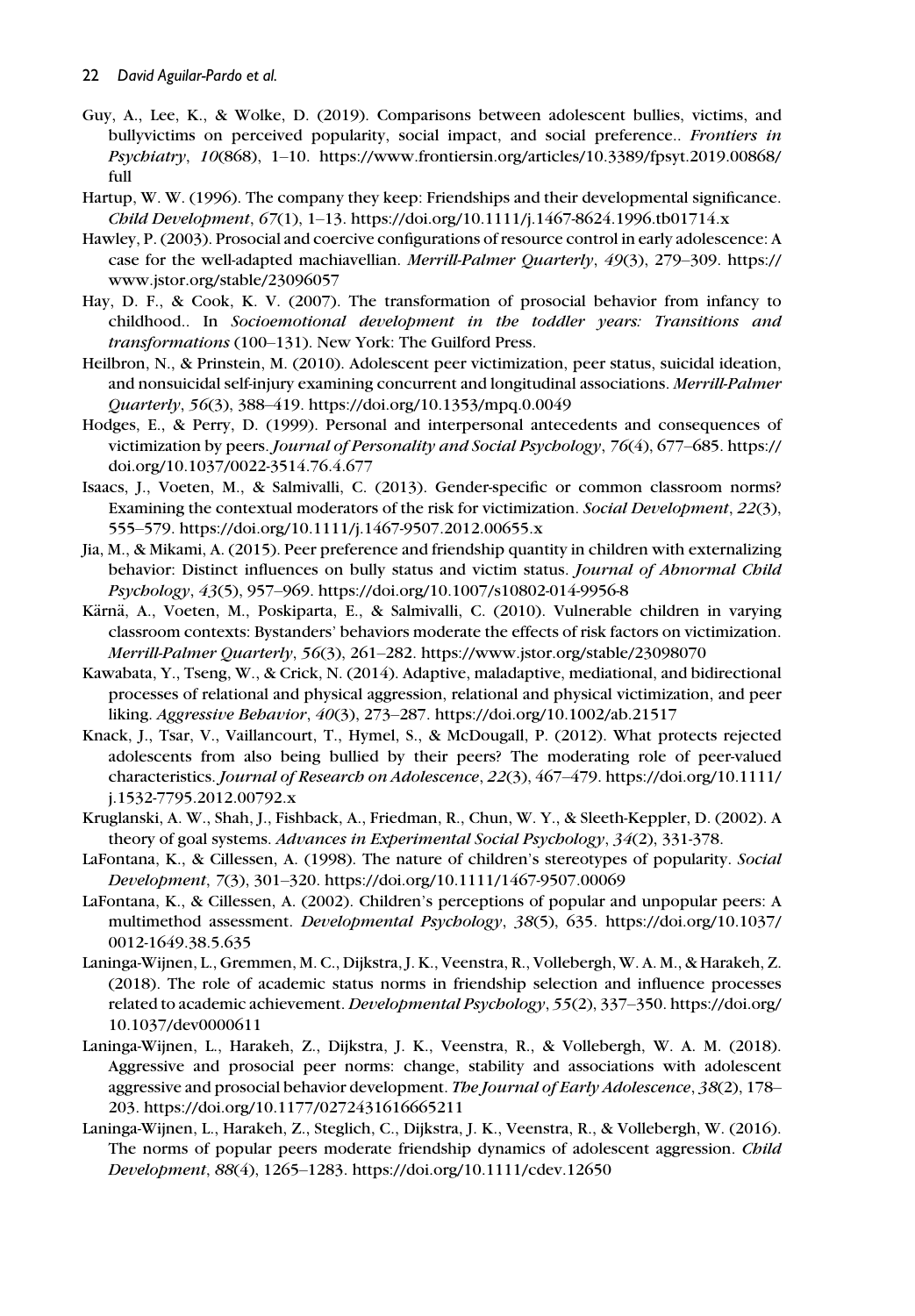- Laninga-Wijnen, L., Steglich, C., Harakeh, Z., Vollebergh, W., Veenstra, R., & Dijkstra, J. K. (2020). The role of prosocial and aggressive popularity norm combinations in prosocial and aggressive friendship processes. Journal of Youth and Adolescence, 49(3), 645–663. [https://doi.org/10.](https://doi.org/10.1007/s10964-019-01088-x) [1007/s10964-019-01088-x](https://doi.org/10.1007/s10964-019-01088-x)
- Lease, A., Musgrove, K., & Axelrod, J. (2002). Dimensions of social status in preadolescent peer groups: Likability, perceived popularity, and social dominance. Social Development, 11(4), 508–533.<https://doi.org/10.1111/1467-9507.00213>
- Lee, E. (2009). The relationship of aggression and bullying to social preference: Differences in gender and types of aggression. International Journal of Behavioral Development, 33(4), 323– 330.<https://doi.org/10.1177/0165025408098028>
- Li, Y., & Wright, M. (2014). Adolescents' social status goals: Relationships to social status insecurity, aggression, and prosocial behavior. Journal of Youth and Adolescence, 43(1), 146-160. [https://](https://doi.org/10.1007/s10964-013-9939-z) [doi.org/10.1007/s10964-013-9939-z](https://doi.org/10.1007/s10964-013-9939-z)
- Lindenberg, S. (2008). Social rationality, semi-modularity and goal-framing: What is it all about? Analyse & Kritik, 30(2), 669–687.<https://doi.org/10.1515/auk-2008-0217>
- Litwack, S., Aikins, J., & Cillessen, A. (2012). The distinct roles of sociometric and perceived popularity in friendship: Implications for adolescent depressive affect and self-esteem. The Journal of Early Adolescence, 32(2), 226–251.<https://doi.org/10.1177/0272431610387142>
- Logis, H. A., Rodkin, P. C., Gest, S. D., & Ahn, H. J. (2013). Popularity as an organizing factor of preadolescent friendship networks: Beyond prosocial and aggressive behavior. Journal of Research on Adolescence, 23(3), 413–423.<https://doi.org/10.1111/jora.12033>
- Lott, A. J., & Lott, B. E. (1965). Group cohesiveness as interpersonal attraction: A review of relationships with antecedent and consequent variables. Psychological Bulletin, 64(4), 259– 309.<https://doi.org/10.1037/h0022386>
- Martín-Babarro, J. (2014). Assessment and detection of peer-bullying through analysis of the group context. Psicothema, 26, 357–363.
- Martín-Babarro, J., Díaz-Aguado, M., Martínez-Arias, R., & Steglich, C. (2016). Power structure in the peer group: The role of classroom cohesion and hierarchy in peer acceptance and rejection of victimized and aggressive students. The Journal of Early Adolescence, 37(9), 1197-1220. <https://doi.org/10.1177/0272431616648451>
- Mayeux, L. (2014). Understanding popularity and relational aggression in adolescence: The role of social dominance orientation. Social Development, 23(3), 502–517. [https://doi.org/10.1111/](https://doi.org/10.1111/sode.12054) [sode.12054](https://doi.org/10.1111/sode.12054)
- Mayeux, L., & Cillessen, A. (2008). It's not just being popular, it's knowing it, too: The role of selfperceptions of status in the associations between peer status and aggression. Social Development, 17(4), 871–888.<https://doi.org/10.1111/j.1467-9507.2008.00474.x>
- McQuade, J., Achufusi, A., Shoulberg, E., & Murray-Close, D. (2014). Biased self-perceptions of social competence and engagement in physical and relational aggression: The moderating role of peer status and sex. Aggressive Behavior, 40(6), 512–525.<https://doi.org/10.1002/ab.21552>
- Meter, D., & Card, N. (2016). Brief report: Identifying defenders of peer victimization. Journal of Adolescence, 49, 77e80.<https://doi.org/10.1016/j.adolescence.2016.02.010>
- Neal, J., & Cappella, E. (2012). An examination of network position and childhood relational aggression: Integrating resource control and social exchange theories. Aggressive Behavior, 38 (2), 126–140.<https://doi.org/10.1002/ab.21414>
- Obsuth, I., Eisner, M., Malti, T., & Ribeaud, D. (2015). The developmental relation between aggressive behaviour and prosocial behaviour: A 5-year longitudinal study. BMC Psychology, 3 (1), 16–30.<https://doi.org/10.1186/s40359-015-0073-4>
- Ojanen, T., & Findley-Van Nostrand, D. (2014). Social goals, aggression, peer preference, and popularity: Longitudinal links during middle school. Developmental Psychology, 50(8), 2134– 2143.<https://doi.org/10.1037/a0037137>
- Parkhurst, J. T., & Hopmeyer, A. (1998). Sociometric popularity and peer-perceived popularity: Two distinct dimensions of peer status.. The Journal of Early Adolescence, 18(2), 125–144.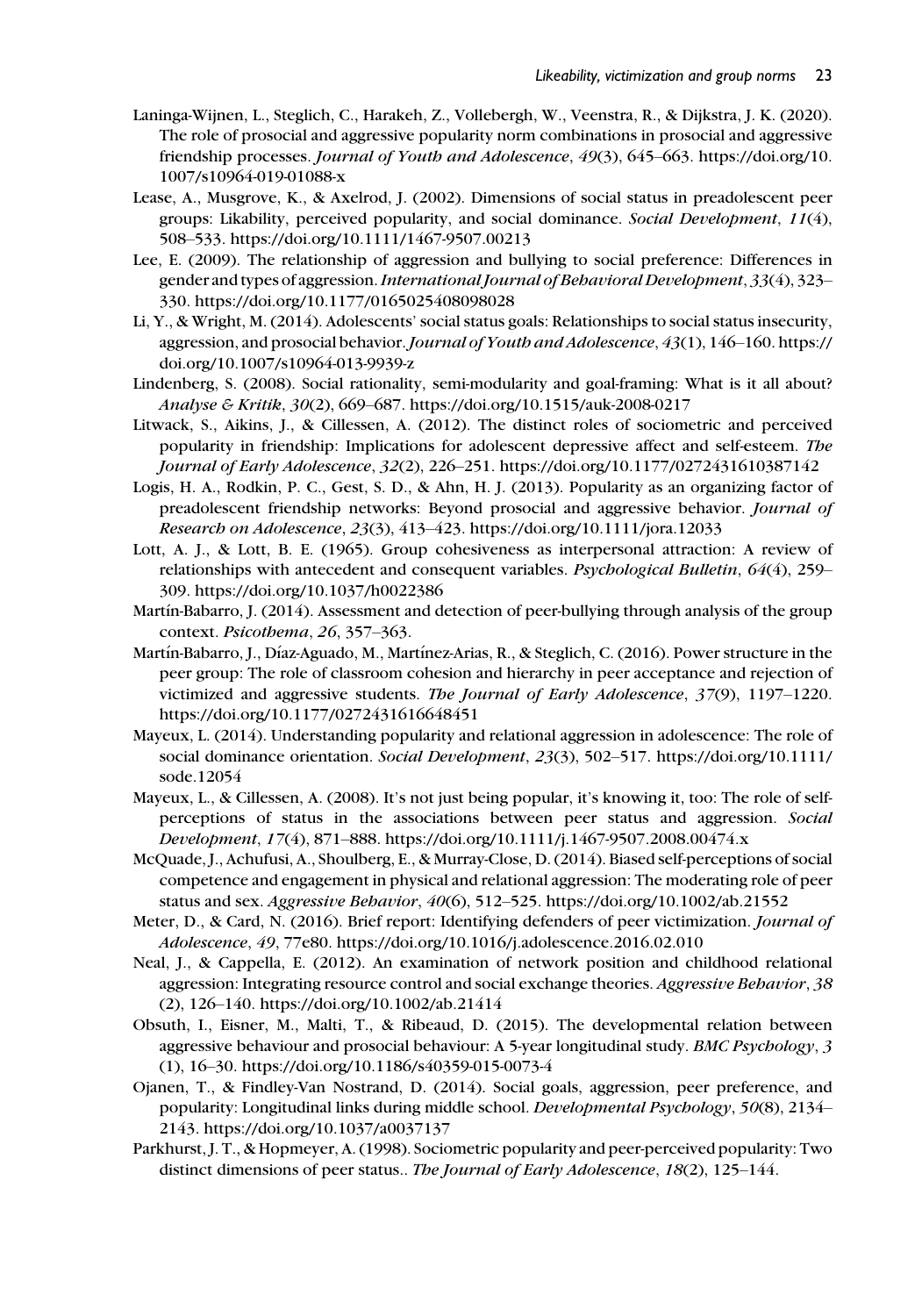- Pattiselanno, K., Dijkstra, J., Steglich, C., Vollebergh, W., & Veenstra, R. (2015). Structure matters: The role of clique hierarchy in the relationship between adolescent social status and aggression and prosociality. Journal of Youth and Adolescence, 44(12), 2257–2274. [https://doi.org/10.](https://doi.org/10.1007/s10964-015-0310-4) [1007/s10964-015-0310-4](https://doi.org/10.1007/s10964-015-0310-4)
- Peters, E., Cillessen, A., Riksen-Walraven, J., & Haselager, G. (2010). Best friends' preference and popularity: Associations with aggression and prosocial behavior. International Journal of Behavioral Development, 34(5), 398–405.<https://doi.org/10.1177/0165025409343709>
- Podolny, J. M., & Baron, J. N. (1997). Resources and relationships: Social networks and mobility in the workplace. American Sociological Review, 62, 673–693.<https://doi.org/10.2307/2657354>
- Polman H., de Castro B. O., Thomaes S., van Aken M. (2009). New directions in measuring reactive and proactive aggression: Validation of a teacher questionnaire. Journal of Abnormal Child Psychology, 37(2), 183–193.<http://doi.org/10.1007/s10802-008-9266-0>
- Prinstein, M. (2007). Assessment of adolescents' preference- and reputation-based peer status using sociometric experts. Merrill-Palmer Quarterly, 53, 243–261. [https://doi.org/10.1353/mpq.](https://doi.org/10.1353/mpq.2007.0013) [2007.0013](https://doi.org/10.1353/mpq.2007.0013)
- Prinstein, M., & Cillessen, A. (2003). Forms and functions of adolescent peer aggression: Associated with high levels of peer status. Merrill- Palmer Quarterly, 49(3), 310–342. [https://www.jstor.](https://www.jstor.org/stable/23096058) [org/stable/23096058](https://www.jstor.org/stable/23096058)
- Pronk, J., Lee, N., Sandhu, D., Kaur, K., Kaur, S., Olthof, T., & Goossens, F. (2016). Associations between Dutch and Indian adolescents' bullying role behavior and peer-group status: Crossculturally testing an evolutionary hypothesis. International Journal of Behavioral Development, 41(6), 735–742.<https://doi.org/10.1177/0165025416679743>
- Puckett, M., Aikins, J., & Cillessen, A. (2008). Moderators of the association between relational aggression and perceived popularity. Aggressive Behavior, 34, 563–576.
- Rambaran, A. J., Dijkstra, J. K., & Stark, T. H. (2013). Status-based influence processes: The role of norm salience in contagion of adolescent risk attitudes. Journal of Research on Adolescence, 23, 574–585.<https://doi.org/10.1111/jora.12032>
- Raudenbush, S., Bryk, T., & Congdon, R. (2010). HLM 7: Hierarchical linear and nonlinear modeling [Software]. Skokie, IL: Scientific Software International.
- Ruschoff, B., Dijkstra, J., Veenstra, R., & Lindenberg, S. (2015). Peer status beyond adolescence: Types and behavioral associations. Journal of Adolescence, 45, 1–10. [https://doi.org/10.1016/j.](https://doi.org/10.1016/j.adolescence.2015.08.013) [adolescence.2015.08.013](https://doi.org/10.1016/j.adolescence.2015.08.013)
- Ryan, A. M. (2001). The peer group as a context for the development of young adolescent motivation and achievement. Child Development, 72, 1135–1150. [https://doi.org/10.1111/1467-8624.](https://doi.org/10.1111/1467-8624.00338) [00338](https://doi.org/10.1111/1467-8624.00338)
- Saarento, S., Garandeau, C., & Salmivalli, C. (2015). Classroom-and school-level contributions to bullying and victimization: A review. Journal of Community & Applied Social Psychology, 25 (3), 204–218.<https://doi.org/10.1002/casp.2207>
- Saarento, S., & Salmivalli, C. (2015). The role of classroom peer ecology and bystanders' responses in bullying. Child Development Perspectives, 9(4), 201–205.<https://doi.org/10.1111/cdep.12140>
- Sainio, M., Veenstra, R., Huitsing, G., & Salmivalli, C. (2011). Victims and their defenders: A dyadic approach.International Journal of Behavioral Development, 35(5), 144–151. [https://doi.org/](https://doi.org/10.1177/0165025411407457) [10.1177/0165025411407457](https://doi.org/10.1177/0165025411407457)
- Salmivalli, C., & Peets, K. (2009). Bullies, victims, and bully-victim relationships in middle childhood and early adolescence. In K. H. Rubin, W. M. Bukowski & B. Laursen (Eds.), *Handbook of peer* interactions, relationships, and groups (pp. 322–340). New York: The Guilford Press.
- Salmivalli, C., & Voeten, M. (2004). Connections between attitudes, group norms, and behaviour in bullying situations. International Journal of Behavioral Development, 28(3), 246–258. <https://doi.org/10.1080/01650250344000488>
- Sandstrom, M., & Cillessen, A. (2006). Likeable versus popular: Distinct implications for adolescent adjustment. International Journal of Behavioral Development, 30(4), 305–314. [https://doi.](https://doi.org/10.1177/0165025406072789) [org/10.1177/0165025406072789](https://doi.org/10.1177/0165025406072789)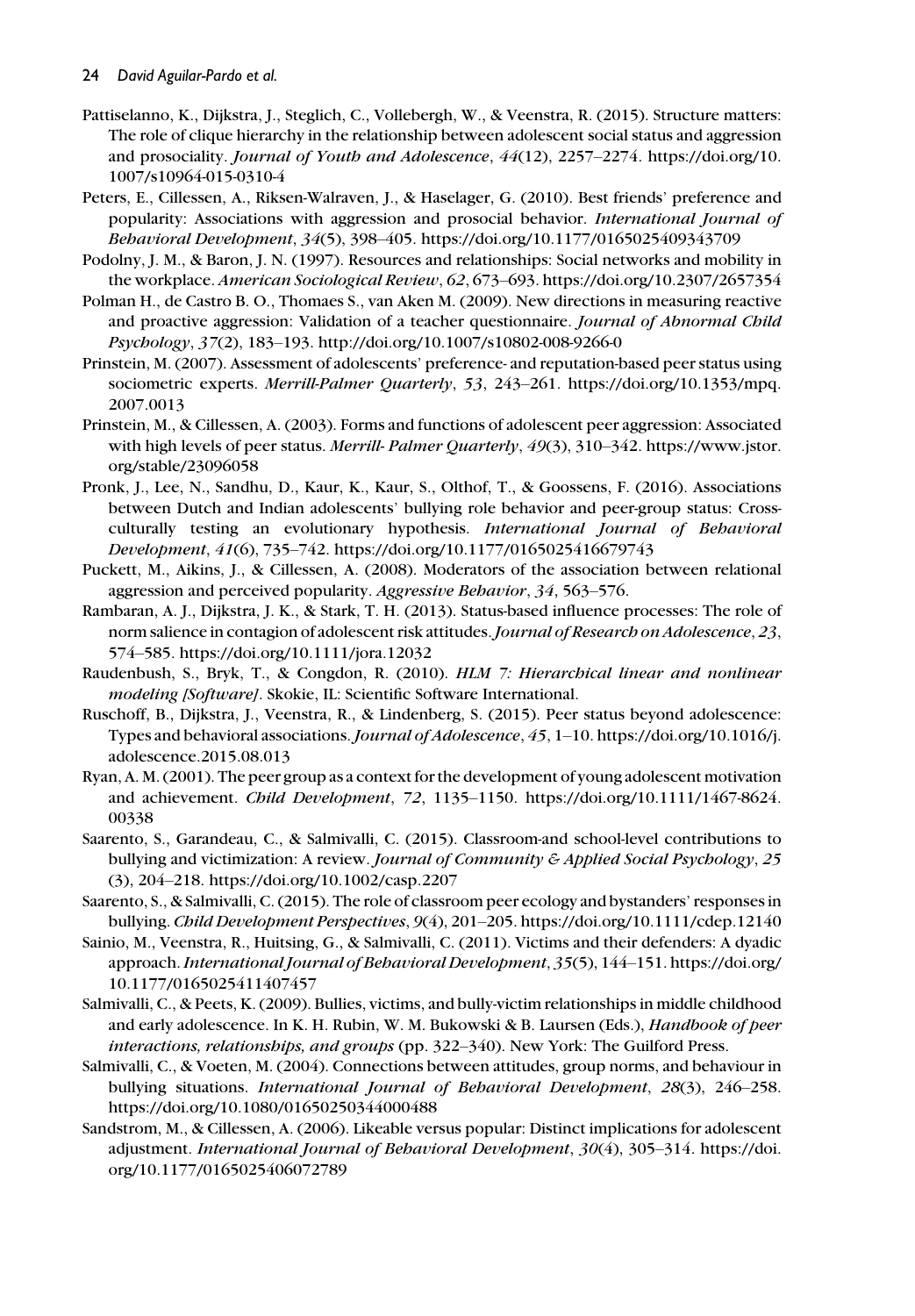- Schuster, B. (1999). Outsiders at school: The prevalence of bullying and its relation with social status. Group Processes & Intergroup Relations,  $2(2)$ , 175–190. [https://doi.org/10.1177/](https://doi.org/10.1177/1368430299022005) [1368430299022005](https://doi.org/10.1177/1368430299022005)
- Schwartz, D. (2000). Subtypes of victims and aggressors in children's peer groups. Journal of Abnormal Child Psychology, 28(2), 181–192.<https://doi.org/10.1023/A:1005174831561>
- Schwartz, D., Lansford, J., Dodge, K., Pettit, G., & Bates, J. (2013). The link between harsh home environments and negative academic trajectories is exacerbated by victimization in the elementary school peer group. Developmental Psychology, 49(2), 305. [https://doi.org/10.](https://doi.org/10.1037/a0028249) [1037/a0028249](https://doi.org/10.1037/a0028249)
- Sentse, M., Scholte, R., Salmivalli, C., & Voeten, M. (2007). Person–group dissimilarity in involvement in bullying and its relation with social status. Journal of Abnormal Child Psychology, 35(6), 1009–1019.<https://doi.org/10.1007/s10802-007-9150-3>
- Sentse, M., Veenstra, R., Kiuru, N., & Salmivalli, C. (2015). A longitudinal multilevel study of individual characteristics and classroom norms in explaining bullying behaviors. *Journal of* Abnormal Child Psychology, 43(5), 943–955.<https://doi.org/10.1007/s10802-014-9949-7>
- Serdiouk, M., Rodkin, P., Madill, R., Logis, H., & Gest, S. (2015). Rejection and victimization among elementary school children: The buffering role of classroom-level predictors. Journal of Abnormal Child Psychology, 43(1), 5–17.<https://doi.org/10.1007/s10802-013-9826-9>
- Shi, B., & Xie, H. (2012). Socialization of physical and social aggression in early adolescents' peer groups: High-status peers, individual status, and gender. Social Development, 21(1), 170–194. <https://doi.org/10.1111/j.1467-9507.2011.00621.x>
- Shin, H. (2017). Friendship dynamics of adolescent aggression, prosocial behavior, and social status: The moderating role of gender. Journal of Youth and Adolescence, 46(11), 2305–2320. [https://](https://doi.org/10.1007/s10964-017-0702-8) [doi.org/10.1007/s10964-017-0702-8](https://doi.org/10.1007/s10964-017-0702-8)
- Sijtsema, J., Lindenberg, S., & Veenstra, R. (2010). Do they get what they want or are they stuck with what they can get? Testing homophily against default selection for friendships of highly aggressive boys. The TRAILS study. Journal of Abnormal Child Psychology, 38(6), 803-813. <https://doi.org/10.1007/s10802-010-9402-5>
- Sijtsema, J., Veenstra, R., Lindenberg, S., & Salmivalli, C. (2009). Empirical test of bullies' status goals: Assessing direct goals, aggression, and prestige. Aggressive Behavior, 35(1), 57–67. [https://doi.](https://doi.org/10.1002/ab.20282) [org/10.1002/ab.20282](https://doi.org/10.1002/ab.20282)
- Snijders, T., & Bosker, T. (1999). Multilevel analysis: An introduction to basic and advanced multilevel modeling. London: Sage Publications.
- Troop-Gordon, W., & Unhjem, L. (2018). Is preventing peer victimization sufficient? The role of prosocial peer group treatment in children's socioemotional development. Social Development, 27(3), 619–635.<https://doi.org/10.1111/sode.12283>
- Vaillancourt, T., & Hymel, S. (2006). Aggression and social status: The moderating roles of sex and peer-valued characteristics. Aggressive Behavior, 32(4), 396–408. [https://doi.org/10.1002/ab.](https://doi.org/10.1002/ab.20138) [20138](https://doi.org/10.1002/ab.20138)
- van Den Broek, N., Deutz, M., Schoneveld, E., Burk, W., & Cillessen, A. (2016). Behavioral correlates of prioritizing popularity in adolescence. Journal of Youth and Adolescence, 45(12), 2444– 2454.<https://doi.org/10.1007/s10964-015-0352-7>
- Waasdorp, T., Baker, C., Paskewich, B., & Leff, S. (2013). The association between forms of aggression, leadership, and social status among urban youth. Journal of Youth and Adolescence, 42(2), 263–274.<https://doi.org/10.1007/s10964-012-9837-9>
- Wasserman, S., & Faust, K. (1994). Social network analysis: Methods and applications. Cambridge: Cambridge University Press.
- Wolters, N., Knoors, H., Cillessen, A., & Verhoeven, L. (2014). Behavioral, personality, and communicative predictors of acceptance and popularity in early adolescence. The Journal of Early Adolescence, 34(5), 585–605.<https://doi.org/10.1177/0272431613510403>
- Woodhouse, S., Dykas, M., & Cassidy, J. (2012). Loneliness and peer relations in adolescence. Social Development, 21(2), 273–293.<https://doi.org/10.1111/j.1467-9507.2011.00611.x>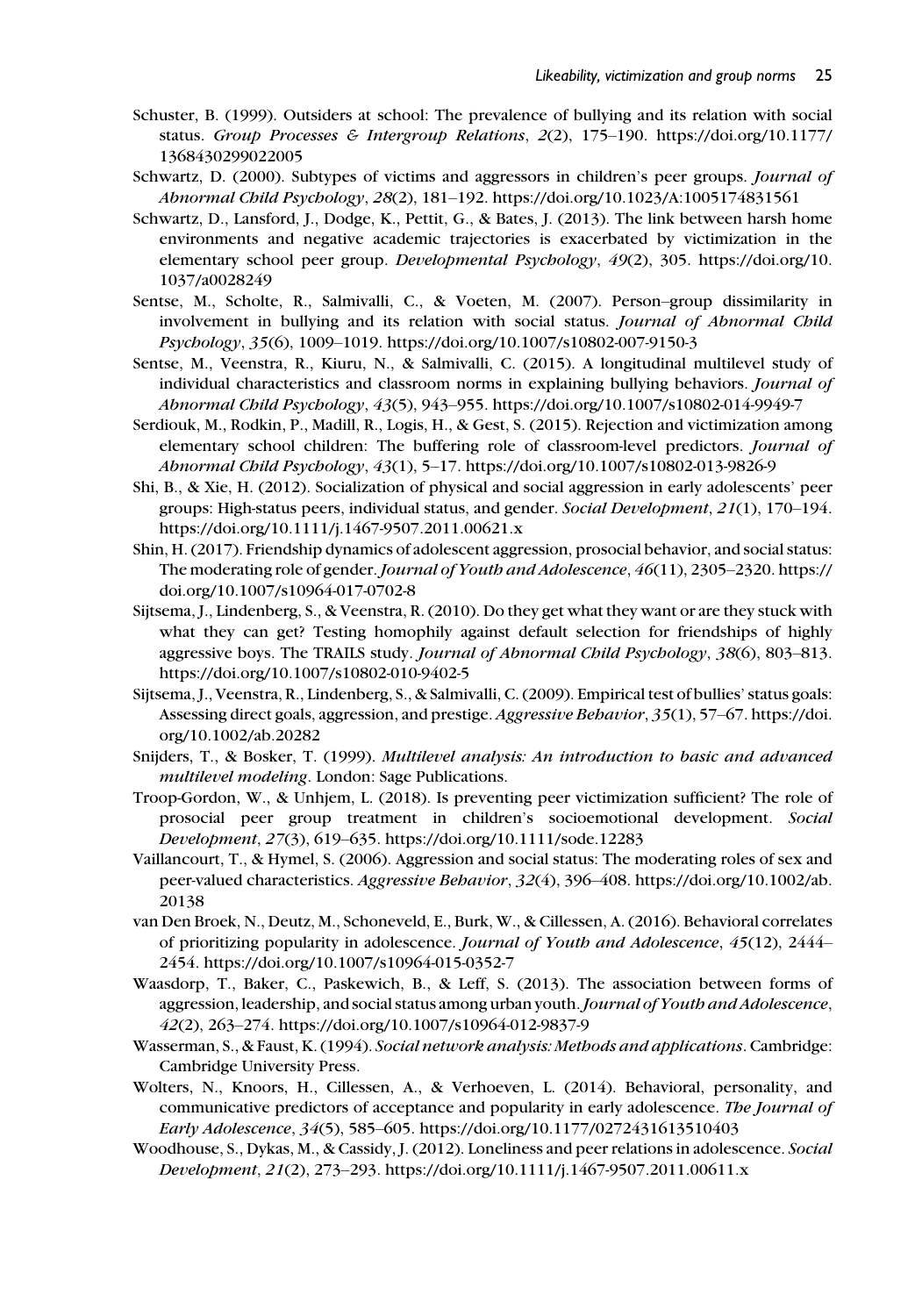Zimmer-Gembeck M. J., Webb H. J., Thomas R., Klag S. (2015). A new measure of toddler parenting practices and associations with attachment and mothers' sensitivity, competence, and enjoyment of parenting. Early Child Development and Care, 185(9), 1422–1436. [http://doi.](http://doi.org/10.1080/03004430.2014.1001753) [org/10.1080/03004430.2014.1001753](http://doi.org/10.1080/03004430.2014.1001753)

Zwaan, M., Dijkstra, J., & Veenstra, R. (2013). Status hierarchy, attractiveness hierarchy and sex ratio: Three contextual factors explaining the status–aggression link among adolescents. International Journal of Behavioral Development, 37(3), 1–11. [https://doi.org/10.1177/](https://doi.org/10.1177/0165025412471018) [0165025412471018](https://doi.org/10.1177/0165025412471018)

Received 7 May 2020; revised version received 19 September 2021

## Appendix :

| r              | Age (year-old)                                          | Source                                                          | <b>Observations</b> |
|----------------|---------------------------------------------------------|-----------------------------------------------------------------|---------------------|
|                | Correlations between aggression and prosocial behaviour |                                                                 |                     |
| $-.38$         | $10 - 13$                                               | Berger, Batanova, and Cance (2015)                              |                     |
| $-.17 & 0.42$  | $13 - 16$                                               | Chang (2004)                                                    |                     |
| $-.16$         | $\overline{0}$                                          | Chung and Chen (2010)                                           |                     |
| $-.15 & - .35$ | $11-13$                                                 | Closson (2009)                                                  |                     |
| $-.24$         | $\overline{0}$                                          | Dawes, Chen, Farmer, and Hamm<br>(2017)                         |                     |
| $-.61$         | 13                                                      | De Bruyn and Cillessen (2006)                                   |                     |
| $-.18 & -.21$  | 9                                                       | Peters, Cillessen, Riksen-Walraven, and<br>Haselager (2010)     |                     |
| $-.30$         | 10                                                      | Schwartz (2000)                                                 |                     |
| $-.14$         | 17                                                      | Van den Broek, Deutz, Schoneveld,<br>Burk, and Cillessen (2016) |                     |
| $-.44$         | $10 - 12$                                               | Boor-Klip et al. (2017)                                         |                     |
| $-.70$         | 12                                                      | Wolters, Knoors, Cillessen, and<br>Verhoeven (2014)             |                     |
| $-.78$         | 16                                                      | Woodhouse, Dykas, and Cassidy (2012)                            |                     |
| $-.32$         | $8 - 11$                                                | Zimmer-Gembeck et al. (2015)                                    |                     |
| $-.06 & -.29$  | 9                                                       | Troop-Gordon and Unhjem (2018)                                  |                     |
| .05 & 0.13     | $10 - 13$                                               | Berger and Rodkin (2012)                                        |                     |
| .02            | $\overline{14}$                                         | Cillessen, Mayeux, Ha, de Bruyn, and<br>LaFontana (2014)        |                     |
| .21 & 8.46     | $7 - 9$                                                 | Neal and Cappella (2012)                                        |                     |
| .21            | $13 - 15$                                               | Puckett, Aikins, and Cillessen (2008)                           |                     |
| .02            | 4                                                       | Sijtsema, Lindenberg, and Veenstra<br>(2010)                    |                     |
|                | Correlations between popularity and likeability         |                                                                 |                     |
| .68            | $8 - 9$                                                 | Ahn et al. (2010)                                               |                     |
| .65            | $9 - 10$                                                | Ahn et al. (2014)                                               |                     |
| .42            | $10 - 13$                                               | Berger and Rodkin (2012)                                        |                     |
| $-.11$         | $10 - 12$                                               | Berger et al. (2015)                                            |                     |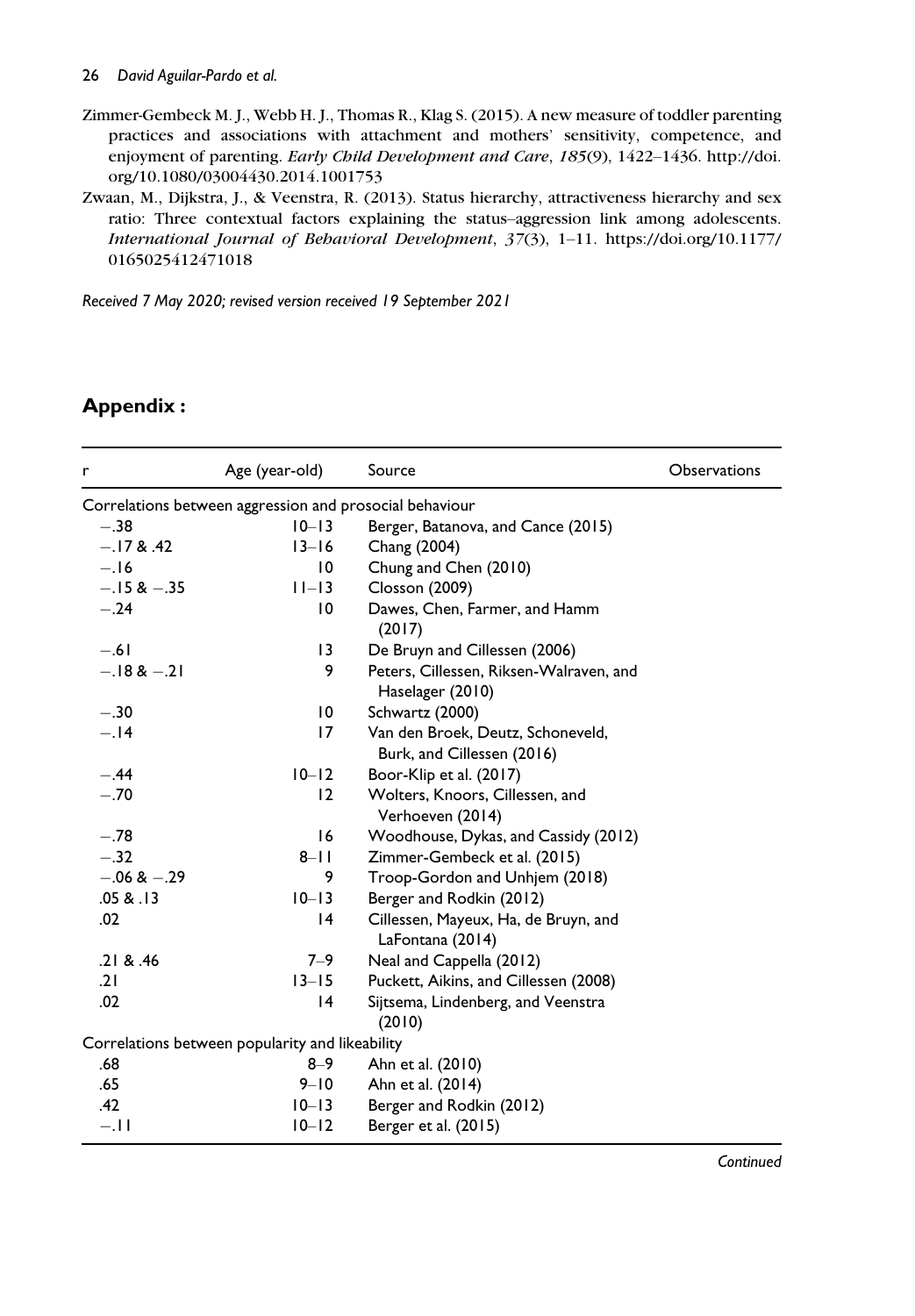| .50<br>П<br>Blake, Kim, and Lease (2011)<br>.37<br>$10 - 12$<br>Boor-Klip et al. (2015)<br>.24<br>14<br>Cillessen et al. (2014)<br>.00<br>$11-13$<br><b>Closson</b> (2009)<br>Lk vs. impact<br>.54<br>13<br>De Bruyn and Cillessen (2006)<br>.22<br> 4<br>Dijkstra and Gest (2015)<br>.24<br>$\overline{13}$<br>Dijkstra et al. (2008)<br>.64<br>$9 - 11$<br>Garandeau et al. (2011)<br>.73<br>$11-13$<br>Heilbron and Prinstein (2010)<br>.34<br> 4<br>Hawley (2003)<br>.70<br>12<br>LaFontana and Cillessen (2002)<br>.62<br>$9 - 13$<br>Lease, Musgrove, and Axelrod (2002)<br>.32<br>13<br>Li and Wright (2014)<br>.72<br>$13 - 15$<br>Litwack, Aikins, and Cillessen (2012)<br>.50<br>$6 - 10$<br>Logis, Rodkin, Gest, and Ahn (2013)<br>.22<br>14<br>Mayeux (2014)<br>.39<br>$14 - 17$<br>Mayeux and Cillessen (2008)<br>.51<br>$9 - 11$<br>McQuade, Achufusi, Shoulberg, and<br>Murray-Close (2014)<br>.71<br>$7 - 9$<br>Neal and Cappella (2012)<br>.25<br>14<br>Pronk et al. (2016)<br>.60<br>$13 - 15$<br>Puckett et al. (2008)<br>.48 & .55<br>20<br>Ruschoff et al. (2015)<br>.59<br>$10 - 12$<br>Sainio, Veenstra, Huitsing, and Salmivalli<br>(2011)<br>.74<br>$10 - 13$<br>Sandstrom and Cillessen (2006)<br>.33<br>$14-15$<br>Schwartz, Lansford, Dodge, Pettit, and<br>Bates (2013)<br>.51 & 8.44<br>$10 - 11 & 814 - 15$<br>Sijtsema et al. (2009)<br>.33<br>Vaillancourt and Hymel (2006)<br>$ I -17$<br>.25<br>17<br>Van den Broek et al. (2016)<br>.42<br>12<br>Wolters et al. (2014)<br>Acc vs. Pp<br>$\overline{11}$<br>$8 - 11$<br>Zimmer-Gembeck et al. (2015)<br>Lk vs. impact<br> 4<br>.15<br>Zwaan et al. (2013)<br>Correlations between popularity, aggression, victimization, and prosocial behaviour<br>$8 - 9$<br>. 12<br>Ahn et al. (2010)<br>Pp vs. Ag<br>$9 - 10$<br>.17<br>Ahn et al. (2014)<br>Pp vs. Ag<br>.26 & .33<br>$10 - 14$<br>Andrews, Hanish, Updegraff, Martin, and<br>Prestige vs. Ag<br>Santos (2016)<br>.34<br>$10 - 13$<br>Berger and Rodkin (2012)<br>Pp vs. Ag<br>.44<br>$10 - 12$<br>Berger et al. (2015)<br>Pp vs. Ag<br>.18<br>П<br>Blake et al. (2011)<br>Pp vs. Ag<br>.12<br>$10 - 12$<br>Boor-Klip et al. (2015)<br>Pp vs. Ag<br>.34<br> 4<br>Cillessen et al. (2014)<br>Pp vs. Ag<br>.28<br>13<br>De Bruyn and Cillessen (2006)<br>Pp vs. Ag<br>.18<br>$9 - 11$<br>Garandeau et al. (2011)<br>Pp vs. Ag<br>.26&.33<br>12<br>LaFontana and Cillessen (2002)<br>Pp vs. Ag<br>.47<br>$6 - 10$<br>Mayeux (2014)<br>Pp vs. Ag | r | Age (year-old) | Source | Observations |
|--------------------------------------------------------------------------------------------------------------------------------------------------------------------------------------------------------------------------------------------------------------------------------------------------------------------------------------------------------------------------------------------------------------------------------------------------------------------------------------------------------------------------------------------------------------------------------------------------------------------------------------------------------------------------------------------------------------------------------------------------------------------------------------------------------------------------------------------------------------------------------------------------------------------------------------------------------------------------------------------------------------------------------------------------------------------------------------------------------------------------------------------------------------------------------------------------------------------------------------------------------------------------------------------------------------------------------------------------------------------------------------------------------------------------------------------------------------------------------------------------------------------------------------------------------------------------------------------------------------------------------------------------------------------------------------------------------------------------------------------------------------------------------------------------------------------------------------------------------------------------------------------------------------------------------------------------------------------------------------------------------------------------------------------------------------------------------------------------------------------------------------------------------------------------------------------------------------------------------------------------------------------------------------------------------------------------------------------------------------------------------------------------------------------------------------------------------------------------------------|---|----------------|--------|--------------|
|                                                                                                                                                                                                                                                                                                                                                                                                                                                                                                                                                                                                                                                                                                                                                                                                                                                                                                                                                                                                                                                                                                                                                                                                                                                                                                                                                                                                                                                                                                                                                                                                                                                                                                                                                                                                                                                                                                                                                                                                                                                                                                                                                                                                                                                                                                                                                                                                                                                                                      |   |                |        |              |
|                                                                                                                                                                                                                                                                                                                                                                                                                                                                                                                                                                                                                                                                                                                                                                                                                                                                                                                                                                                                                                                                                                                                                                                                                                                                                                                                                                                                                                                                                                                                                                                                                                                                                                                                                                                                                                                                                                                                                                                                                                                                                                                                                                                                                                                                                                                                                                                                                                                                                      |   |                |        |              |
|                                                                                                                                                                                                                                                                                                                                                                                                                                                                                                                                                                                                                                                                                                                                                                                                                                                                                                                                                                                                                                                                                                                                                                                                                                                                                                                                                                                                                                                                                                                                                                                                                                                                                                                                                                                                                                                                                                                                                                                                                                                                                                                                                                                                                                                                                                                                                                                                                                                                                      |   |                |        |              |
|                                                                                                                                                                                                                                                                                                                                                                                                                                                                                                                                                                                                                                                                                                                                                                                                                                                                                                                                                                                                                                                                                                                                                                                                                                                                                                                                                                                                                                                                                                                                                                                                                                                                                                                                                                                                                                                                                                                                                                                                                                                                                                                                                                                                                                                                                                                                                                                                                                                                                      |   |                |        |              |
|                                                                                                                                                                                                                                                                                                                                                                                                                                                                                                                                                                                                                                                                                                                                                                                                                                                                                                                                                                                                                                                                                                                                                                                                                                                                                                                                                                                                                                                                                                                                                                                                                                                                                                                                                                                                                                                                                                                                                                                                                                                                                                                                                                                                                                                                                                                                                                                                                                                                                      |   |                |        |              |
|                                                                                                                                                                                                                                                                                                                                                                                                                                                                                                                                                                                                                                                                                                                                                                                                                                                                                                                                                                                                                                                                                                                                                                                                                                                                                                                                                                                                                                                                                                                                                                                                                                                                                                                                                                                                                                                                                                                                                                                                                                                                                                                                                                                                                                                                                                                                                                                                                                                                                      |   |                |        |              |
|                                                                                                                                                                                                                                                                                                                                                                                                                                                                                                                                                                                                                                                                                                                                                                                                                                                                                                                                                                                                                                                                                                                                                                                                                                                                                                                                                                                                                                                                                                                                                                                                                                                                                                                                                                                                                                                                                                                                                                                                                                                                                                                                                                                                                                                                                                                                                                                                                                                                                      |   |                |        |              |
|                                                                                                                                                                                                                                                                                                                                                                                                                                                                                                                                                                                                                                                                                                                                                                                                                                                                                                                                                                                                                                                                                                                                                                                                                                                                                                                                                                                                                                                                                                                                                                                                                                                                                                                                                                                                                                                                                                                                                                                                                                                                                                                                                                                                                                                                                                                                                                                                                                                                                      |   |                |        |              |
|                                                                                                                                                                                                                                                                                                                                                                                                                                                                                                                                                                                                                                                                                                                                                                                                                                                                                                                                                                                                                                                                                                                                                                                                                                                                                                                                                                                                                                                                                                                                                                                                                                                                                                                                                                                                                                                                                                                                                                                                                                                                                                                                                                                                                                                                                                                                                                                                                                                                                      |   |                |        |              |
|                                                                                                                                                                                                                                                                                                                                                                                                                                                                                                                                                                                                                                                                                                                                                                                                                                                                                                                                                                                                                                                                                                                                                                                                                                                                                                                                                                                                                                                                                                                                                                                                                                                                                                                                                                                                                                                                                                                                                                                                                                                                                                                                                                                                                                                                                                                                                                                                                                                                                      |   |                |        |              |
|                                                                                                                                                                                                                                                                                                                                                                                                                                                                                                                                                                                                                                                                                                                                                                                                                                                                                                                                                                                                                                                                                                                                                                                                                                                                                                                                                                                                                                                                                                                                                                                                                                                                                                                                                                                                                                                                                                                                                                                                                                                                                                                                                                                                                                                                                                                                                                                                                                                                                      |   |                |        |              |
|                                                                                                                                                                                                                                                                                                                                                                                                                                                                                                                                                                                                                                                                                                                                                                                                                                                                                                                                                                                                                                                                                                                                                                                                                                                                                                                                                                                                                                                                                                                                                                                                                                                                                                                                                                                                                                                                                                                                                                                                                                                                                                                                                                                                                                                                                                                                                                                                                                                                                      |   |                |        |              |
|                                                                                                                                                                                                                                                                                                                                                                                                                                                                                                                                                                                                                                                                                                                                                                                                                                                                                                                                                                                                                                                                                                                                                                                                                                                                                                                                                                                                                                                                                                                                                                                                                                                                                                                                                                                                                                                                                                                                                                                                                                                                                                                                                                                                                                                                                                                                                                                                                                                                                      |   |                |        |              |
|                                                                                                                                                                                                                                                                                                                                                                                                                                                                                                                                                                                                                                                                                                                                                                                                                                                                                                                                                                                                                                                                                                                                                                                                                                                                                                                                                                                                                                                                                                                                                                                                                                                                                                                                                                                                                                                                                                                                                                                                                                                                                                                                                                                                                                                                                                                                                                                                                                                                                      |   |                |        |              |
|                                                                                                                                                                                                                                                                                                                                                                                                                                                                                                                                                                                                                                                                                                                                                                                                                                                                                                                                                                                                                                                                                                                                                                                                                                                                                                                                                                                                                                                                                                                                                                                                                                                                                                                                                                                                                                                                                                                                                                                                                                                                                                                                                                                                                                                                                                                                                                                                                                                                                      |   |                |        |              |
|                                                                                                                                                                                                                                                                                                                                                                                                                                                                                                                                                                                                                                                                                                                                                                                                                                                                                                                                                                                                                                                                                                                                                                                                                                                                                                                                                                                                                                                                                                                                                                                                                                                                                                                                                                                                                                                                                                                                                                                                                                                                                                                                                                                                                                                                                                                                                                                                                                                                                      |   |                |        |              |
|                                                                                                                                                                                                                                                                                                                                                                                                                                                                                                                                                                                                                                                                                                                                                                                                                                                                                                                                                                                                                                                                                                                                                                                                                                                                                                                                                                                                                                                                                                                                                                                                                                                                                                                                                                                                                                                                                                                                                                                                                                                                                                                                                                                                                                                                                                                                                                                                                                                                                      |   |                |        |              |
|                                                                                                                                                                                                                                                                                                                                                                                                                                                                                                                                                                                                                                                                                                                                                                                                                                                                                                                                                                                                                                                                                                                                                                                                                                                                                                                                                                                                                                                                                                                                                                                                                                                                                                                                                                                                                                                                                                                                                                                                                                                                                                                                                                                                                                                                                                                                                                                                                                                                                      |   |                |        |              |
|                                                                                                                                                                                                                                                                                                                                                                                                                                                                                                                                                                                                                                                                                                                                                                                                                                                                                                                                                                                                                                                                                                                                                                                                                                                                                                                                                                                                                                                                                                                                                                                                                                                                                                                                                                                                                                                                                                                                                                                                                                                                                                                                                                                                                                                                                                                                                                                                                                                                                      |   |                |        |              |
|                                                                                                                                                                                                                                                                                                                                                                                                                                                                                                                                                                                                                                                                                                                                                                                                                                                                                                                                                                                                                                                                                                                                                                                                                                                                                                                                                                                                                                                                                                                                                                                                                                                                                                                                                                                                                                                                                                                                                                                                                                                                                                                                                                                                                                                                                                                                                                                                                                                                                      |   |                |        |              |
|                                                                                                                                                                                                                                                                                                                                                                                                                                                                                                                                                                                                                                                                                                                                                                                                                                                                                                                                                                                                                                                                                                                                                                                                                                                                                                                                                                                                                                                                                                                                                                                                                                                                                                                                                                                                                                                                                                                                                                                                                                                                                                                                                                                                                                                                                                                                                                                                                                                                                      |   |                |        |              |
|                                                                                                                                                                                                                                                                                                                                                                                                                                                                                                                                                                                                                                                                                                                                                                                                                                                                                                                                                                                                                                                                                                                                                                                                                                                                                                                                                                                                                                                                                                                                                                                                                                                                                                                                                                                                                                                                                                                                                                                                                                                                                                                                                                                                                                                                                                                                                                                                                                                                                      |   |                |        |              |
|                                                                                                                                                                                                                                                                                                                                                                                                                                                                                                                                                                                                                                                                                                                                                                                                                                                                                                                                                                                                                                                                                                                                                                                                                                                                                                                                                                                                                                                                                                                                                                                                                                                                                                                                                                                                                                                                                                                                                                                                                                                                                                                                                                                                                                                                                                                                                                                                                                                                                      |   |                |        |              |
|                                                                                                                                                                                                                                                                                                                                                                                                                                                                                                                                                                                                                                                                                                                                                                                                                                                                                                                                                                                                                                                                                                                                                                                                                                                                                                                                                                                                                                                                                                                                                                                                                                                                                                                                                                                                                                                                                                                                                                                                                                                                                                                                                                                                                                                                                                                                                                                                                                                                                      |   |                |        |              |
|                                                                                                                                                                                                                                                                                                                                                                                                                                                                                                                                                                                                                                                                                                                                                                                                                                                                                                                                                                                                                                                                                                                                                                                                                                                                                                                                                                                                                                                                                                                                                                                                                                                                                                                                                                                                                                                                                                                                                                                                                                                                                                                                                                                                                                                                                                                                                                                                                                                                                      |   |                |        |              |
|                                                                                                                                                                                                                                                                                                                                                                                                                                                                                                                                                                                                                                                                                                                                                                                                                                                                                                                                                                                                                                                                                                                                                                                                                                                                                                                                                                                                                                                                                                                                                                                                                                                                                                                                                                                                                                                                                                                                                                                                                                                                                                                                                                                                                                                                                                                                                                                                                                                                                      |   |                |        |              |
|                                                                                                                                                                                                                                                                                                                                                                                                                                                                                                                                                                                                                                                                                                                                                                                                                                                                                                                                                                                                                                                                                                                                                                                                                                                                                                                                                                                                                                                                                                                                                                                                                                                                                                                                                                                                                                                                                                                                                                                                                                                                                                                                                                                                                                                                                                                                                                                                                                                                                      |   |                |        |              |
|                                                                                                                                                                                                                                                                                                                                                                                                                                                                                                                                                                                                                                                                                                                                                                                                                                                                                                                                                                                                                                                                                                                                                                                                                                                                                                                                                                                                                                                                                                                                                                                                                                                                                                                                                                                                                                                                                                                                                                                                                                                                                                                                                                                                                                                                                                                                                                                                                                                                                      |   |                |        |              |
|                                                                                                                                                                                                                                                                                                                                                                                                                                                                                                                                                                                                                                                                                                                                                                                                                                                                                                                                                                                                                                                                                                                                                                                                                                                                                                                                                                                                                                                                                                                                                                                                                                                                                                                                                                                                                                                                                                                                                                                                                                                                                                                                                                                                                                                                                                                                                                                                                                                                                      |   |                |        |              |
|                                                                                                                                                                                                                                                                                                                                                                                                                                                                                                                                                                                                                                                                                                                                                                                                                                                                                                                                                                                                                                                                                                                                                                                                                                                                                                                                                                                                                                                                                                                                                                                                                                                                                                                                                                                                                                                                                                                                                                                                                                                                                                                                                                                                                                                                                                                                                                                                                                                                                      |   |                |        |              |
|                                                                                                                                                                                                                                                                                                                                                                                                                                                                                                                                                                                                                                                                                                                                                                                                                                                                                                                                                                                                                                                                                                                                                                                                                                                                                                                                                                                                                                                                                                                                                                                                                                                                                                                                                                                                                                                                                                                                                                                                                                                                                                                                                                                                                                                                                                                                                                                                                                                                                      |   |                |        |              |
|                                                                                                                                                                                                                                                                                                                                                                                                                                                                                                                                                                                                                                                                                                                                                                                                                                                                                                                                                                                                                                                                                                                                                                                                                                                                                                                                                                                                                                                                                                                                                                                                                                                                                                                                                                                                                                                                                                                                                                                                                                                                                                                                                                                                                                                                                                                                                                                                                                                                                      |   |                |        |              |
|                                                                                                                                                                                                                                                                                                                                                                                                                                                                                                                                                                                                                                                                                                                                                                                                                                                                                                                                                                                                                                                                                                                                                                                                                                                                                                                                                                                                                                                                                                                                                                                                                                                                                                                                                                                                                                                                                                                                                                                                                                                                                                                                                                                                                                                                                                                                                                                                                                                                                      |   |                |        |              |
|                                                                                                                                                                                                                                                                                                                                                                                                                                                                                                                                                                                                                                                                                                                                                                                                                                                                                                                                                                                                                                                                                                                                                                                                                                                                                                                                                                                                                                                                                                                                                                                                                                                                                                                                                                                                                                                                                                                                                                                                                                                                                                                                                                                                                                                                                                                                                                                                                                                                                      |   |                |        |              |
|                                                                                                                                                                                                                                                                                                                                                                                                                                                                                                                                                                                                                                                                                                                                                                                                                                                                                                                                                                                                                                                                                                                                                                                                                                                                                                                                                                                                                                                                                                                                                                                                                                                                                                                                                                                                                                                                                                                                                                                                                                                                                                                                                                                                                                                                                                                                                                                                                                                                                      |   |                |        |              |
|                                                                                                                                                                                                                                                                                                                                                                                                                                                                                                                                                                                                                                                                                                                                                                                                                                                                                                                                                                                                                                                                                                                                                                                                                                                                                                                                                                                                                                                                                                                                                                                                                                                                                                                                                                                                                                                                                                                                                                                                                                                                                                                                                                                                                                                                                                                                                                                                                                                                                      |   |                |        |              |
|                                                                                                                                                                                                                                                                                                                                                                                                                                                                                                                                                                                                                                                                                                                                                                                                                                                                                                                                                                                                                                                                                                                                                                                                                                                                                                                                                                                                                                                                                                                                                                                                                                                                                                                                                                                                                                                                                                                                                                                                                                                                                                                                                                                                                                                                                                                                                                                                                                                                                      |   |                |        |              |
|                                                                                                                                                                                                                                                                                                                                                                                                                                                                                                                                                                                                                                                                                                                                                                                                                                                                                                                                                                                                                                                                                                                                                                                                                                                                                                                                                                                                                                                                                                                                                                                                                                                                                                                                                                                                                                                                                                                                                                                                                                                                                                                                                                                                                                                                                                                                                                                                                                                                                      |   |                |        |              |
|                                                                                                                                                                                                                                                                                                                                                                                                                                                                                                                                                                                                                                                                                                                                                                                                                                                                                                                                                                                                                                                                                                                                                                                                                                                                                                                                                                                                                                                                                                                                                                                                                                                                                                                                                                                                                                                                                                                                                                                                                                                                                                                                                                                                                                                                                                                                                                                                                                                                                      |   |                |        |              |
|                                                                                                                                                                                                                                                                                                                                                                                                                                                                                                                                                                                                                                                                                                                                                                                                                                                                                                                                                                                                                                                                                                                                                                                                                                                                                                                                                                                                                                                                                                                                                                                                                                                                                                                                                                                                                                                                                                                                                                                                                                                                                                                                                                                                                                                                                                                                                                                                                                                                                      |   |                |        |              |
|                                                                                                                                                                                                                                                                                                                                                                                                                                                                                                                                                                                                                                                                                                                                                                                                                                                                                                                                                                                                                                                                                                                                                                                                                                                                                                                                                                                                                                                                                                                                                                                                                                                                                                                                                                                                                                                                                                                                                                                                                                                                                                                                                                                                                                                                                                                                                                                                                                                                                      |   |                |        |              |
|                                                                                                                                                                                                                                                                                                                                                                                                                                                                                                                                                                                                                                                                                                                                                                                                                                                                                                                                                                                                                                                                                                                                                                                                                                                                                                                                                                                                                                                                                                                                                                                                                                                                                                                                                                                                                                                                                                                                                                                                                                                                                                                                                                                                                                                                                                                                                                                                                                                                                      |   |                |        |              |
|                                                                                                                                                                                                                                                                                                                                                                                                                                                                                                                                                                                                                                                                                                                                                                                                                                                                                                                                                                                                                                                                                                                                                                                                                                                                                                                                                                                                                                                                                                                                                                                                                                                                                                                                                                                                                                                                                                                                                                                                                                                                                                                                                                                                                                                                                                                                                                                                                                                                                      |   |                |        |              |
|                                                                                                                                                                                                                                                                                                                                                                                                                                                                                                                                                                                                                                                                                                                                                                                                                                                                                                                                                                                                                                                                                                                                                                                                                                                                                                                                                                                                                                                                                                                                                                                                                                                                                                                                                                                                                                                                                                                                                                                                                                                                                                                                                                                                                                                                                                                                                                                                                                                                                      |   |                |        |              |
|                                                                                                                                                                                                                                                                                                                                                                                                                                                                                                                                                                                                                                                                                                                                                                                                                                                                                                                                                                                                                                                                                                                                                                                                                                                                                                                                                                                                                                                                                                                                                                                                                                                                                                                                                                                                                                                                                                                                                                                                                                                                                                                                                                                                                                                                                                                                                                                                                                                                                      |   |                |        |              |

## Appendix. (Continued)

**Continued**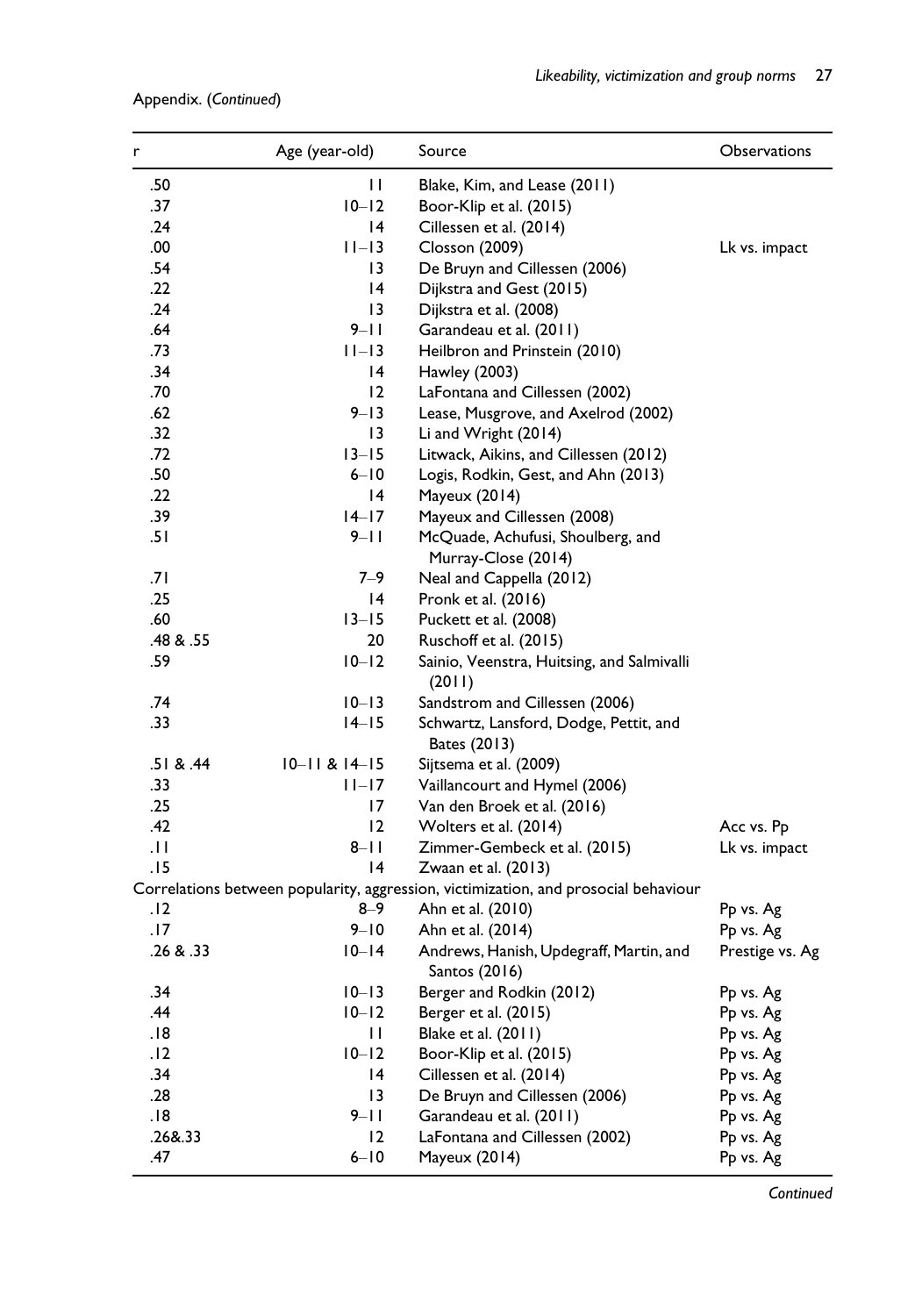1. (Continued) Appendix. (Continued)

| r              | Age (year-old)                                  | Source                                         | Observations       |
|----------------|-------------------------------------------------|------------------------------------------------|--------------------|
| 16.            | $7 - 9$                                         | Neal & Capella (2012)                          | Pp vs. Ag          |
| .23            | $12-14$                                         | Ojanen and Findley-Van Nostrand<br>(2014)      | Pp vs. Ag          |
| .13            | 9                                               | Peters et al. (2010)                           | Pp vs. Ag          |
| .76 & .88      | 16                                              | Prinstein and Cillessen (2003)                 | Pp vs. Ag          |
| .22            | 14                                              | Pronk et al. (2016)                            | Pp vs. Ag          |
| .47            | $13 - 15$                                       | Puckett et al. (2008)                          | Pp vs. Ag          |
| .48            | $10 - 13$                                       | Sandstrom and Cillessen (2006)                 | Pp vs. Ag          |
| .25 & .31      | $ I-I7 $                                        | Vaillancourt and Hymel (2006)                  | Pp&Power vs.<br>Ag |
| .33&.88        | 9                                               | Waasdorp, Baker, Paskewich, and Leff<br>(2013) | Pp vs. Ag          |
| $-.42$         | $8 - 9$                                         | Ahn et al. (2010)                              | Pp vs. Vt          |
| $-.17 & - .33$ | 10                                              | Dawes et al. (2017)                            | Pp vs. Vt          |
| $-.56$         | $\overline{13}$                                 | De Bruyn and Cillessen (2006)                  | Pp vs. Vt          |
| $-.14$         | $6 - 13$                                        | Meter y Card (2016)                            | Pp vs. Vt          |
| $-.43$         | $7 - 9$                                         | Neal and Cappella (2012)                       | Pp vs. Vt          |
| $-.27 & 0.32$  | 16                                              | Prinstein and Cillessen (2003)                 | Pp vs. Vt          |
| $-.14$         | $8 - 9$                                         | Pronk et al. (2016)                            | Pp vs. Vt          |
| $-.10$         | $10-12$                                         | Sainio et al. (2011)                           | Pp vs. Vt          |
| $-.28$         | $10 - 13$                                       | Sandstrom and Cillessen (2006)                 | Pp vs. Vt          |
| .36            | $10 - 13$                                       | Berger and Rodkin (2012)                       | Pp vs. Ps          |
| .12            | $10-12$                                         | Berger et al. (2015)                           | Pp vs. Ps          |
| .07 & .29      | $\overline{10}$                                 | Dawes et al. (2017)                            | Pp vs. Ps          |
| .15            | $\overline{13}$                                 | De Bruyn and Cillessen (2006)                  | Pp vs. Ps          |
| .39            | 12                                              | LaFontana and Cillessen (2002)                 | Pp vs. Ps          |
| .51            | $7 - 9$                                         | Neal & Capella (2012)                          | Pp vs. Ps          |
| .48            | 9                                               | Peters et al. (2010)                           | Pp vs. Ps          |
| .42            | $13 - 15$                                       | Puckett et al. (2008)                          | Pp vs. Ps          |
| .24            | 17                                              | Van den Broek et al. (2016)                    | Pp vs. Ps          |
| .23            | $10-12$                                         | Boor-Klip et al. (2015)                        | Pp vs. Ps          |
| .21            | $\overline{2}$                                  | Wolters et al. (2014)                          | Pp vs. Ps          |
| $-.19$         | 4                                               | Cillessen et al. (2014)                        | Pp vs. Ps          |
| $-.06$         | $11-13$                                         | <b>Closson (2009)</b>                          | Impact vs. Ps      |
| $-.05$         | $10 - 13$                                       | Sandstrom and Cillessen (2006)                 | Pp vs. Ps          |
|                | Correlations between likeability and aggression |                                                |                    |
| $-.26$         | 8–9                                             | Ahn et al. (2010)                              | Lk vs. Ag          |
| $-.27$         | $9 - 10$                                        | Ahn et al. (2014)                              | Lk vs. Ag          |
| $-.26$         | $10 - 13$                                       | Berger and Rodkin (2012)                       | Lk vs. Ag          |
| $-.11$         | $10-12$                                         | Berger et al. (2015)                           | Lk vs. Ag          |
| $-.27$         | П                                               | Blake et al. (2011)                            | Lk vs. Ag          |
| $-.58$         | $10 - 12$                                       | Boor-Klip et al. (2015)                        | Lk vs. Ag          |
| .06            | 12                                              | Casper, Card, Bauman, and Toomey<br>(2017)     | Acc vs. Ag         |
| $-.17$         | $13 - 16$                                       | Chung-Hall and Chen et al. (2009)              | Acc vs. Ag         |
| $-.11 & - .18$ | $12-13$                                         | Dijkstra et al. (2008)                         | Acc vs. Ag         |
| $-.27$         | $9 - 11$                                        | Garandeau et al. (2011)                        | Lk vs. Ag          |
| $-.24$         | $7 - 10$                                        | Jia and Mikami (2015)                          | Lk vs. Ag          |

**Continued**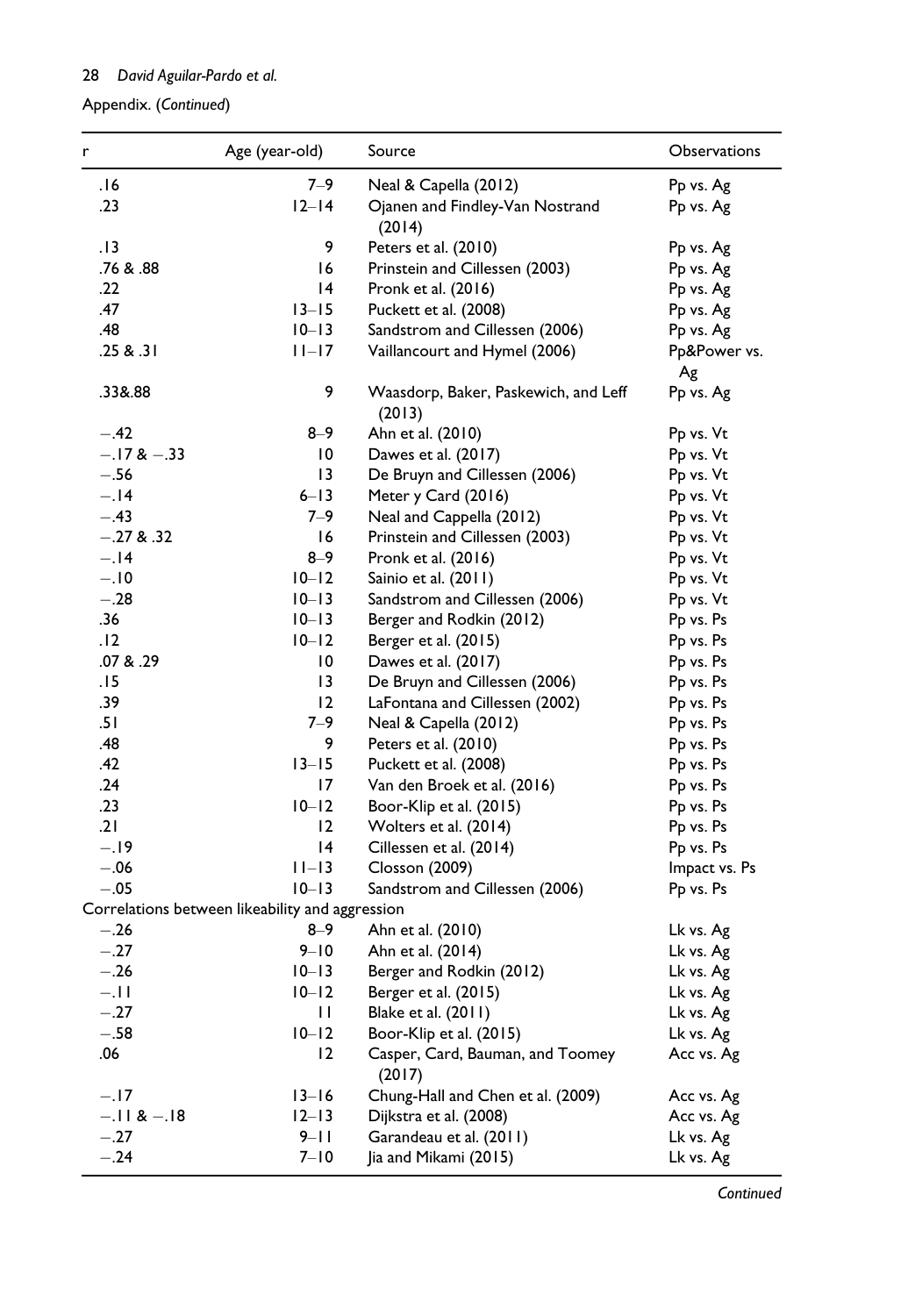# 1. (Continued) Appendix. (Continued)

| r               | Age (year-old)                                     | Source                                            | <b>Observations</b> |
|-----------------|----------------------------------------------------|---------------------------------------------------|---------------------|
| $-.15 & -.22$   | 12                                                 | LaFontana and Cillessen (2002)                    | Lk vs. Ag           |
| $-.39$          | 4                                                  | Mayeux (2014)                                     | Lk vs. Ag           |
| .00.            | $7 - 9$                                            | Neal and Cappella (2012)                          | Lk vs. Ag           |
| $-.21$          | $12-14$                                            | Ojanen and Findley-Van Nostrand<br>(2014)         | Lk vs. Ag           |
| $-.45$          | 9                                                  | Peters et al. (2010)                              | Lk vs. Ag           |
| $-.29 & - .35$  | 16                                                 | Prinstein and Cillessen (2003)                    | Lk vs. Ag           |
| $-.32$          | $\overline{14}$                                    | Pronk et al. (2016)                               | Lk vs. Ag           |
| $-.07$          | $13 - 15$                                          | Puckett et al. (2008)                             | Acc vs. Ag          |
| .00.            | $8 - 9$                                            | Ruschoff et al. (2015)                            | Acc vs. Ag          |
| $-.46 & -.52$   | 20                                                 | Sandstrom and Cillessen (2006)                    | Lk vs. Ag           |
| $-.15$          | $8 - 9$                                            | Schwartz (2000)                                   | Acc vs. Ag          |
| $-.13$          | $8 - 9$                                            | Sentse, Veenstra, Kiuru, and Salmivalli<br>(2015) | Acc vs. Ag          |
| $-.19 & -.24$   | $10 - 15$                                          | Sijtsema et al. (2009)                            | Lk vs. Ag           |
| $-.23$ & $-.28$ | $ I -17$                                           | Vaillancourt and Hymel (2006)                     | Lk vs. Ag           |
| $-.36$          | 17                                                 | Van den Broek et al. (2016)                       | Lk vs. Ag           |
| $-.12 & -.17$   | 9                                                  | Waasdorp et al. (2013)                            | Lk vs. Ag           |
| $-.50$          | 12                                                 | Wolters et al. (2014)                             | Acc vs. Ag          |
| $-.46$          | 16                                                 | Woodhouse et al. (2012)                           | Lk vs. Ag           |
| $-.29 & -.30$   | $8 - 11$                                           | Zimmer-Gembeck et al. (2015)                      | Lk vs. Ag           |
|                 | Correlations between likeability and victimization |                                                   |                     |
| $-.31$          | 8–9                                                | Ahn et al. (2010)                                 | Lk vs. Vt           |
| $-.56$          | $\overline{13}$                                    | De Bruyn and Cillessen (2006)                     | Lk vs. Vt           |
| .44             | $10 - 13$                                          | Isaacs et al. (2013)                              | Rej vs. Vt          |
| $-.19$          | $7 - 10$                                           | Jia and Mikami (2015)                             | Lk vs. Vt           |
| .51             | $9 - 11$                                           | Karna et al. (2010)                               | Rej vs. Vt          |
| $-.24$          | 9                                                  | Kawabata, Tseng, and Crick (2014)                 | Acc vs. Vt          |
| $-.25$          | $6 - 12$                                           | Meter and Card (2016)                             | Lk vs. Vt           |
| $-.36$          | $7 - 9$                                            | Neal & Capella (2012)                             | Lk vs. Vt           |
| $-.31 & -.55$   | 16                                                 | Prinstein and Cillessen (2003)                    | Lk vs. Vt           |
| $-.23$          | 4                                                  | Pronk et al. (2016)                               | Lk vs. Vt           |
| $-.13$          | $10 - 12$                                          | Sainio et al. (2011)                              | Acc vs. Vt          |
| $-.34$          | $10 - 13$                                          | Sandstrom and Cillessen (2006)                    | Lk vs. Vt           |
| .80             | $14-15$                                            | Schwartz, Lansford, et al. (2013)                 | Rej vs. Vt          |
| $-.18$          | $\overline{10}$                                    | Schwartz (2000)                                   | Acc vs. Vt          |
| $-.27$          | 13                                                 | Sentse et al. (2007)                              | Lk vs. Vt           |
| .42             | $8 - 9$                                            | Serdiouk et al. (2015)                            | Rej vs. Vt          |
| $-.40$          | 16                                                 | Woodhouse et al. (2012)                           | Acc vs. Vt          |

| R   | Age (year-old)                                           | Source                   | <b>Observations</b> |
|-----|----------------------------------------------------------|--------------------------|---------------------|
|     | Correlations between likeability and prosocial behaviour |                          |                     |
| .32 | $10 - 13$                                                | Berger and Rodkin (2012) | Lk vs. Ps           |
| .63 | $10 - 12$                                                | Boor-Klip et al. (2015)  | Lk vs. Ps           |
| .29 | $13 - 16$                                                | Chang (2004)             | Acc vs. Ps          |

**Continued**